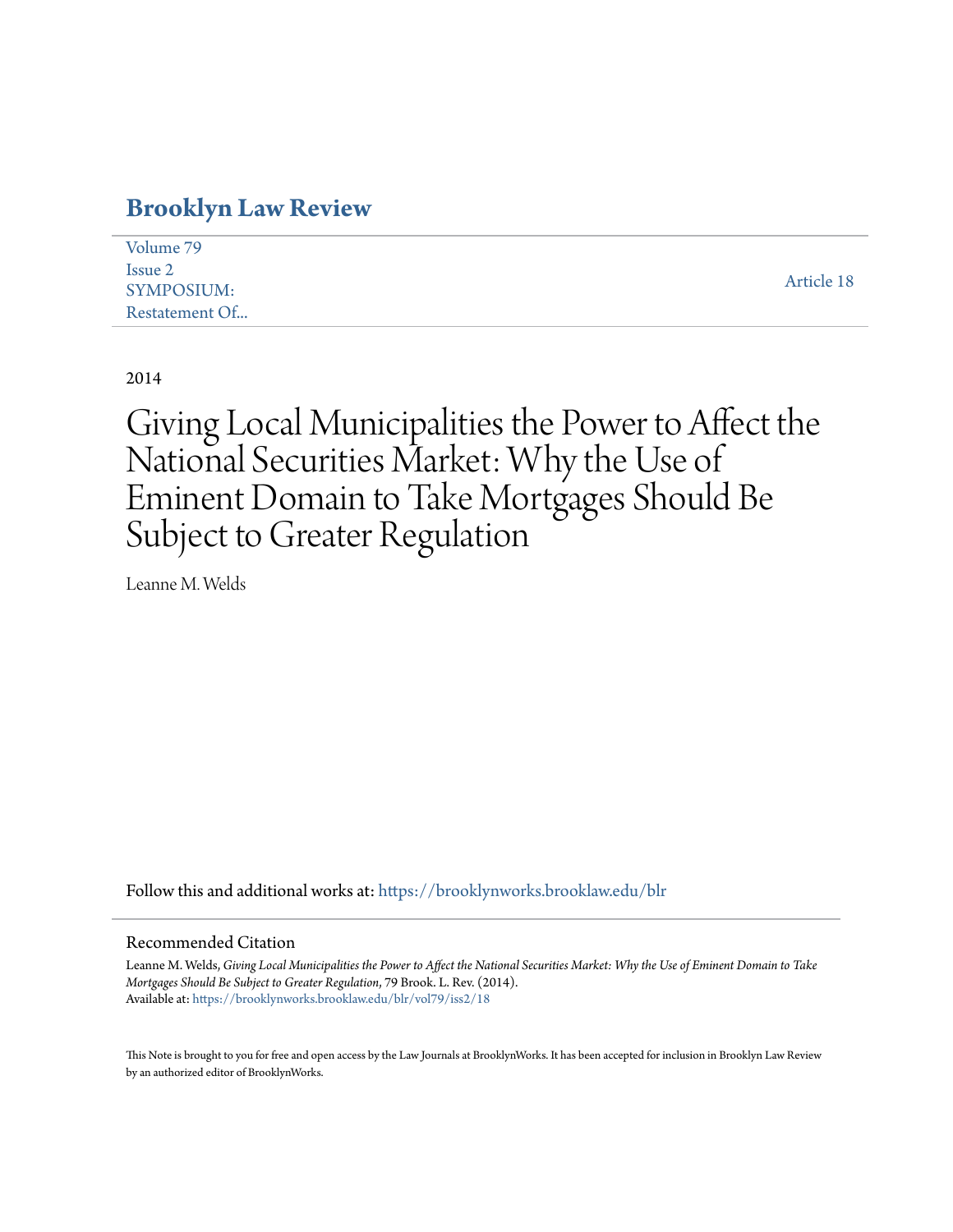# Giving Local Municipalities the Power to Affect the National Securities Market

# WHY THE USE OF EMINENT DOMAIN TO TAKE MORTGAGES SHOULD BE SUBJECT TO GREATER REGULATION

#### **INTRODUCTION**

The power of eminent domain is one of the oldest and most controversial sovereign rights<sup>1</sup> by which governments can relieve citizens of their property without their permission.2 While the most common use of eminent domain is for governmental seizure of real property—land and buildings<sup>3</sup>—the power has been broadly interpreted to reach many other forms of property, including both the tangible and the intangible.4 Furthermore, while eminent domain is grounded in the sovereignty of the individual states, each state has delegated this power to local governments,5 including some of "the smallest government entities like townships and school districts."6 Thus, as the power is more broadly dispersed and its reach expanded, the threat to citizens' property rights is arguably increased.7

<sup>1</sup> *See* 26 AM. JUR. 2D *Eminent Domain* § 3 (2012); *see also* 26 AM. JUR. 2D *Eminent Domain* § 21 (2012) (addressing the possession of "the sovereign power of eminent domain" by the states).<br><sup>2</sup> 26 AM. JUR. 2D *Eminent Domain* § 3, *supra* note 1.<br><sup>3</sup> David C. John, *San Bernardino County's Loan Seizures Would Destroy Its* 

*Mortgage Market Just as Housing Starts to Recover*, HERITAGE FOUND. (July 13, 2012), http://report.heritage.org/ib3665 ("Eminent domain is usually used to take property that is in the way of a proposed road, government building, or similar project . . . .").<br><sup>4</sup> 29A C.J.S. *Eminent Domain* § 51 (2012).<br><sup>5</sup> 26 AM. JUR. 2D *Eminent Domain* § 23 (2012). Eminent domain is also grounded

in the sovereignty of the federal government, which in turn has the ability to delegate the power to its agencies. See 7 FED. PROC., L. ED. Condemnation of Property  $\S$  14:1.

 $^6$  MICHAEL SAUVANTE, EMINENT DOMAIN: HOW TO USE EMINENT DOMAIN TO STOP FORECLOSURES, RESCUE HOMEOWNERS AND SAVE COMMUNITIES 2 (Vari MacNeil ed., 2012). 7 Senate Representative from Idaho, Jim Guthrie, introduced a bill to

increase the number of checks placed on local governments to use the power of eminent domain to take the property of their constituents, on the basis that the local governments had been granted too much autonomy over decisions to use the power of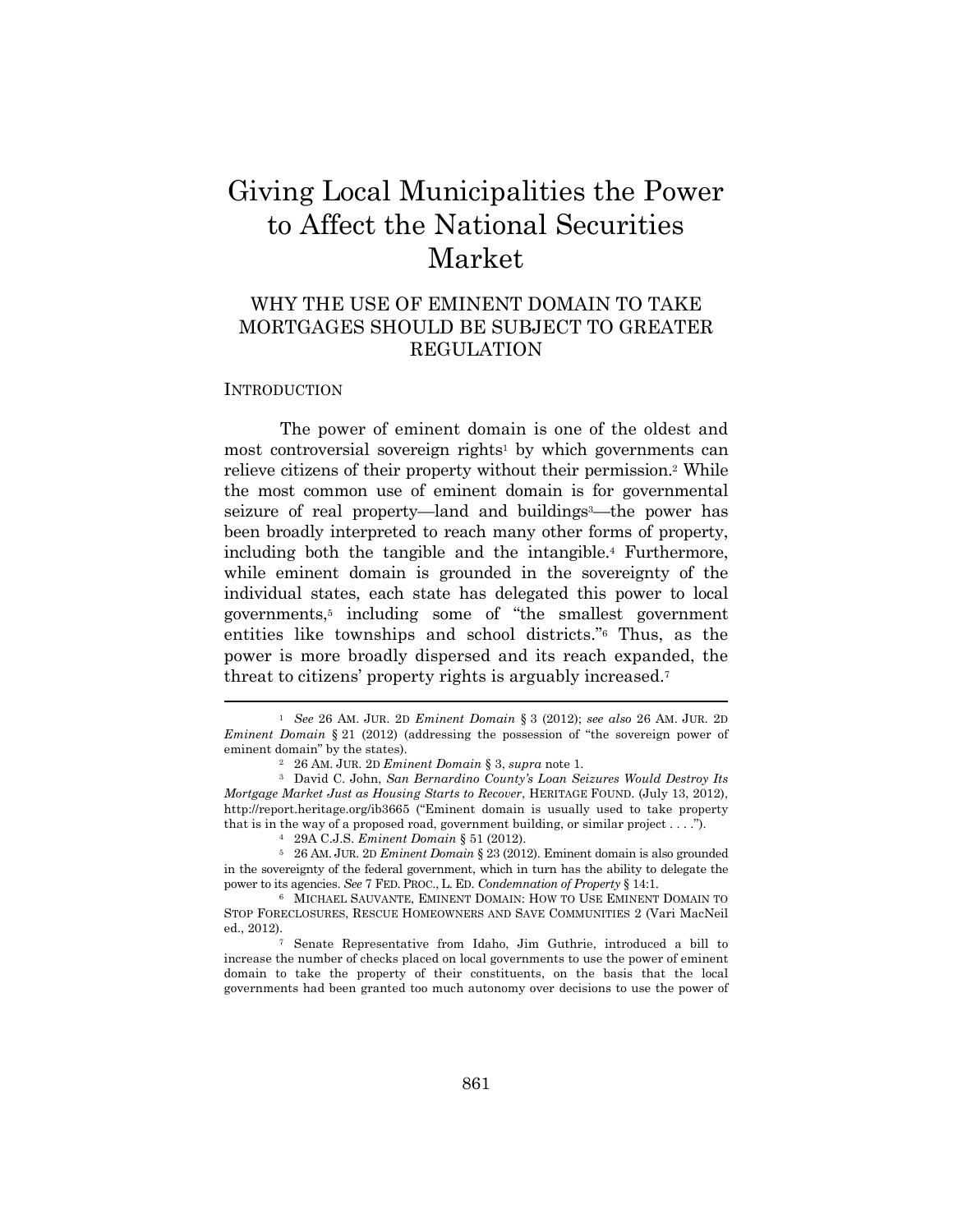Citizens are not left entirely unprotected. The Fifth Amendment of the U.S. Constitution limits the exercise of eminent domain to "property acquired . . . for a 'public use" for which "just compensation" is paid.<sup>8</sup> Any governmental seizure that does not meet these requirements is deemed an unconstitutional taking.9 However, this constitutional provision has proven to be unreliable in protecting property rights.<sup>10</sup> The Supreme Court has increasingly and unpredictably interpreted the public use requirement more liberally, granting significant deference to the government's determinations of what constitutes a suitable public use.11

At the same time, the states have maintained a policy of liberally granting eminent domain authority to local governments, arguably valuing the reduced responsibility of overseeing "the appropriation of property in every instance"12 above the increased threat to individual citizens' property rights and the lost ability to regulate local policy-making. Because the power of eminent domain is delegated through legislation, the states (or federal government) must use legislative means to limit an otherwise constitutional exercise of the power by authorized public sub-entities.13 Thus, without legislating otherwise, the states do not have the authority to overturn local government decisions to exercise eminent domain.

The collective impact of the use of eminent domain power to seize more complex categories of properties, and the nebulousness and narrowed scope of the Supreme Court's

 $\overline{\phantom{a}}$ 

eminent domain. Jim Guthrie, *Eminent Domain is a Threat*, IDAHO STATE J. POL. (Apr. 1, 2011, 4:19 PM), http://www.pocatelloshops.com/new\_blogs/politics/?p=7764.<br>
<sup>8</sup> 26 AM. JUR. 2D *Eminent Domain* § 6 (2012) (citing U.S. CONST. amend. V).<br>
<sup>9</sup> *See* 26 AM. JUR. 2D *Eminent Domain* § 6, *supra* note 8.<br>

<sup>7</sup>th ed. 2008). 11 Lynda J. Oswald, *The Role of Deference in Judicial Review of Public Use* 

*Determinations*, 39 B.C. ENVTL. AFF. L. REV. 243, 261-62 (2012). Each State Constitution has its own variety of the Fifth Amendment "takings" clause, to which the exercise of eminent domain by an entity within the state must conform. Some of these state clauses are slightly more restrictive, but they do not vary significantly enough from the Fifth Amendment to warrant additional discussion for the purposes of this note. 29A C.J.S. *Eminent Domain* § 67 (2012); 32 TEX. JUR. 3D *Eminent Domain* § 125 (2013). Furthermore, federal constitutional law is the law of last resort, which sets the outtermost boundaries of constitutional law for the American people (and thus the state governments). Hence, this note will focus on the Federal Constitution "takings" clause as a common point of reference for takings law applicable to all of the states. *See*  Joseph Blocher, *What State Constitutional Law Can Tell Us About the Federal Constitution*, 115 PENN ST. L. REV. 1035, 1035 (2011); *infra* Part III for further discussion of the parameters of current takings law under the Fifth Amendment.<br><sup>12</sup> 51 N.Y. JUR. 2D *Eminent Domain* § 13 (2013).<br><sup>13</sup> 26 AM. JUR. 2D *Eminent Domain* § 37 (2012).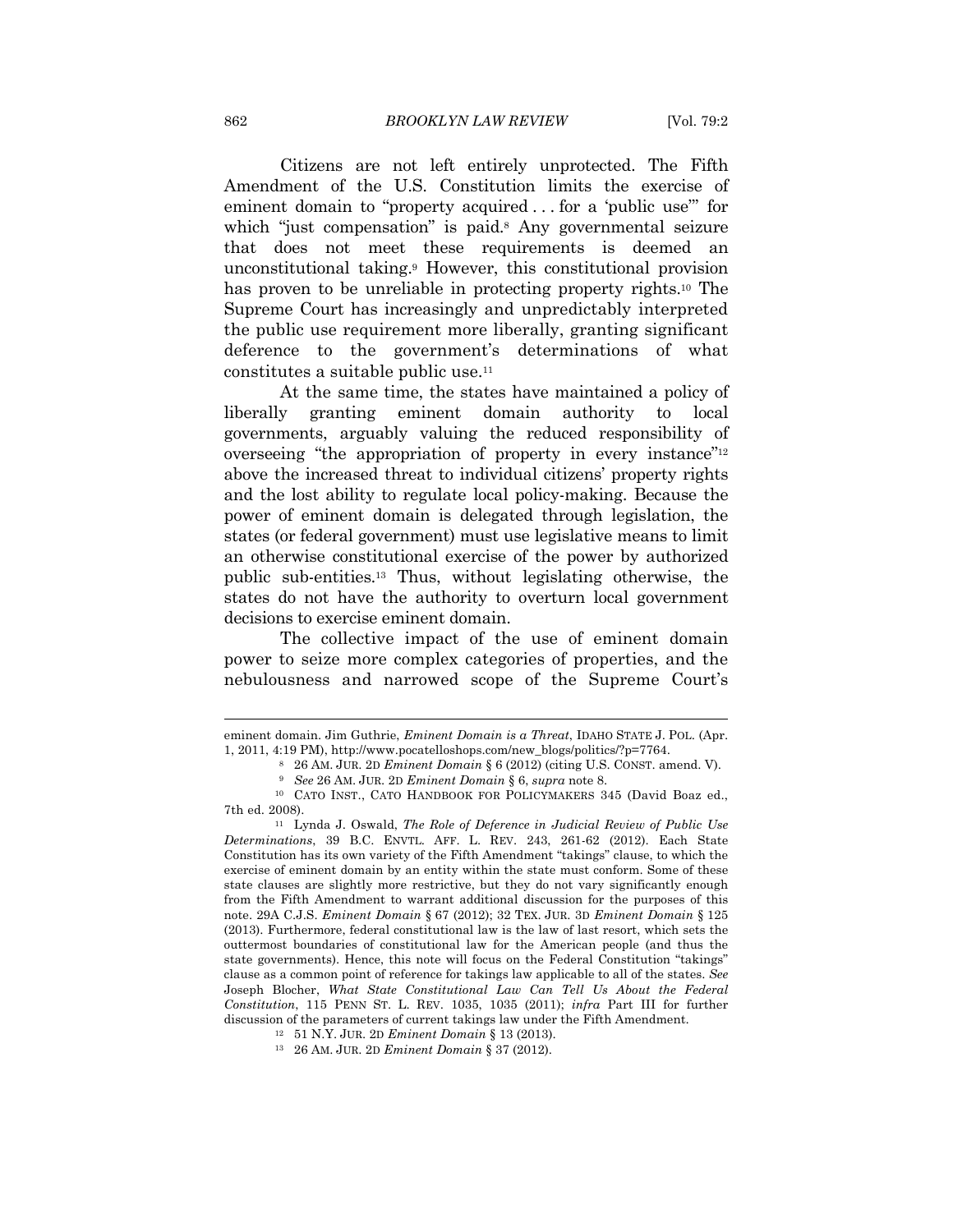interpretations of the Fifth Amendment limitations, should stir the states to review this value structure.14 A hedge fund proposal for local governments to use the power of eminent domain to seize underwater mortgages15 provides a perfect case study on the dangers posed by local governments' use of eminent domain to take complex securities. The proposal, currently being considered by several counties and cities across the nation, presents an unprecedented use of eminent domain to take mortgages without a concomitant taking of the land to which the mortgage is attached.<sup>16</sup>

The proposal, donned the "Homeownership Protection Program,"<sup>17</sup> comes years into and in response to an ongoing "foreclosure crisis" that has forced millions of American homeowners "underwater" on their mortgages.<sup>18</sup> The crux of the proposal is to force the banking industry to significantly reduce the principal owed on selected underwater mortgages by compelling them to part with the mortgages for just compensation payments that proponents estimate will be even less than the current market value of the attached homes.19 Under the plan, participating cities will refinance possessed mortgages to closer match the homes' market value, while also securing federal backing for the loans, thus "leaving the homeowner with a

the property to which they are attached, but nonetheless satisfied out of the just compensation award for the property. As a result, some authorities have referred to this process as seizure of the mortgage by eminent domain. *See* 26 AM. JUR. 2D *Eminent Domain* § 240 (2013); 154 A.L.R. 1110 (1945). However, under the mortgage proposal, "the actual property would not be touched[; only] the mortgage itself that was used to finance its purchase would be seized." John, *supra* note 3. 17 MORTGAGE RESOLUTION PARTNERS, *supra* note 15 at 1. *See infra* Part I for

<sup>14</sup> Guthrie, *supra* note 7. 15 Bos. Herald Editorial Staff, *Mortgages No Game*, BOS. HERALD (July 15, 2012), http://bostonherald.com/news\_opinion/opinion/editorials/2012/07/mortgages\_no\_ game; *see also* MORTGAGE RESOLUTION PARTNERS, HOMEOWNERSHIP PROTECTION PROGRAM: A SOLUTION TO A CRITICAL PROBLEM 4, *available at* http://op.bna.com/ der.nsf/r?Open=sfre-8wdqld (last visited Nov. 19, 2013).<br><sup>16</sup> In the past, mortgages have been extinguished by a concomitant taking of

a detailed explanation of the proposal. 18 MORTGAGE RESOLUTION PARTNERS, http://mortgageresolution.com/ (last

visited Jan. 16, 2013). A "borrower is said to be holding an underwater mortgage" "when [the] mortgage loan is more than the value of the home." *What is an Underwater Mortgage*, GOBANKINGRATES.COM (July 8, 2010), http://www.gobankingrates.com/ mortgage-rates/what-is-an-underwater-mortgage/. For a discussion on the mortgage crisis and the role underwater and defaulted mortgages play in the crisis, see Robert Hockett, *Breaking the Mortgage Debt Impasse: Municipal Condemnation Proceedings and Public/Private Partnerships for Mortgage Loan Modification, Value Preservation, and Local Economic Recovery* at 4-14 [hereinafter Hockett Memo], *available at* http://online.wsj.com/ public/resources/documents/EMINENT-legal-brief.pdf (visited Aug. 24, 2012). 19 John, *supra* note 3 (noting that an underwater property "is worth less than

it was when the mortgage was first made").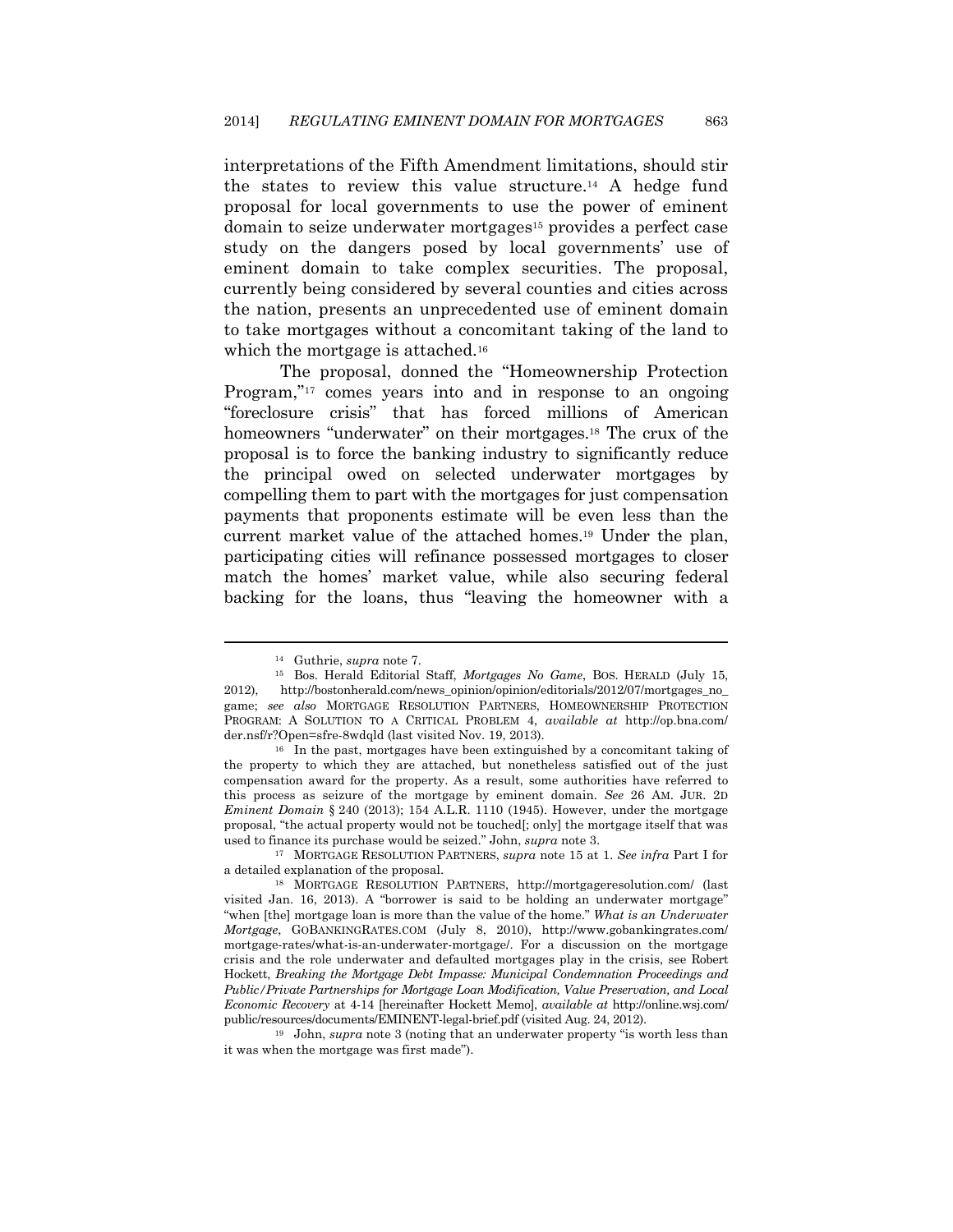mortgage insured by the Federal Housing Administration (FHA) and owing less" on their home mortgage.20

The mortgage industry has predictably pushed back on the proposal since San Bernardino County and two of its cities, Ontario and Fontana, showed signs of interest in 2012.21 The Federal Housing Finance Agency (FHFA)<sup>22</sup> openly expressed its "significant concerns about the use of eminent domain to revise existing financial contracts," and the negative response it could and already had invoked from the lending community.23 Both the FHFA and the private banking and investment industry, asserting strong positions against the constitutionality of the proposal,24 threatened legal and institutional action if the proposal were to move forward.25 These threats have been

The Federal Housing Finance Agency (FHFA) oversees the Federal National Mortgage Association (Fannie Mae), the Federal Home Loan Mortgage Corporation (Freddie Mac), and the Federal Home Loan Banks (Banks). Fannie Mae and Freddie Mac (the Enterprises) are operating in conservatorships with a core mission of supporting the housing market. FHFA's obligations, as conservator, are to preserve and conserve assets of the Enterprises and to minimize costs to taxpayers. The Enterprises purchase a large portion of the mortgages originated in the United States and they hold private label mortgage backed securities containing pools of non-Enterprise loans. The Banks likewise have important holdings of such securities. In addition, the Banks accept collateral that consists of mortgages of member financial firms pledged in exchange for advances of funds.

Notice on Use of Eminent Domain to Restructure Performing Loans, 77 Fed. Reg. 47652 (Aug. 9, 2012) [hereinafter FHFA 2012 Notice], *available at* www.gpo.gov/ fdsys/pkg/FR-2012-08-09/pdf/2012-19566.pdf. 23 *Id*. 24 *See* Jayant W. Tambe et al., *They Can't Do That, Can They? Constitutional* 

*Limitations on the Seizure of Underwater Mortgages*, JONES DAY COMMENTARY (June 2012), *available at* http://www.jonesday.com/they\_cant\_do\_that/; Memorandum from Walter Dellinger et al., O'Melveny & Myers LLP, to Securities Industry and Financial Markets Association 6 (July 16, 2012) [hereinafter O'Melveny Memo], *available at* http://www.sifma.org/issues/item.aspx?id =8589939523 (commissioned by the Securities Industry and Financial Markets Association (SIFMA)). 25 *See* David Dayen, Financial Services Industry Threatens Retaliation at

Municipalities Who Use Eminent Domain to Fix the Housing Crisis, FDL NEWS DESK (July 20, 2012, 8:55 AM), http://news.firedoglake.com/2012/07/20/financial-servicesindustry-threatens-retaliation-at-municipalities-who-use-eminent-domain-to-fix-the-

housing-crisis/; Matthew Goldstein & Jennifer Ablan, *California County Began Eminent Domain talks in Secret*, REUTERS (JULY 13, 2012), http://www.reuters.com/article/

<sup>20</sup> John, *supra* note 3. Proponents argue that this procedure will likely secure the purported goal as "those who owe more than the[ir] house is worth are more liable to end up in foreclosure." *Id*. Furthermore, "by reducing foreclosures, they hope to stabilize neighborhoods, since a foreclosure is likely to result in reducing the property values of the homes around it." *Id*. 21 Amy Loftsgordon, *The Underwater Mortgage Problem: A Solution in* 

*California? San Bernardino County, Ontario, and Fontana Have Proposed a Way to Help Underwater Homeowners*, NOLO, LAW FOR ALL, http://www.nolo.com/legal-encyclopedia/ the-underwater-mortgage-problem-a-solution-california.html (last visited Nov. 4, 2013).<br><sup>22</sup> In a notice dated August 9, 2012, the agency stated: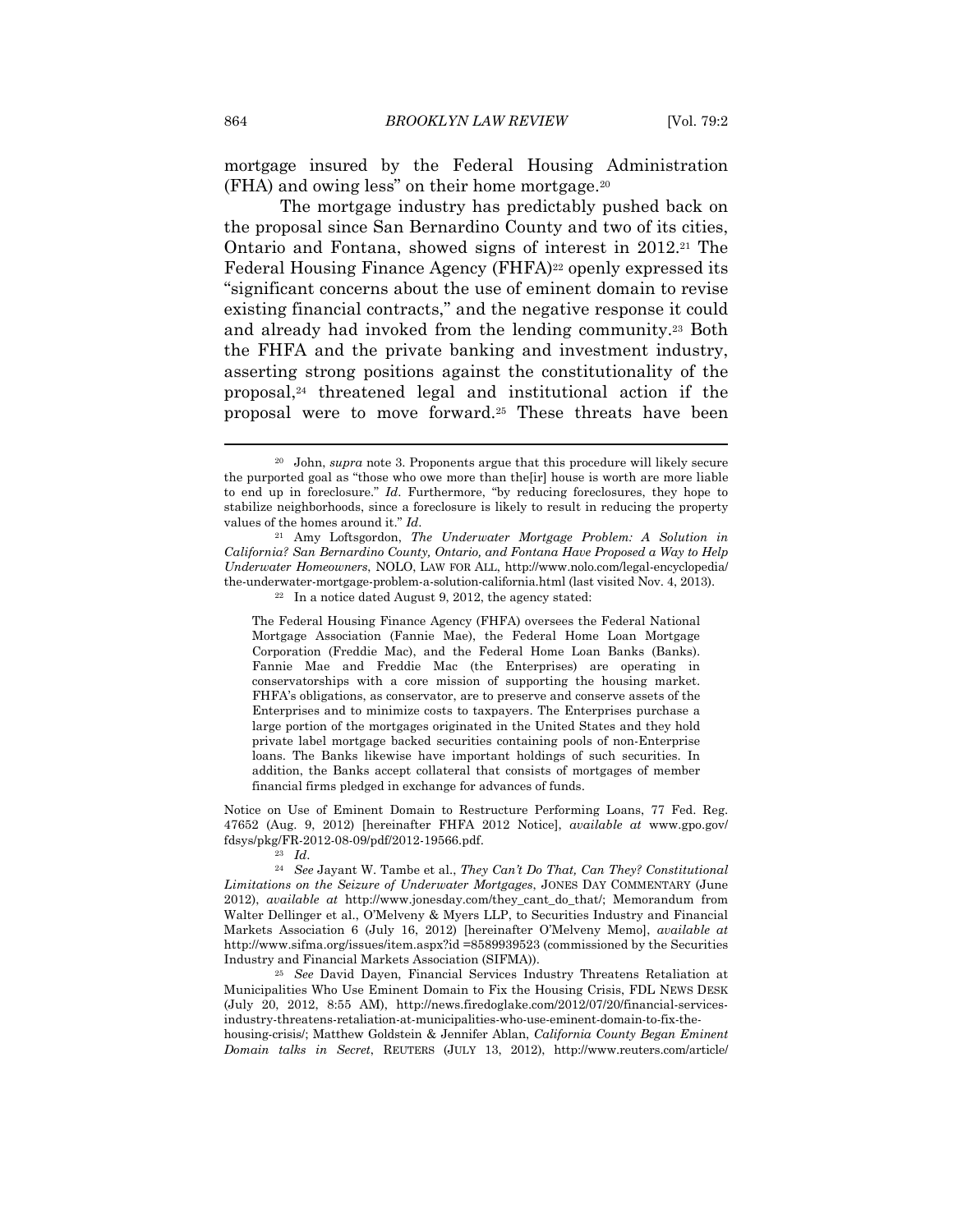made good in response to the City of Richmond's 2013 approval of the proposal.26 The FHFA has renewed its institutional threats27 and both the city and Mortgage Resolution Partners (MRP), the hedge fund that put forward the plan and will be financing the takings,28 now face lawsuits from key players in the banking industry.29

The mortgage industry's response has some merit beyond institutional preservation. The proposal poses consequences that reach beyond the generally limited effect of a taking on an individual property owner.30 The danger of the proposal lies in the multilayered ownership structure of most mortgages in the United States. Most American mortgages are securitized.31 Securitized mortgages are those which are "held by trusts" and organized into mortgage pools in which "thousands of investors" purchase and hold shares.32 As a result, any individual mortgagetaking under eminent domain would impact a broad cross-section of investors, many of whom would be located beyond the borders of any individual municipality.33 Furthermore, the mortgage banks have come to depend on the purchase of these loans by securitization trusts to continue extending substantial amounts of credit.34 In its simplest iteration, the shares of mortgage-backed

TIMES (Aug. 8, 2013, 7:41 PM), http://www.latimes.com/business/la-fi-eminent-domainlawsuit-20130809,0,6390434.story. 27 *Id.*

**.** 

28 MORTGAGE RESOLUTION PARTNERS, *supra* note 15 at 9. 29 Alejandro Lazo, *Mortgage Holders Sue Richmond Over Eminent Domain Plan*, L.A. TIMES (Aug. 7, 2013, 7:55 PM), http://www.latimes.com/business/money/la-fi-

ENTERPRISE (Sept. 6, 2012, 6:55 PM), http://www.pe.com/local-news/politics/imranghori-headlines/20120906-san-bernardino-county-mortgage-aid-expanded.ece. 33 *See, e.g.*, Mark Fogarty, *Pension Fund Power to Explode in Mortgage* 

*Market*, AM. BANKER (Jan. 16, 2013, 2:00 AM), http://www.americanbanker.com/magazine/ 110\_11/-137045-1.html?zkPrintable=1&nopagination=1; *see also* Mathias Hoffmann & Thomas Nitschka, *Financial Globalization and Securitization in Mortgage Markets*, VOX (June 20, 2009), http://www.voxeu.org/article/macroeconomic-benefits-mortgage-backedsecurities (indicating the international nature of the securitized mortgage market). 34 *See generally* Letter from Tom Deutsch, Deputy Executive Director, American

Securitization Forum to Elizabeth M. Murphy, Secretary, Sec. & Exch. Comm'n (Aug. 2,

<sup>2012/07/13/</sup>us-sanbernardino-eminentdomain-idUSBRE86C14K20120713; Al Yoon, *New Roadblock for Eminent Domain Bid: Housing Regulator*, WSJ BLOG, WALL ST. J. (Aug. 8, 2012, 3:02 PM), http://blogs.wsj.com/developments/2012/08/08 /new-roadblock-foreminent-domain-bid-housing-regulator/; *see also infra* Part III for some of the arguments and threats made by the banking industry. 26 Alejandro Lazo, *U.S. Warns Against Eminent-Domain Mortgage Seizures*, L.A.

mo-eminent-domain-20130807,0,5887956.story.<br><sup>30</sup> *See infra* Part III addressing some of these consequences.<br><sup>31</sup> Andreas Fuster & James Vickery, *Securitization and the Fixed Rate Mortgage*, 594 FED. RESERVE BANK OF N.Y. STAFF REPORT 1 (Jan. 2013), *available at*  http://www.newyorkfed.org/research/staff\_reports/sr594.pdf ("Even in the wake of the subprime crisis, most U.S. mortgages are pooled into mortgage-backed securities (MBS) . . . ."). 32 Imran Ghori, *San Bernardino County: Mortgage Aid Expanded*, PRESS-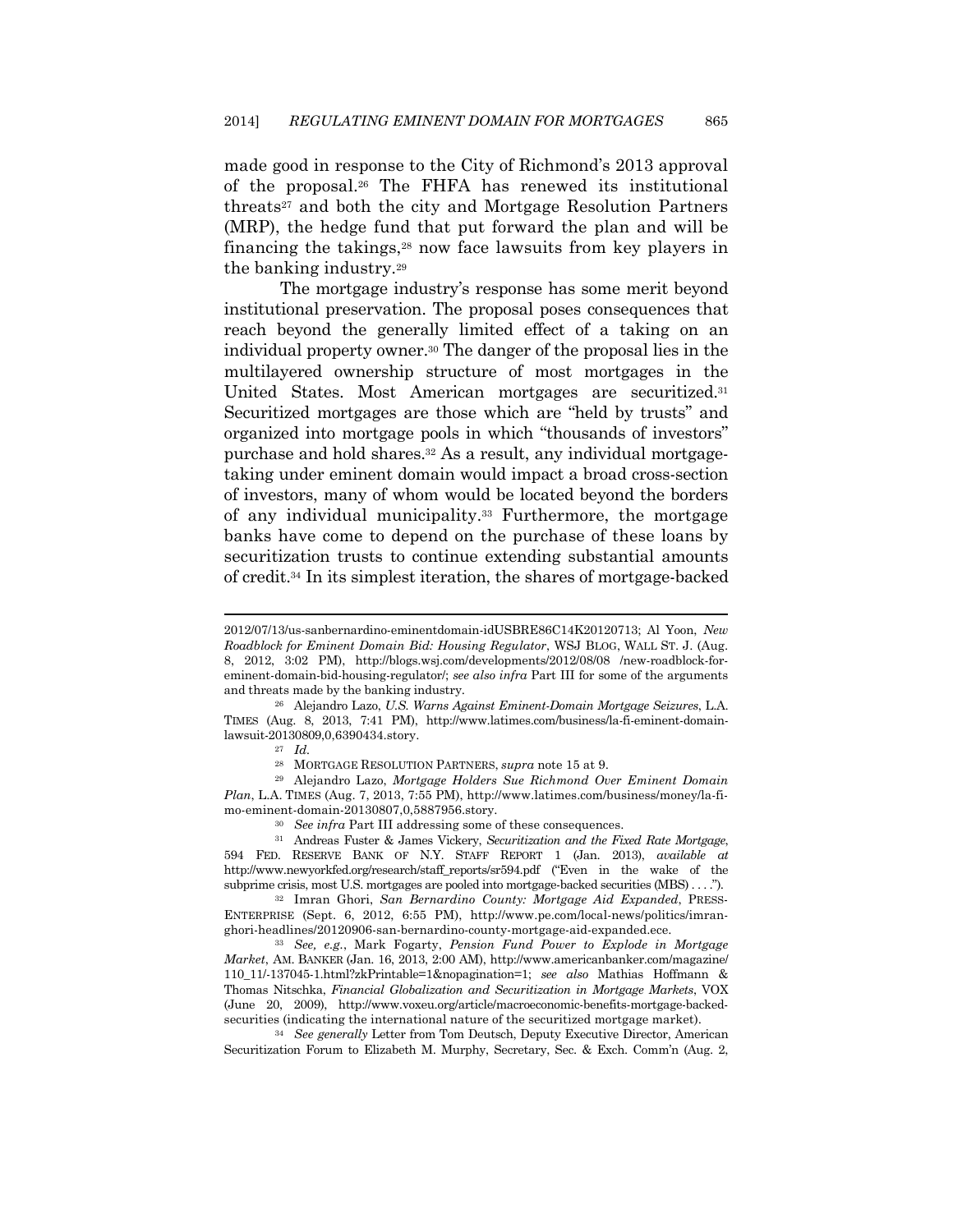securities are valued based on the range of quality of the mortgages pooled together to spread the risk of default.35 As a result, banks are able to market loans that otherwise would be considered unmarketable, and are able to "continue to provide credit to consumers even in downturns, thus effectively providing consumption risk sharing to private households."36 Thus, any threat levied at these trusts is arguably also a threat to both the local, national, and even international mortgage markets.<sup>37</sup>

As this note will show, however, despite heated arguments to the contrary,38 the mortgage proposal is likely constitutional under current takings law,39 and the constitutional debate over the proposal has been merely a necessary pretext to underlying fundamental differences in opinion on the wisdom of using eminent domain to address the foreclosure crisis. Opponents and proponents of the proposal have, first and foremost, made policy arguments that are unsurprisingly aligned with their positions on its constitutionality.40 Parties have likely nevertheless argued over the constitutionality of the proposal both out of recognition that the Fifth Amendment is a legal hurdle the proposal must pass, and that there will be no other potential recourse for mortgagees if the proposal is in fact implemented. As mentioned earlier in this introduction, local control over policy decisions pertaining to the use of eminent domain has been endemic to the states' delegation of this power. But the complex nature of the mortgage market raises the stakes of such a policy decision

 $\overline{\phantom{a}}$ 

<sup>2010) [</sup>hereinafter ASF Letter], *available at* http://www.americansecuritization.com/

<sup>&</sup>lt;sup>35</sup> "[B]uyers of mortgage-backed securities can take security in the knowledge that the value of the bond doesn't just rest on the creditworthiness of one borrower, but on the collective creditworthiness of a group of borrowers." Chris Wilson, *What is a Mortgage-backed Security? The financial Instrument That Destroyed Bear Sterns*, SLATE (Mar. 17, 2008, 7:09 PM), http://www.slate.com/articles/news\_and\_politics/ explainer/2008/03/what \_is\_a\_ mortgagebacked\_security.html. 36 Hoffman & Nitschka, *supra* note 33. 37 Letter from Am. Bankers Ass'n to Alfred Pollard, Gen. Counsel Fed.

Housing Fin. Agency (Sept. 7, 2012) [hereinafter ABA Letter]. 38 *See* David J. Reiss, *Comment on the Use of Eminent Domain to Restructure* 

*Performing Loans*, BROOK. L. SCHOOL RESEARCH PAPERS WORKING PAPER SERIES (2012), *available at* http://ssrn.com/abstract=2144786; *see also* Hockett Memo, *supra* note 18. 39 *See infra* Part II. 40 For example, the vast majority of Cornell Law Professor Robert Hockett's

lengthy article on the proposal deals exclusively with policy arguments in support of the proposal. Hockett Memo, *supra* note 18. Conversely, the most prominent and detailed statements against the proposal's constitutionality have been issued by law firms commissioned by members of the banking and investment industries to supplement their policy arguments in opposition. *See generally* Tambe et al., *supra*  note 24; O'Melveny Memo, *supra* note 24 (commissioned by the Securities Industry and Financial Markets Association (SIFMA)).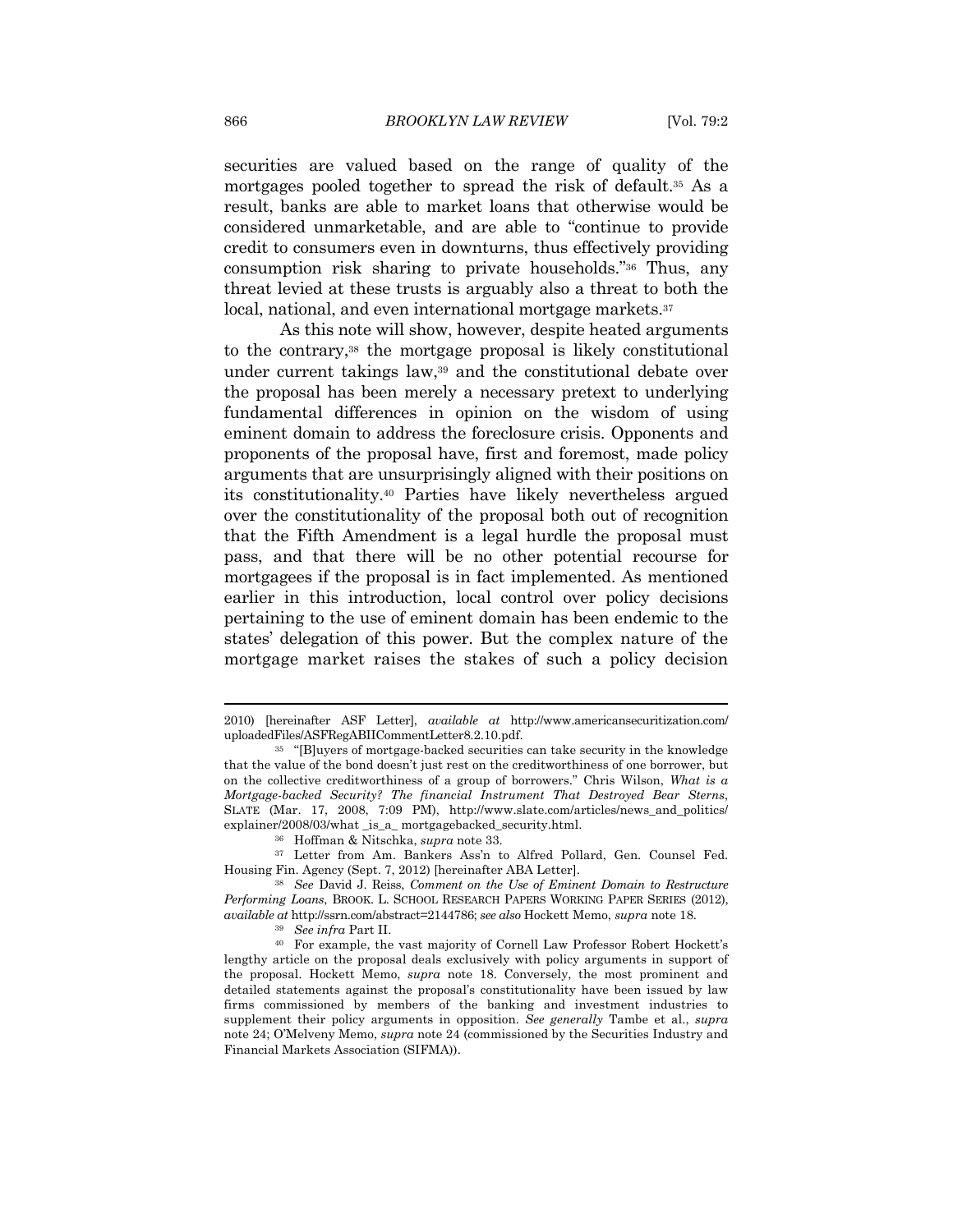significantly,<sup>41</sup> and lends credence to many of the concerns voiced by the banking and investment industries.

Through an examination of MRP's mortgage-seizure proposal, this note argues that, though likely constitutional under current law, municipal use of eminent domain to take complex forms of property, such as mortgage securities, should be subject to greater regulation. Part I of this note will introduce MRP and discuss the details of the proposal through a brief recounting of the controversy surrounding it. Part II will delineate the constitutional arguments against the MRP proposal itself and those against mortgage takings by municipal governments, showing that, at least under current Supreme Court takings doctrine, mortgage takings and even the MRP proposal are likely constitutional. Part III will discuss some of the potential incidental effects such takings could have on the mortgage securities market, arguing that mortgage takings require greater governance than current takings law provides. And finally, Part IV will propose potential governmental action that could be taken to address this lack of governance issue.

### I. MORTGAGE RESOLUTION PARTNERS AND THEIR "HOME OWNERSHIP PROTECTION PROGRAM"

MRP, a private California company, was formed in January 2012 with the goal of implementing their "Home Ownership Protection Program," a mortgage seizure proposal which the company claims will "stabilize local housing markets and economies by keeping as many homeowners with underwater mortgages in their homes as possible."42 The company's plan is easily summarized: "form<sup>[]</sup> partnerships with local governments"<sup>43</sup> to seize underwater mortgages, such that the government can refinance them into new federally guaranteed loans to be resold to MRP's "large, private sector investors."44 These investors will provide the necessary funding for the takings as well as pay MRP's per mortgage service fee in exchange for securities in pools of the

<sup>41</sup> *See* Yves Smith, *The Mortgage Condemnation Plan: Fleecing Municipalities as Well as Investors (Updated)*, NAKED CAPITALISM (July 11, 2012, 5:14 AM), http://www.nakedcapitalism.com/2012/07/the-mortgage-condemnation-plan-fleecingmunicipalities-as-well-as-investors.html#cf141uF4t4SmrIaT.99 (commenting that there is a

<sup>&</sup>quot;general tendency of municipalities to be easy prey for clever bankers"). 42 MORTGAGE RESOLUTION PARTNERS, http://mortgageresolution.com/ (last

visited Sept. 9, 2013). 43 *Id.* at 9.

<sup>44</sup> *Id.* at 4.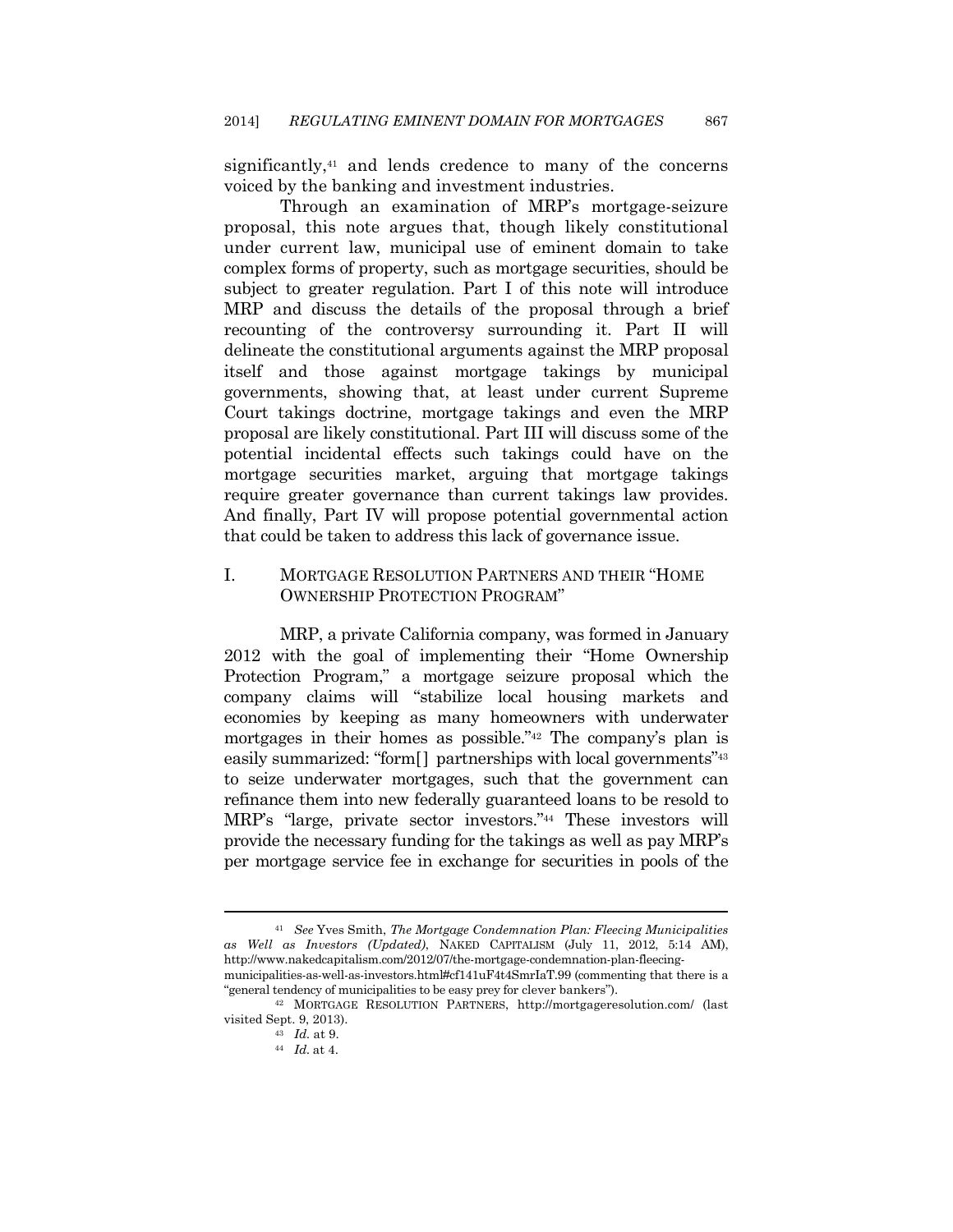restructured FHA-backed loans.45 While the members of the investment community that stand to lose their property are understandably less than enthused about the plan's implementation, there are details of the plan that have otherwise raised eyebrows and attracted opposition. A large part of the controversy surrounding the proposal is the enormous profit MRP and its investors stand to gain if they are selected by local governments as partners for the venture.<sup>46</sup> MRP will secure this profit through a combination of the type of loans it proposes to target—those held in privately securitized trusts that are underwater but performing (that is, "not in default")<sup>47</sup>—and the low just compensation payments it predicts will be owed for the mortgages. Though MRP has subsequently reported, in an attempt to quell the cries of foul play, that the program will be open to some defaulted loans,48 by all accounts, non-defaulted loans will still be the greater and earlier targeting priority.<sup>49</sup> Moreover, MRP has not budged on its borrower requirement that only borrowers "with the ability and creditworthiness to make payments on their restructured loans" will qualify for the program.50

By limiting its selection to performing loans, MRP is securing a quality of loan that is more likely to remain performing, particularly with the decrease in principal that

<sup>45</sup> *Id.*

The Federal Housing Administration, generally known as 'FHA', provides mortgage insurance on loans made by FHA-approved lenders throughout the United States and its territories. FHA insures mortgages on single family and multifamily homes including manufactured homes and hospitals. It is the largest insurer of mortgages in the world, insuring over 34 million properties since its inception in 1934.

*Federal Housing Administration (FHA)*, HUD.GOV, http://portal.hud.gov/hudportal/ HUD?src=/program\_offices/housing/fhahistory (last visited Nov. 11, 2012). It is difficult to imagine how the cities will attain this federal backing for these seized loans in light of the response from the FHFA, which has included threats to boycott jurisdictions that implement this plan. Federal Housing Finance Agency, FHFA Statement on Eminent Domain (Aug. 8, 2013) [hereinafter FHFA Statement], *available at* http://www.fhfa.gov/

webfiles/25419/FHFAStmtEminentDomain080813.pdf. 46 Hudson Sangree, *Experts Debate Legality of Plan to Apply Eminent Domain to Mortgages*, SACRAMENTO BEE, Aug. 17, 2012 at A1, *available at*  http://www.loansafe.org/experts-debate-legality-of-plan-to-apply-eminent-domain-tomortgages ("The fees and profits could add up to tens of millions of dollars in

Sacramento County alone."). 47 MRP and its investors "preliminarily screen[] for loans qualifying for modification and refinancing" prior to the seizures. MORTGAGE RESOLUTION PARTNERS, *supra* note 15, at 9. 48 *See* Ghori, *supra* note 32. 49 *See* MORTGAGE RESOLUTION PARTNERS, *supra* note 15, at 9.

<sup>50</sup> *Id.* at 4.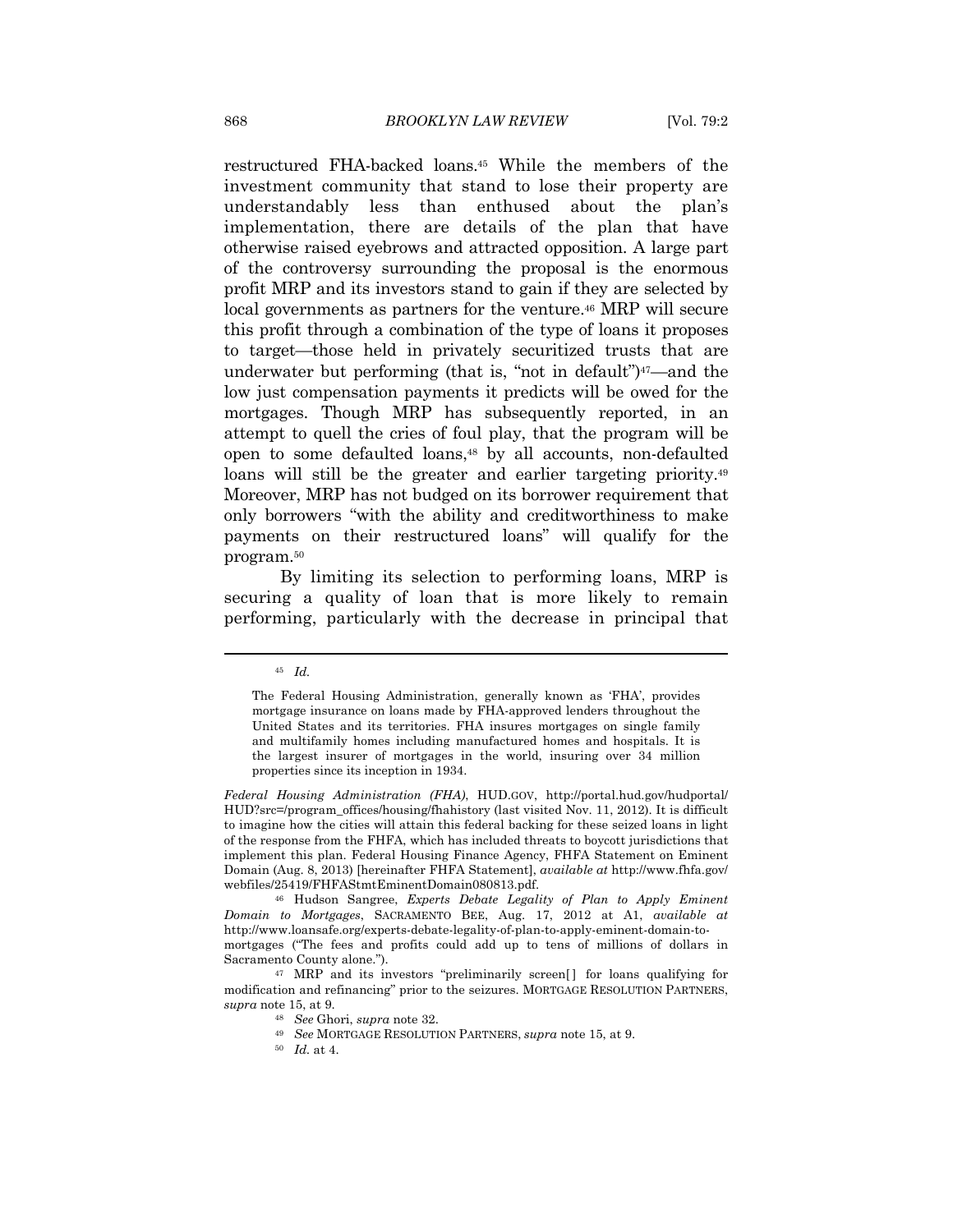will result from the proposed refinancing. Furthermore, by requiring the cities to secure FHA backing for the loans,<sup>51</sup> the value of the loans to MRP's investors and in the mortgage market will greatly increase. This is because federally backed loans guarantee shareholders timely dividend payments irrespective of whether mortgagors make their monthly mortgage payments.52 In other words, the FHA takes on the risk of individual mortgage default. In contrast, "[p]rivate label mortgage securities . . . are the sole obligation of their issuer and are not guaranteed by any governmental entity."53 As a result, private label mortgage-backed securities are more risky, as well as cheaper for and less valuable to investors than their federally backed counterparts.54 The potential profit to be made is exponentially larger if MRP's prediction of the just compensation purchase price is correct—"a purchase price [of] between 75-80% of the homes' market value."55 However, even if the municipalities do not secure this low price, as critics submit they won't, FHA backing will secure for MRP investors a significant profit on these loans. In essence, MRP is facilitating the purchase of more valuable FHA-backed mortgages at the discounted price of their private-label alternatives.

MRP and its proponents have defended private-sector funding, and hence involvement, as necessary to the financing of the program, and have touted that, to the benefit of the American public, the initiative will not involve any taxpayer dollars.56 Indeed none have questioned the program's unaffordability for targeted cities acting on their own. Expectedly, most of the cities that have suffered the worst from the mortgage crisis are also under critical financial constraints.57 Some skeptics, however,

<sup>&</sup>lt;sup>51</sup> See id. at 4 ("[G]overnments will be able to restructure the mortgage loans acquired th[r]ough eminent domain and refinance severely underwater homeowners . . . into new loans to be sold to large, private sector investors as FHA GinnieMae securities."). 52 FANNIE MAE, BASICS OF FANNIE MAE SINGLE-FAMILY MBS 1, *available at* 

http://www.fanniemae.com/resources/file/mbs/pdf/basics-sf-mbs.pdf. 53 BOND MARKET ASSOCIATION, AN INVESTOR'S GUIDE TO PASS-THROUGH AND

COLLATERALIZED MORTGAGE SECURITIES 12 (1997), *available at* http://www.freddiemac.com/ mbs/docs/about\_MBS.pdf. 54 Indeed, after the mortgage market crashed in 2008, the market for these so

called "private-label mortgages" became and continues to be, as one journalist put it, "moribund." Joe Nucera, *The End of Fannie and Freddie?*, N.Y. TIMES (June 26, 2013). 55 O'Melveny Memo, *supra* note 24, at 6. 56 According to MRP, "[n]o taxpayer funds will be used in connection with the

Program." *Id*. 57 Riverside, California, is listed as both one of the top 100 cities that

continues to suffer the worst from the financial crisis in 2012, as well as one of the worst managed cities in the country. Foreclosures: 100 Hardest Hit Neighborhoods, CNN Money, http://money.cnn.com/interactive/real-estate/foreclosure-rate/2013/ (last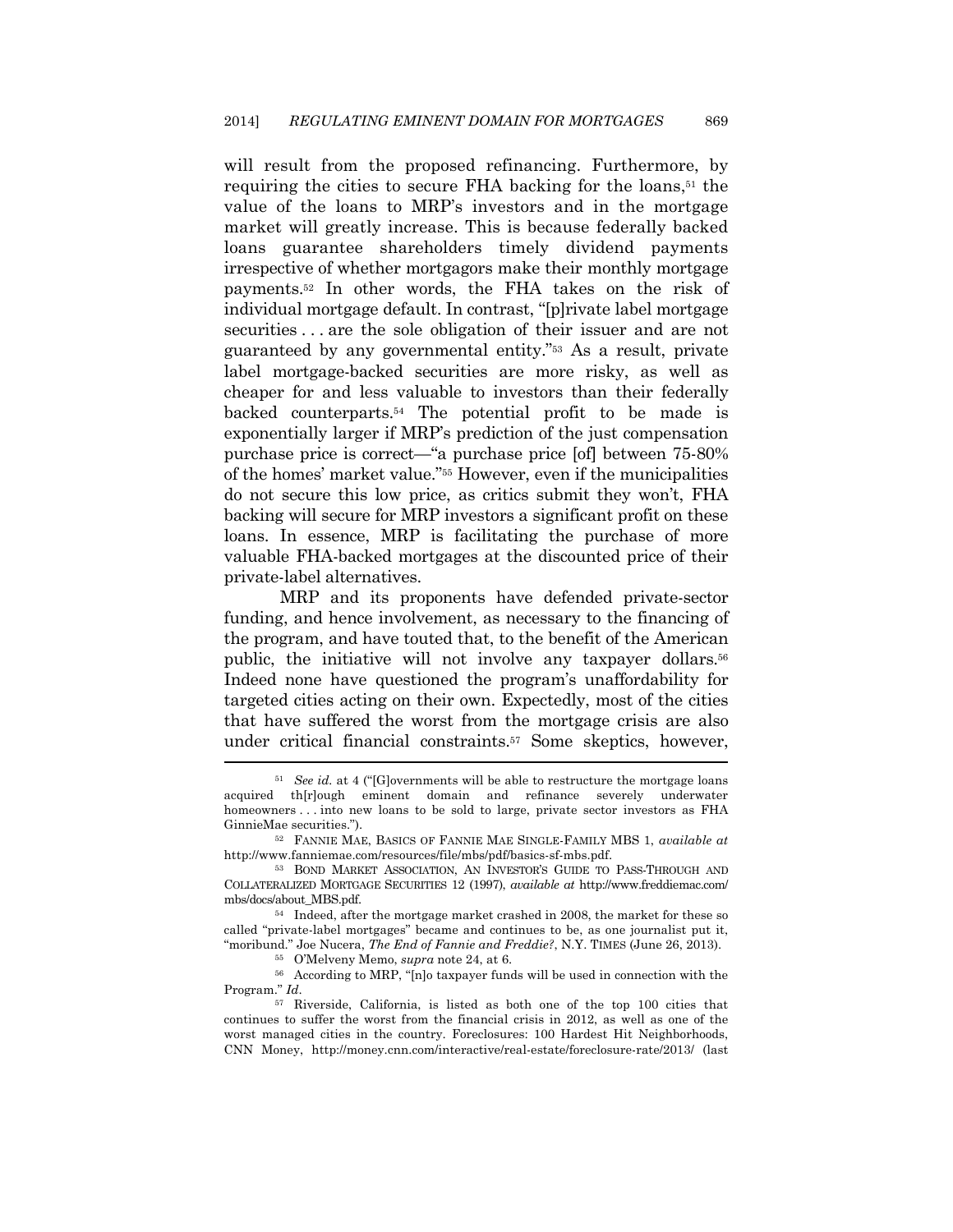have expressed doubt over whether MRP's proposal can be implemented as free of any public tax burden as the company has promised. For example, Laurie Nelson of Dechert LLP commented that, "if courts ultimately find that the fair market values for the mortgage notes are substantially different than MRP's valuation, [participating municipalities] may well be liable for paying the difference to the securitization trusts as just compensation."58

The uncertainty, evoked in Ms. Nelson's statement, as to whether MRP will pay more than they would like is predicated on MRP's proposal that local governments utilize "quick take" condemnation proceedings to seize the mortgages.59 "Quick take" proceedings will allow the government to seize and dispose of mortgages prior to a determination by the court as to whether the seizure is permissible.60 Part of the procedure is placing an appraised value of the seized property in trust with the court.<sup>61</sup> Walter Dellinger of O'Melveny & Myers argues that "the proposal clearly does not contemplate raising and holding in reserve until all litigation is concluded funds that are sufficient to compensate the trusts for the full value of the notes  $\dots$ ."<sup>62</sup> MRP estimates that the courts will discount the mortgage values for the likelihood of default, telling investors to expect to pay a value significantly less than that of the underlying homes.<sup>63</sup> However, it is ultimately up to the court to determine the just compensation award,64 and if the amount awarded is

1

visited Nov. 5, 2013) [hereinafter CNN Foreclosure Map]; Samuel Weigley, Michael B. Sauter & Alexander E.M. Hess, *The Worst Run Cities in America*, 24/7 WALL ST., HUFFINGTON POST (Jan. 19, 2013, 5:22 PM), http://www.huffingtonpost.com/2013/01/ 19/worst-run-cities\_n\_2506894.html. Meanwhile, San Bernardino City, the central city of San Bernardino County, is listed as the number one worst managed counties in the country, and the city of Fontana, one of the two cities to outright join the County of San Bernardino in considering the MRP Proposal back in 2012, was also listed as one of the top 100 cities that has been hardest hit by foreclosures. *Id.* 

<sup>58</sup> *See* Laurie Nelson, Dechert LLP, *California Authorities Consider Seizing Mortgages Secured by Residential Properties*, CRUNCHED CREDIT (July 24, 2012), http://www.jdsupra.com/legalnews/california-authorities-consider-seizing-47365; *see also*  Elizabeth L. McKeen et al., *The Use of Eminent Domain to Write Down Mortgage Notes*, O'MELVENY & MYERS LLP (Sept. 5, 2012), http://www.omm.com/the-use-of-eminentdomain-to-write-down-mortgage-notes-09-05-2012/. 59 MORTGAGE RESOLUTION PARTNERS, *supra* note 15 at 12; O'Melveny Memo,

*supra* note 24, at 13 ("The 'quick take' procedure . . . exposes the municipalities to substantial liabilities if MRP's valuation assumptions are not adopted by courts.").  $^{60}$  *See 2 AM. LAW. Zoning* § 17:15 (5th ed. 2012).  $^{61}$  *Id.* 

<sup>62</sup> O'Melveny Memo, *supra* note 24, at 15. 63 *Id.* at 6. 64 26 AM. JUR. 2D *Eminent Domain* § 271 (2012).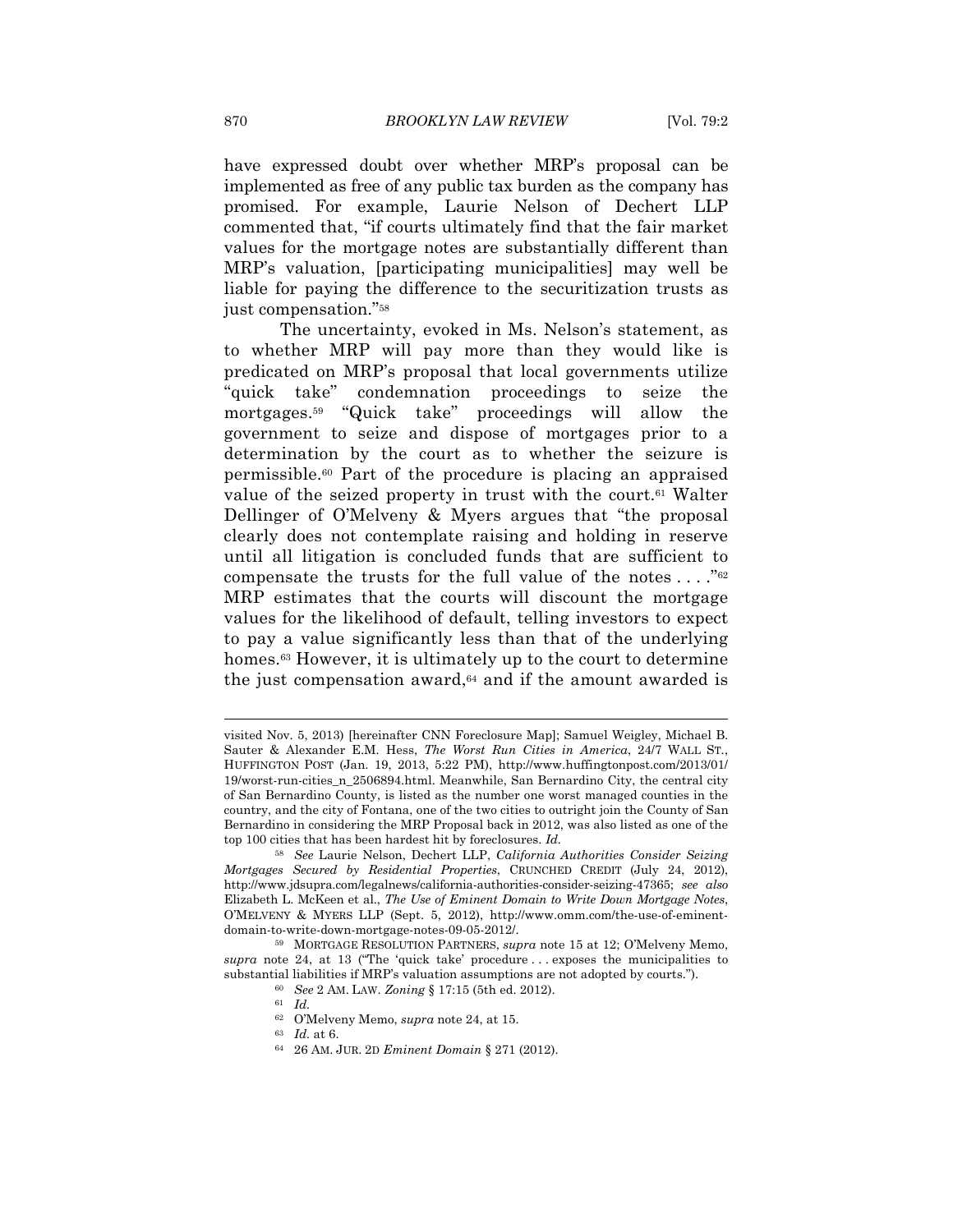more than the escrowed funds, it is unlikely that MRP's investors, who would have already procured the mortgages, would be willing to pay any more for them.65 Thus, Mr. Dellinger reaches the same conclusion as Ms. Nelson, and contends that the potential additional payments the municipalities will have to make, "multiplied by thousands of loans, easily could result in hundreds of millions of dollars in liabilities."66 Still, private-sector funding at least indicates that the required tax expenditure on the proposal will be much lower than if the governments were to attempt to fund these seizures on their own.

The quick take aspect of the proposal is also highly disquieting to investors. As a result of the quick take procedure, the mortgages will have already been restructured and likely sold well before the courts determine what compensation is adequate to indemnify the target mortgagees.67 Thus, not only do current investors in these trusts stand to lose what they argue are some of their "best loans"—performing loans being paid off by creditworthy homeowners—at a substantial loss through the takings,68 they will also see their seized investments immediately resold to another pool of investors.

Nevertheless, a growing number of cities, following in the wake of the City of Richmond's approval of MRP's proposal, are seriously analyzing the feasibility of such a plan.69 And

At least three other California municipalities—La Puente in Los Angeles County, and Orange Cove and San Joaquin in Fresno County—are also consulting with Mortgage Resolution Partners. Half a dozen other cities in the state have engaged in less formal discussions with the firm. North Las Vegas, Nev., has also approved a plan to move forward with the firm on a similar plan.

Lazo, *supra* note 26. Furthermore, on September 11, 2013, in the face of litigation instigated by the banks and threats to stop lending to homeowners in the City, "[t]he City Council of Richmond, Calif., rejected a challenge to the city's proposal to seize and write down troubled mortgages, instead voting 4 to 3 to invite other local governments to join its radical approach to slowing a wave of foreclosures." E. Scott Reckard, *Richmond Refuses to Kill Proposal to Seize Underwater Mortgages*, L.A. TIMES (Sept. 11, 2013, 12:13 PM), http://www.latimes.com/business/money/la-fi-mo-richmondeminent-domain-mortgages-20130911,0,2179786.story.

<sup>65</sup> *See* O'Melveny Memo, *supra* note 24, at 2. *See infra* Part III addressing "just compensation." 66 O'Melveny Memo, *supra* note 24, at 15. 67 *Id.* ("The option to abandon the taking if the price proves larger than

anticipated does not exist under the MRP proposal because the notes will be extinguished and replaced with new, smaller notes, before the fair value litigation is resolved."). <sup>68</sup> Sangree, *supra* note 46. <sup>69</sup> The City of El Monte is considered to be the next California city most likely to

implement the proposal. Alejandro Lazo, *El Monte Considers Eminent Domain Plan for Underwater Mortgages*, L.A. TIMES (Aug. 6, 2013, 6:30 AM), http://www.latimes.com/ business/money/la-fi-mo-el-monte-eminent-domain-20130805,0,7256185.story.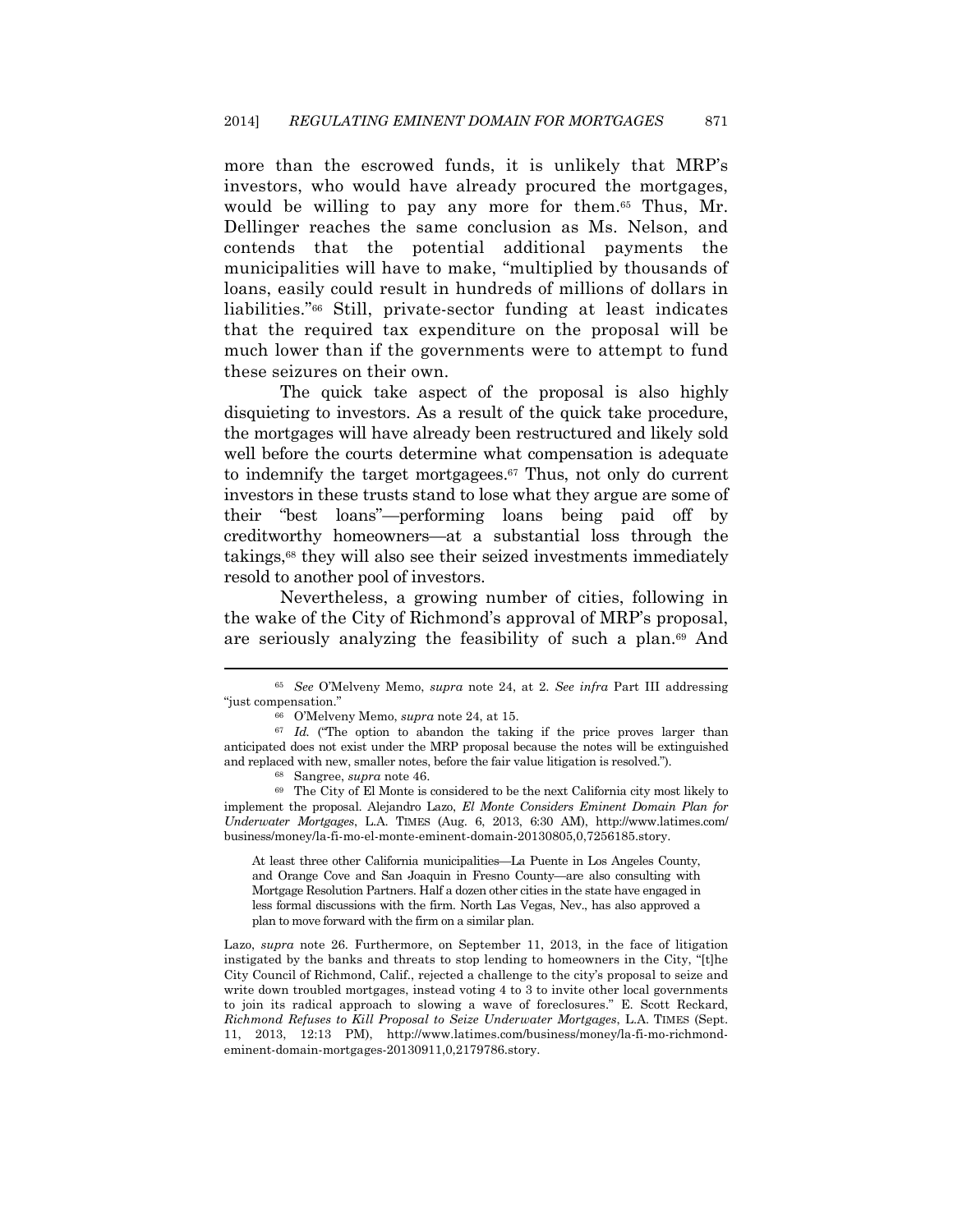though some elements of the plan may change, private-public partnership, like that proposed by MRP, is unlikely to be one of them. As MRP contends, the plan simply lies outside the budget of any municipality.70 The city of Richmond is certainly dependent on MRP's funding to make implementation of the proposal feasible, as has already been made clear by the piling costs of litigation against the city's mere approval of the program, which are all being covered by the private firm.71 Thus, while interested cities may not specifically grant MRP the opportunity to partner with them, the governments contemplate a similar arrangement with a consultancy firm of their choice.72

### II. *JUST THE MORTGAGE, NOT PLUS THE MORTGAGE?* – AN UNINTENTIONAL LOOPHOLE IN TAKINGS LAW

The debate over the constitutionality of the MRP proposal has evoked fervent opinions on both sides of the fence. Debaters address two main arguments: (1) whether mortgages are properties that can be seized through eminent domain, and (2) whether the proposal meets the standards set out in the Fifth Amendment.73 This section will survey both, drawing the distinction between those arguments that question the constitutionality of mortgage takings themselves and those that pertain to extraneous elements of the MRP proposal. Though introduced by MRP, the mortgage takings proposal neither requires interested jurisdictions to choose MRP as the

*Domain Proposal*, SUN (July 26, 2012, 5:30 PM), http://www.sbsun.com/ ci\_21168357#ixzz2ICdfDcQz; Ben Hallman, *San Bernardino Eminent Domain Fight Closely Watched By Other Struggling Communities*, HUFFINGTON POST (Sept. 1, 2012, 4:25 PM), http://www.huffingtonpost.com/2012/09/01/eminent-domain-mortgages\_n\_1836710.html. 73 The constitutionality of the proposal has also been contested under the

<sup>70</sup> Hockett Memo, *supra* note 18, at 31. 71 *See* Doug Badger, *Richmond Seizure Program: Dangerous Idea From a Dangerous City*, A BRIEF CASE (Aug. 21, 2013), http://www.dougsbriefcase.com/ blog/richmond-seizure-program-dangerous-idea-from-a-dangerous-city/ ("The city will rely on its banking partner, Mortgage Resolution Partners (MRP), a private investment fund, to raise money to buy the loans from bond trusts at the price established by the city."); Staff Writer, *Richmond Moving Forward With Eminent Domain Plan For Underwater Mortgages*, CBS SAN FRANCISCO & BAY AREA NEWS SERV. (Sept. 11, 2013, 11:23 PM), http://sanfrancisco.cbslocal.com/2013/http://www.loansafe.org/experts-debate-legalityof-plan-to-apply-eminent-domain-to-mortgagesdomain-plan-for-underwater-mortgages/ ("MRP executive chairman Steven Gluckstern noted . . . that the firm is covering legal costs associated with any litigation against the city related to the partnership and said a joint powers authority would provide further protection."). 72 Andrew Edwards, *Mortgage Resolution Partners Executive Defends Eminent* 

contracts clause and commerce clause, neither of which have attracted significant attention nor detailed arguments, and which will not be addressed in this note. For those arguments, see generally Tambe et al., *supra* note 24; O'Melveny Memo, *supra* note 24.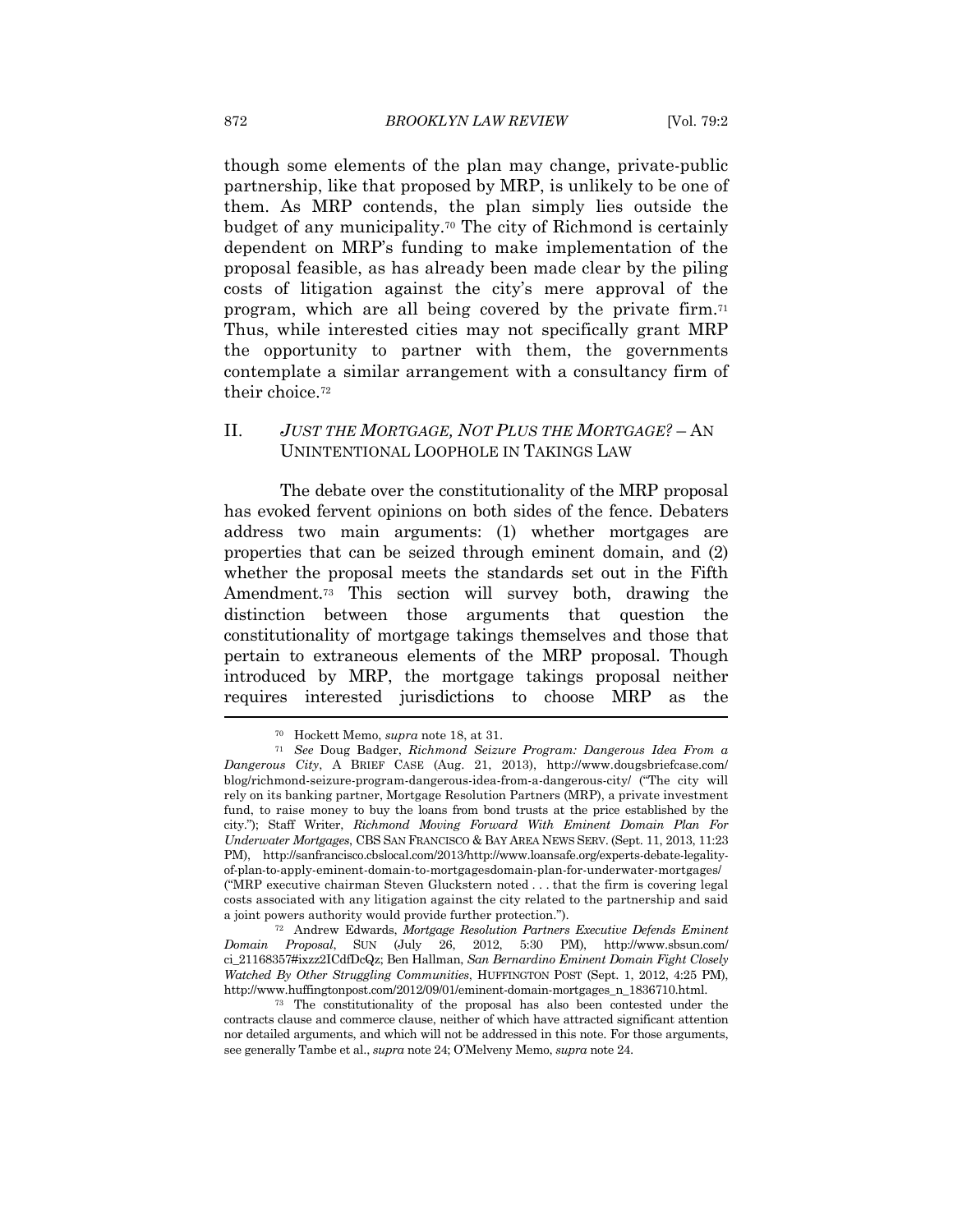consultancy firm with which to work nor ties jurisdictions implementing the plan to the specific requirements identified by MRP.74 This distinction is important because, if the MRP proposal is deemed unconstitutional, but mortgage takings themselves are not, the potential for future takings of mortgage securities or other similar properties remains.

#### *A. Are Mortgages Property Interests That Can Be Seized through Eminent Domain?*

Opponents of the MRP proposal have questioned the constitutionality of seizing mortgages on the basis of the unprecedented nature of the proposed takings. Arguably, the Supreme Court explicitly deemed mortgages a property interest for the purpose of government taking under the Fifth Amendment in the 1935 case of *Louisville Joint Stock Land Bank v. Radford*.75 In striking down a federal statute that forced mortgagees to forgive debt above the appraised value of foreclosed farm land, Justice Brandeis, writing for the court, commented:

[If] the public interest requires, and permits, the taking of property of individual mortgagees in order to relieve the necessities of individual mortgagors, resort must be had to proceedings by eminent domain; so that, through taxation, the burden of the relief afforded in the public interest may be borne by the public.76

The mortgage proposal relies on this statement for support.<sup>77</sup> However, a historical survey of mortgage takings law evinces that it is undeniably unprecedented to take mortgages

<sup>74</sup> The City of Richmond is in fact currently working with MRP on potentially serving as their consultants for the proposal. However, the City is not using it as a first point of attack. Instead, it has made offers to purchase the mortgages on approximately 650 homes, with the underlying threat of using eminent domain to seize the loans if the banks do not agree to the sales. Alejandro Lazo, *Richmond Adopts Eminent Domain Mortgage Plan*, L.A. TIMES (July 30, 2013), http://articles.latimes.com/2013/jul/30/ business/la-fi-mo-richmond-eminent-domain-20130730. The San Bernardino County JPA, however, defined its purpose in considering the MRP proposal as broader than just determining whether to enter into a contractual relationship with MRP, indicating that the County was interested in the concept of the proposal and not necessarily the wholesale product MRP was presenting. *See* Nelson, *supra* note 58 (quoting Gregory Devereaux, CEO of San Bernardino County and chairperson of the JPA, explaining that "the JPA was formed to explore ideas and programs to address the housing crisis openly and with the community as a whole" (internal quotations omitted), and stating that "there are currently no proposals or programs before this body"). 75 295 U.S. 555, 602 (1935); *see also* 26 AM. JUR. 2D *Eminent Domain* § 240,

*supra* note 16 (citing Louisville Joint Stock Land Bank v. Radford, 295 U.S. 555 (1935), for the proposition that "[a] mortgagee's lien is a property interest within the meaning of the Fifth Amendment."). 76 *Radford*, 295 U.S. at 602. 77 *See* Reiss, *supra* note 38, at 3.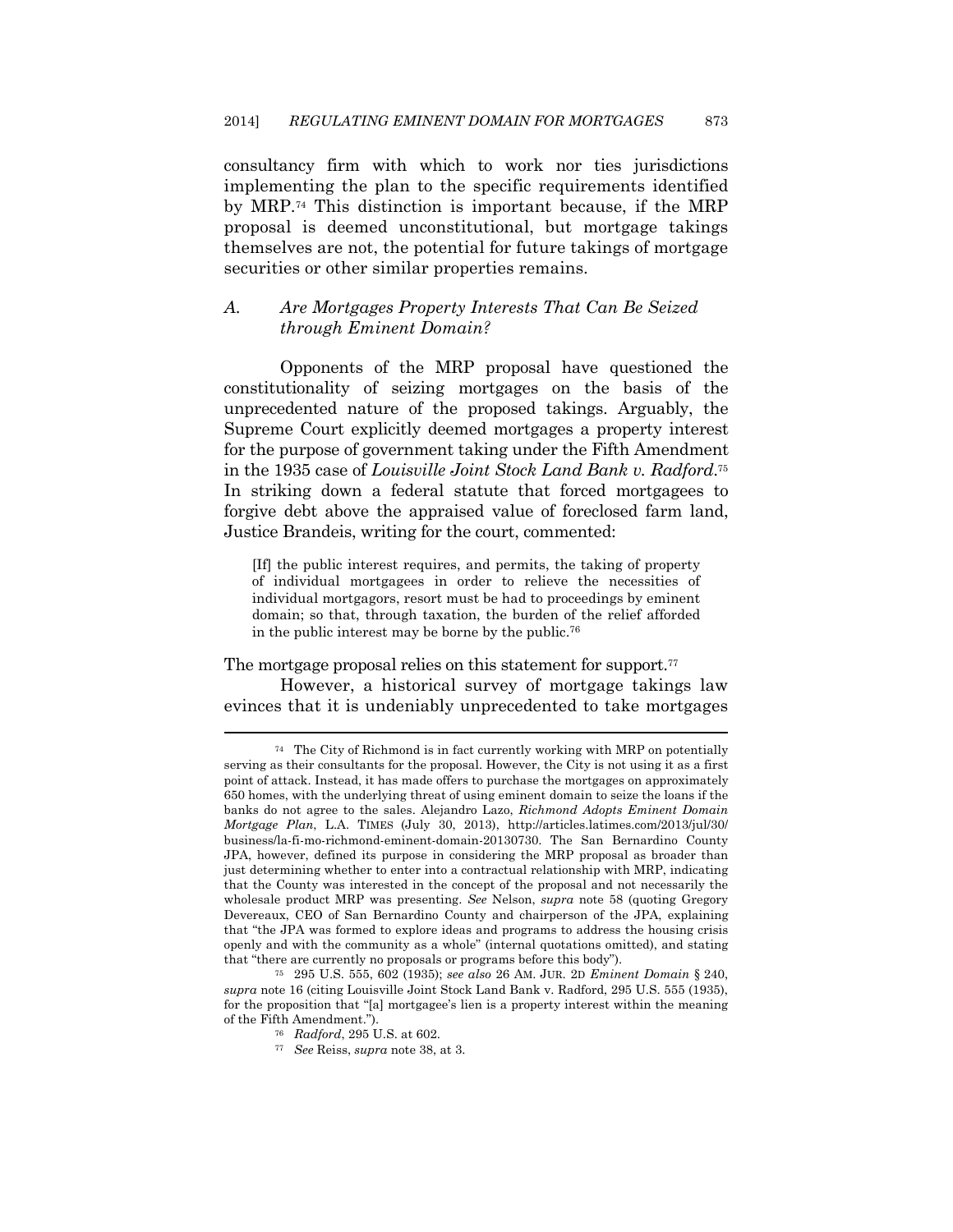without also a concomitant taking of the attached real property.78 In the past, mortgage takings were only effected to relieve lenders (or mortgagees) in circumstances where the underlying securities for their mortgages—the mortgaged properties—had been seized.79 In effect, the takings granted the mortgagees the right to the portion of the just compensation payment paid to the prior property owners that was equivalent to the remaining mortgage debt.<sup>80</sup> This was not a perfect form of relief as mortgagees were not guaranteed full payment of the debt owed. Mortgagees could not demand further compensation above that made to individual property owners,<sup>81</sup> and valuations to determine just compensation were not made based on the value of the mortgages but rather on the market value of the properties.<sup>82</sup> Indeed, for those who argue that the value of a mortgage incorporates more than the value of the underlying security, the just compensation valuation for separate mortgage takings will be different from the valuation of homes.83 Thus, many argue that the power of eminent domain has, in fact, never been used to seize mortgages.84

Furthermore, it is indeterminable whether the court had such a purpose in mind when it made its statement in *Louisville Joint Stock*.85 Up to now, a majority of courts has arguably read the *Louisville Joint Stock* dicta as, at the very least, indicating that "a mortgagee's lien is a property interest [in the real estate to which it is attached] within the meaning of the Fifth Amendment."86 This is the only reading that

<sup>78</sup> *See generally* 154 A.L.R. 1110, *supra* note 16 (providing a table of sample cases, the laws and rules involving the mortgage takings in all federal circuits and state courts).<br><sup>79</sup> 26 AM. JUR. 2D *Eminent Domain, supra* note 16, at § 240.<br><sup>80</sup> Id. ("When the mortgaged property is taken by eminent domain

damaged to such an extent that the security of the mortgage is impaired, the mortgagee's rights against the land follow the award, so the mortgagee may have the mortgage debt satisfied out of the award in advance of other creditors of the mortgagor.").<br><sup>81</sup> *Id.* 

<sup>82 17</sup>B CARMODY-WAIT 2D § 108:96 (2012) ("A preexisting mortgage lien on the appropriated property is extinguished as of the date the condemnor takes title, and, if the mortgage is then enforceable, there is substituted in its place an equitable lien against the eminent domain award to the extent of the mortgagee's claim."). 83 *See* O'Melveny Memo, *supra* note 24. 84 *See* Andrew Edwards, *California's Lieutenant Governor Steps into Mortgage* 

*Debate*, SAN BERNARDINO COUNTY SUN (July 28, 2012), http://www.sbsun.com/ breakingnews/ci\_21177556/californias-lieutenant-governor-steps-into-mortgage-debate ("People on both sides of the issue say using eminent domain to buy mortgage loans is

unprecedented."); O'Melveny Memo, *supra* note 24, at 1. *See infra* Part II for further discussion on the constitutionality of mortgage takings.<br><sup>85</sup> 29 U.S. at 602.

<sup>86 26</sup> AM. JUR. 2D *Eminent Domain* § 240, *supra* note 16.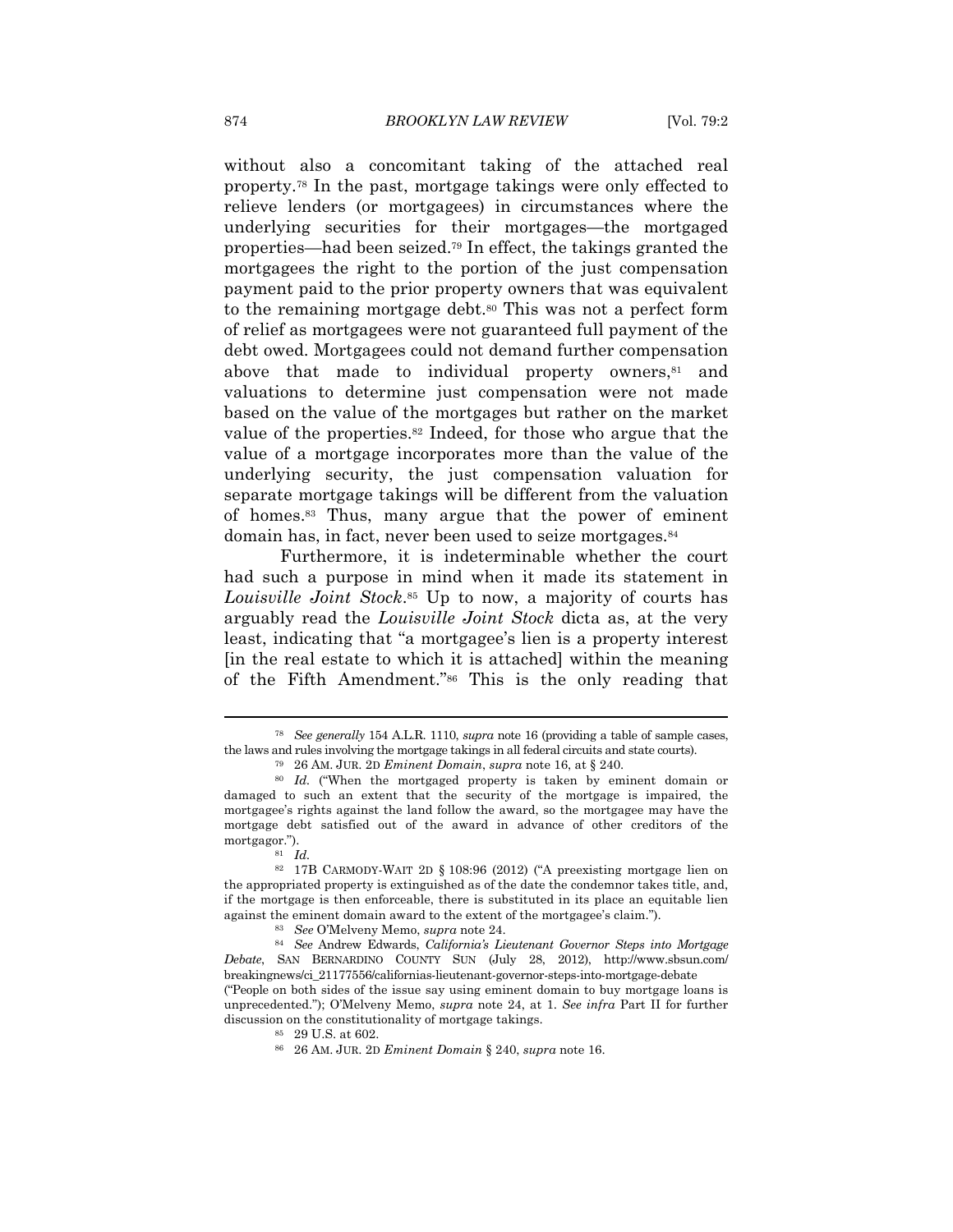explains the majority's subsequent reasoning that a mortgagee should "have the mortgage debt satisfied out of the [just compensation] award [for the seized home] in advance of other creditors of the mortgagor."87 The majority view does not encompass a separate valuation of the mortgage but, rather, only provides relief for the mortgagee up to the determined just compensation payment for the home that has been subject to condemnation or governmental foreclosure.

Yet, there is some indication that a minority of jurisdictions has made the distinction between the mortgage and the property securing it, viewing them as separate interests in the context of Fifth Amendment takings law. As *American Jurisprudence* summarizes:

In states following the lien theory of mortgages and deeds of trust, under which the mortgagor or trustee has a lien against the property but not legal title to it, the mortgagee or trustee does not have an "ownership" interest in the real property taken and, thus, is not normally constitutionally entitled to compensation.88

The article goes on to note, however, that, while "[o]nly those with ownership interests are generally entitled to compensation when the property is condemned," these jurisdictions nevertheless provide the mortgagees with relief under theories of the mortgagee's "contract right distinct from title."89 This treatment, in spite of state doctrine that the attaching mortgage does not create a contractual property right to underlying land, seems to indicate that these states recognize that the mortgage may, on its own, be seized. Thus, in light of this minority treatment, bolstered by the Supreme Court's openended statement in *Louisville*, and the precedential use of eminent domain to take other intangible forms of property,<sup>90</sup> mortgages are likely properties that may be subject to seizure under eminent domain.

#### *B. Does a Mortgage Seizure Proposal Meet Fifth Amendment Standards of Constitutionality?*

While the requirements of the Fifth Amendment are simply stated in its text—"nor shall private property be taken

<sup>87</sup> *Id.*

<sup>88</sup> *Id.*

<sup>89</sup> *Id.*

<sup>90</sup> Matthew S. Bethards, *Condemning a Patent: Taking Intellectual Property by Eminent Domain*, 32 AIPLA Q.J. 81, 84 (2004).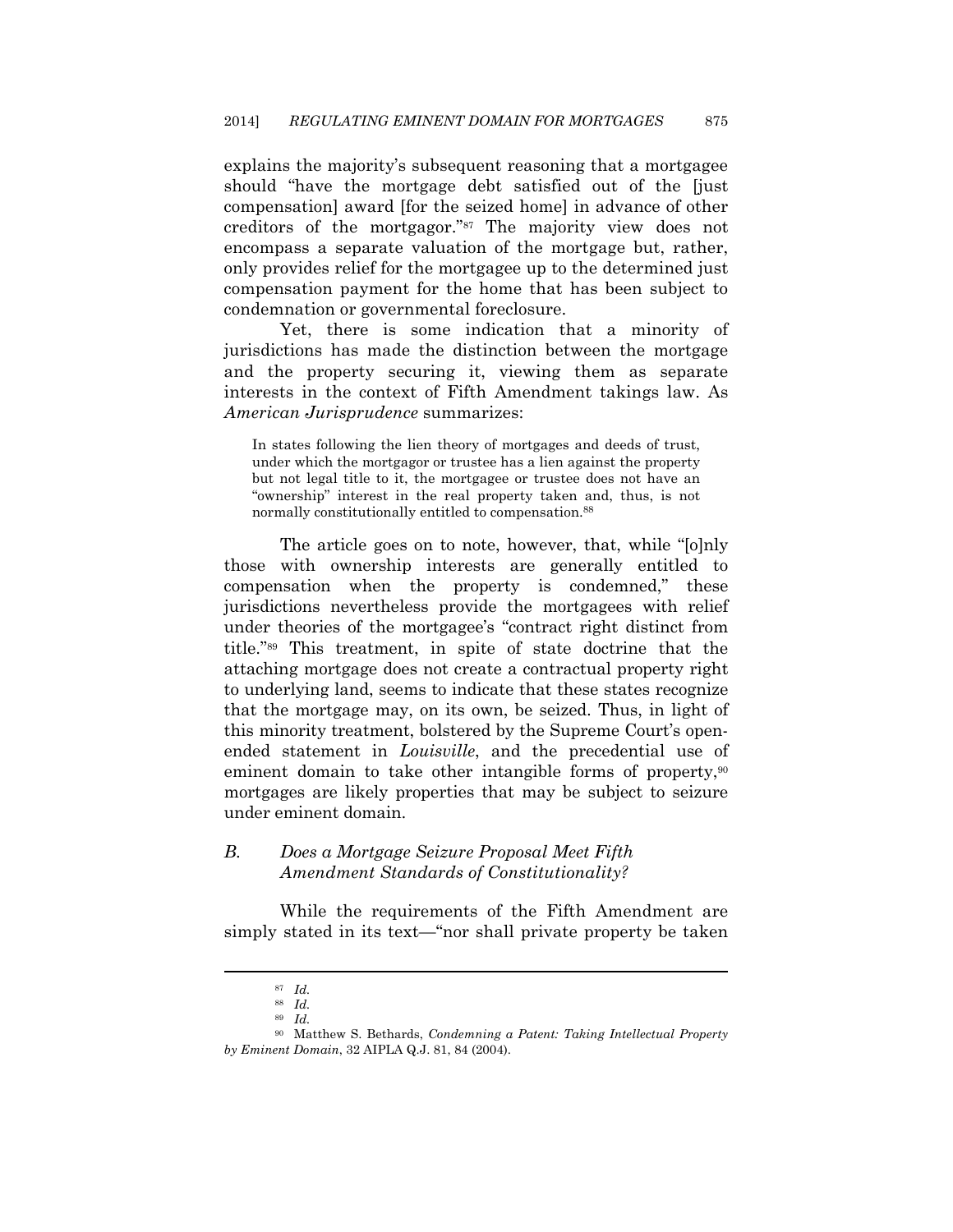for public use, without just compensation"91—Supreme Court interpretations of the constitutional boundaries of the public use requirement have grown increasingly less restrictive, and it is consequently more difficult to prove a breach.92 In reviewing a purported public use, the Court has employed a general rule of deference to the government under which the Court requires little more than proof that the motive behind the public purpose is legitimate:

Our review of whether a taking is for "public use" is necessarily deferential: "When the legislature's purpose is legitimate and its means are not irrational, . . . empirical debates over the wisdom of takings . . . are not to be carried out in the federal courts."93

The Court has otherwise entrusted the determination of the kinds of projects that will satisfy the public use requirement solely to the government, excusing itself from exercising judgment on the basis of policy.94

Moreover, if mortgages are property interests that can be reached by eminent domain, the constitutionality of mortgage takings, and the MRP proposal, under the Fifth Amendment is determined solely based on whether the seizure was for a public use.95 The just compensation prong of the Fifth Amendment test only serves to indicate what will adequately compensate the property owner for their loss, or, as it is generally otherwise seen, what will spread the burden of providing a public benefit amongst the public.96 Thus, while the determination of just compensation has economic implications for both the prior property owner and the government, it could only affect the constitutionality of the takings if the governments exercising eminent domain refused to pay the mortgagees what the court determined to be fair market value of the seized mortgage liens.97

<sup>91</sup> U.S. Const. amend. V.

<sup>92</sup> *See generally* Charles E. Cohen, *Eminent Domain* After Kelo v. City of New London*: An Argument for Banning Economic Development Takings*, 29 HARV. J.L. & PUB. POL'Y 491 (2006).

<sup>93</sup> Fideicomiso De La Tierra Del Caño Martin Peña v. Fortuno, 604 F.3d 7, 18 (1st Cir. 2010) (citing *Haw. Housing Auth. v. Midkiff*, 467 U.S. 229, 242-43 (1984)), *cert. denied*, 131 S. Ct. 1600 (2011).

<sup>94</sup> Oswald, *supra* note 11, at 261-62. 95 *See* Reiss, *supra* note 38, at 3 (arguing that, while what the courts determine to be just compensation will be of "great import [to] investors, it is not relevant for purposes of evaluating the constitutionality of the use of eminent domain in this context"). 96 26 AM. JUR. 2D *Eminent Domain* § 6 (2012). 97 The economic implications of the just compensation determinations should

play a role in the local governments' analyses as to whether to go forward with this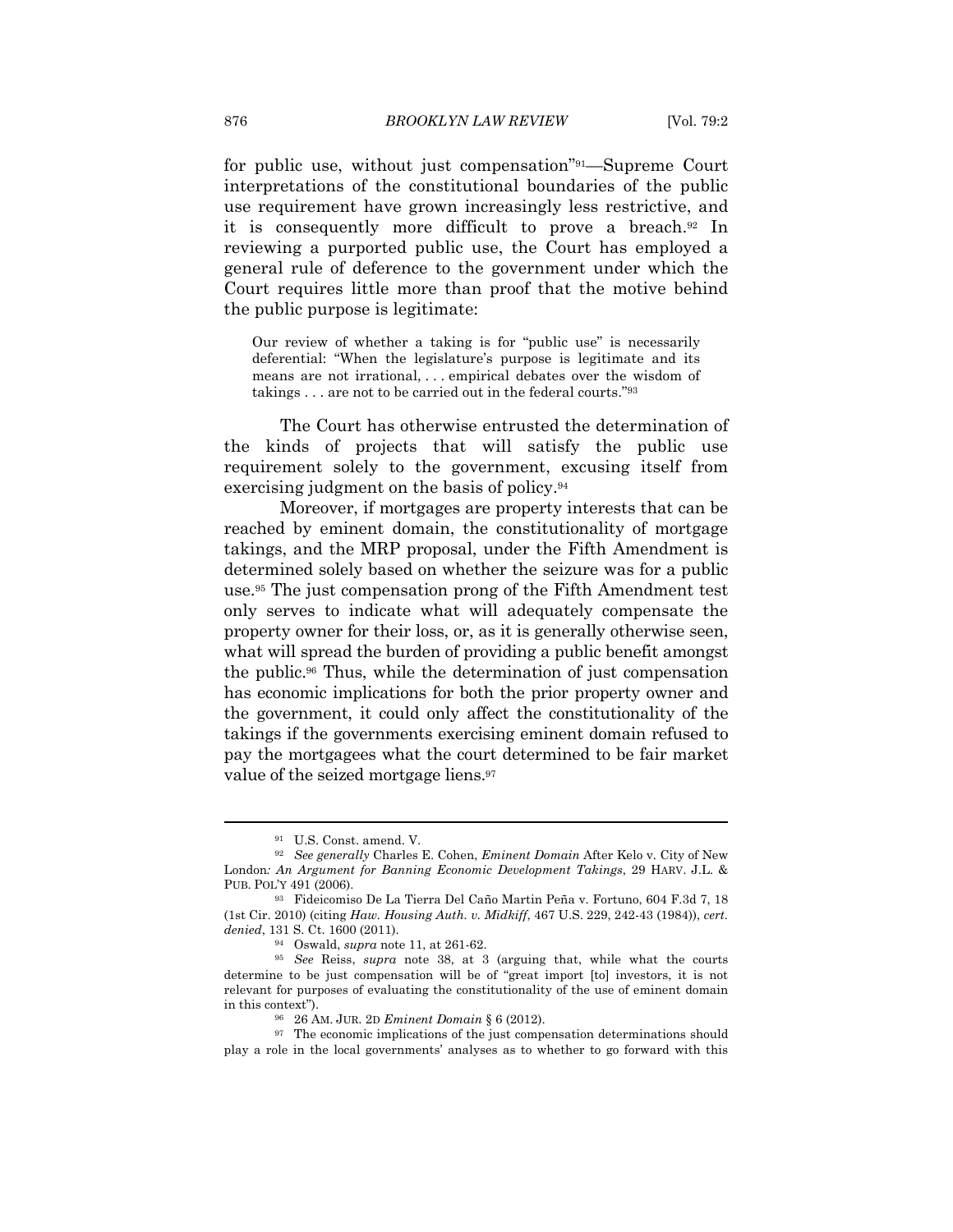The most recent evolution of the public use doctrine is embodied in the highly provocative Supreme Court ruling in *Kelo v. City of New London*,98 in which the Court took "an expansive [and highly controversial] view of the 'public [use]' requirement."99 In *Kelo*, "property owners sued the City of New London and the New London Development Corporation (NLDC), a nonprofit development corporation established by the city, to enjoin use of the eminent domain power in furtherance of a comprehensive economic development plan."100 Under the plan, the seized land would be leased to "various private developers, who would then develop the parcels in accordance with the plan."101 This included the building of "a waterfront hotel and conference center, marinas, a public walkway along the river, residences, a Coast Guard museum, space for high technology research and development office space, additional office and retail space, and parking."102 The plan was "projected to create in excess of 1,000 jobs, to increase tax and other revenues, and to revitalize an economically distressed city, including its downtown and waterfront areas."103

Many saw the *Kelo* proposal as nothing more than a transfer of property rights from one set of private citizens to another. The *Kelo* property owner petitioners argued that the development did not constitute a public use under the Fifth Amendment:

The petitioners contended that a "public benefit" is not equivalent to a "public use," asserting, "[I]f nothing more is required to constitute a public use than listing expected tax revenue and job growth that might result from private development, then there is scarcely any private use or business for which the power of eminent domain could not be used."104

The court nevertheless ruled in favor of the city.

*Kelo* has been read to establish that even as broad a purpose as "economic development" is sufficient to satisfy the

 $\overline{\phantom{a}}$ 

proposal. As a result, the just compensation issue will not be addressed in this section but in Part III *infra*, in discussing the potential problems created by the proposal. 98 545 U.S. 469 (2005).

<sup>99</sup> *See* Reiss, *supra* note 38, at 3 (citing *Kelo v. City of New London*, 545 U.S.

<sup>&</sup>lt;sup>100</sup> Cohen, *supra* note 92, at 516.<br>
<sup>101</sup> *Id.* at 517.<br>
<sup>102</sup> *Id.* at 516-17.<br>
<sup>102</sup> *Kelo*, 545 U.S. at 472.<br>
<sup>103</sup> Cohen, *supra* note 92, at 518 (citing Brief of Petitioners at 10, *Kelo* v. *City* of *New London*, 125 S. Ct. 2655 (2005) (No. 04-108)).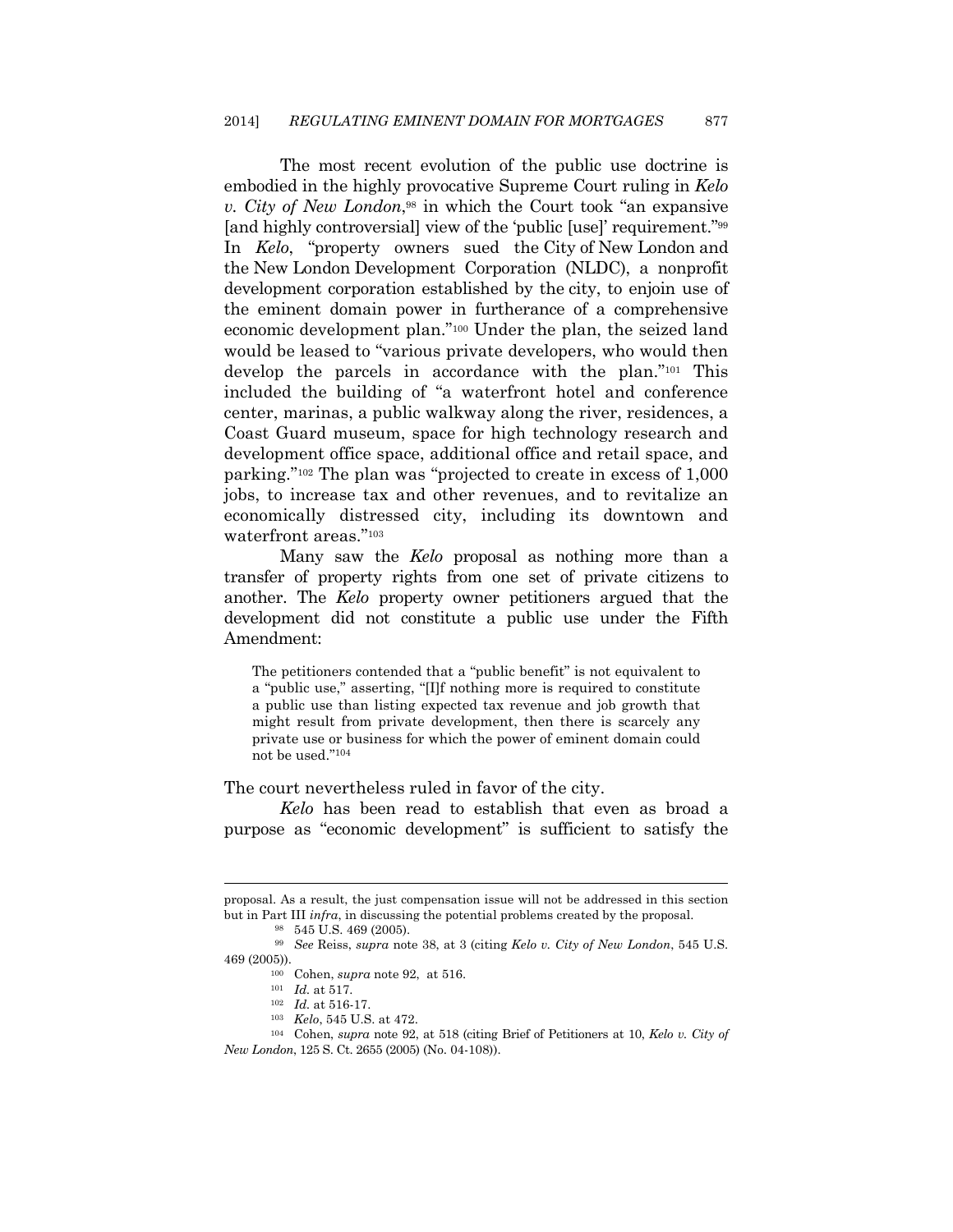Fifth Amendment.105 However, this is a narrow reading of the case's holding. While the *Kelo* decision did permit a taking promulgated on the basis of general economic development for the surrounding area, the court did not focus on the specific question of whether "economic development itself constituted a public use under the Fifth Amendment."106 The *Kelo* holding instead seemed to broaden the scope of the definition of "public use" to encompass cases where the use of seized property, though thought to be generally beneficial for the public, was not necessarily open to all members of the public.107 However, even prior to *Kelo*, the Supreme Court had made some capacious assertions as to what would satisfy the public use requirement of the Fifth Amendment. Most significantly, the Court had reinterpreted the phrase "public use" to require nothing more than a "public purpose."108

*Kelo*'s most significant doctrinal addition is its narrowing of the longstanding restriction placed on takings for private use to merely prohibiting takings for "strictly," or only, private use.109 *Kelo* made it clear that takings that result in the reaping of private benefits do not per se fail under the public use test.110 Even under *Kelo*, the government may not simply assert a public purpose; the court has indicated that it will look to ensure that the public use is "paramount," and the bestowment of a private interest is merely incidental.111 Nevertheless, as was the case in *Kelo*, a taking which essentially encompasses a transfer from one private party to another may still be constitutionally permissible if there is an "underlying"112 or "justifying public purpose."113

the Court held by a vote of 5 to 4 that the Takings Clause allowed Connecticut and the City of New London to seize a private home and transfer it to private developers. The purpose of this transfer was to establish a private research facility whose development might stimulate the depressed local economy.

Tambe et al., *supra* note 24.

<sup>107</sup> See Cohen, *supra* note 92, at 518-19.<br><sup>108</sup> Hawaii Housing Authority v. Midkiff, 467 U.S. 229, 241 (1984).<br><sup>109</sup> 29A C.J.S. *Eminent Domain* § 27 (2012) (citing Kelo v. City of New London, 545 U.S. 469 (2005); Hawaii Housing Authority v. Midkiff, 467 U.S. 229 (1984)).<br><sup>110</sup> See Cohen, supra note 92, at 518-19.

<sup>110</sup> *See* Cohen, *supra* note 92, at 518-19. 111 Rutkow, *supra* note 105, at 263. 112 29A C.J.S. *Eminent Domain* § 27, *supra* note 109 (citing Key Properties Group, LLC v. City of Milford, 995 A.2d 147, 152 (Del. 2010)).

113 Fideicomiso De La Tierra Del Caño Martin Peña v. Fortuno, 604 F.3d 7, 17 (1st Cir. 2010), *cert. denied*, 131 S. Ct. 1600 (2011).

<sup>105</sup> Eric Rutkow, Comment, Kelo v. City of New London, 30 HARV. ENVT'L. L. REV. 261, 261 (2006), *available at* http://www.law.harvard.edu/students/orgs/elr/ vol30\_1/rutkow.pdf. 106 *Id.* at 263 (internal quotations omitted). In *Kelo*,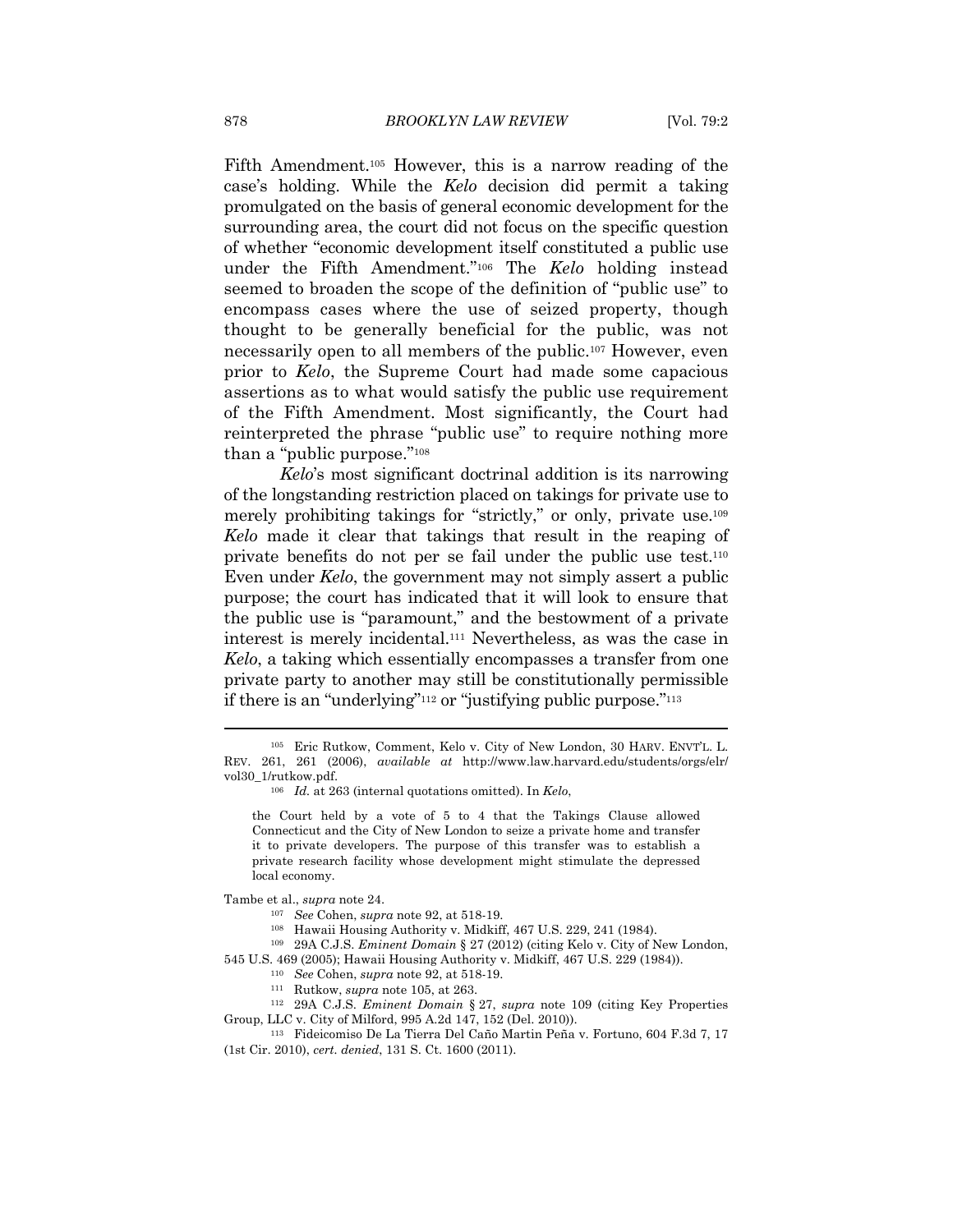Thus, under these rules, the question presented by the mortgage seizure proposal is whether the government has (1) a bona fide public purpose that justifies the transfer of the mortgages from the former private owners to new private investors, which (2) is not merely an incidental benefit to a more primary private benefit afforded to the private investors who will purchase the refinanced mortgages.

Though the proposal has been shelved in San Bernardino and some of its constituent local governments (ostensibly due to lack of public support, but also likely in response to industry and FHFA pressures),114 the San Bernardino County Board of Supervisors had in fact gone so far as to form a Joint Exercise of Powers Authority (JPA), including the county and the cities of Fontana and Ontario,115 "to devise a Homeowners Protection Plan"<sup>116</sup> to address the MRP proposal.<sup>117</sup> The participating constituencies laid out a comprehensive public purpose for the proposed takings in the Recitals to the Joint Exercise of Powers Agreement Homeownership Protection Program that they signed last year:

For the past four years, the communities within the Parties' jurisdiction have been adversely affected by an unprecedented economic downturn. Unemployment has reached record high levels, revenue to local governments throughout California has dropped to historic lows, and [there has been] a drop in household income particularly for working families . . . . Concomitantly, home values in the Parties' jurisdictions have plummeted, resulting in "underwater loans" or "negative equity" . . . and accordingly increasing the likelihood of further foreclosures, inhibiting the ability to refinance, and dampening consumer confidence and economic activity.

The Parties wish to enter into a joint powers agreement that will establish a joint powers authority ("Authority") to assist in preserving home ownership and occupancy for homeowners with negative equity within the Parties' jurisdictions, avoid the negative impacts of underwater loans and further foreclosures, and enhance the economic vitality and the health of their communities (the . . . "Program"). The

<sup>114</sup> Alejandro Lazo, *San Bernardino County Abandons Eminent Domain Mortgage Plan*, L.A. TIMES (Jan. 24, 2013), http://articles.latimes.com/2013/jan/24/ business/la-fi-mo-eminent-domain-20130124. 115 *See* Ghori, *supra* note 32, at 2. 116 Eminent Domain Resource Center, *The County of San Bernardino,* 

*California is Considering a New Plan to Use "Eminent Domain" As a Solution to Help Underwater Borrowers and Address the Country's Housing Crisis*, SIFMA, www.sifma.org/issues/capital-markets/securitization/eminent-domain/overview/. For a copy of the draft agreement, see Joint Exercise of Powers Agreement: Homeownership Protection Program [hereinafter JPA Agreement], *available at* http://online.wsj.com/ public/resources/documents/EMINENT-jpa-agreement.pdf (last visited Sept.12, 2103). 117 *See* Ghori, *supra* note 32.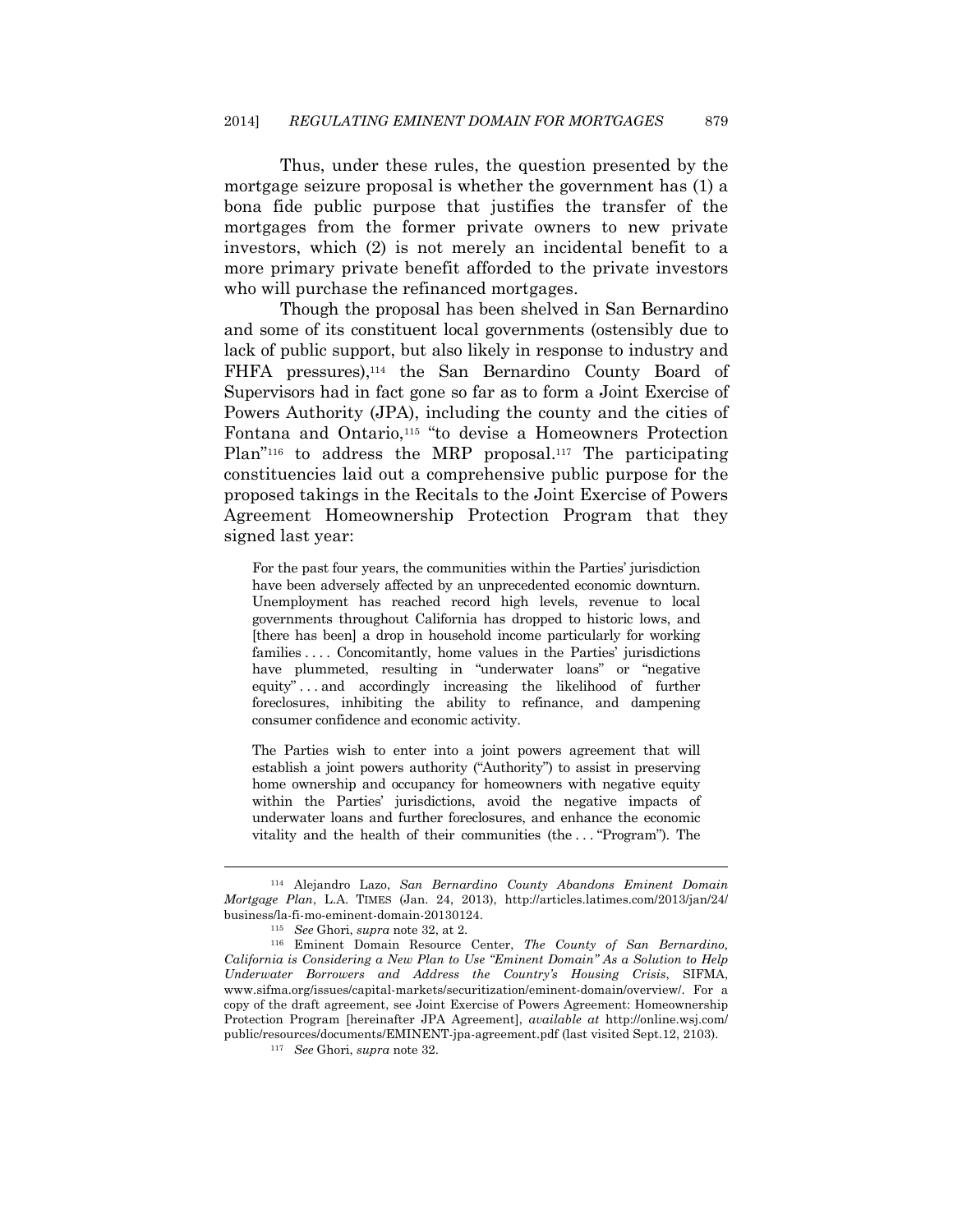Program may include the Authority's acquisition of underwater residential mortgage loans by voluntary purchase or eminent domain and the restructuring of these loans to allow homeowners to continue to own and occupy their homes.<sup>118</sup>

These paragraphs clearly explicate the crisis faced by the participating areas, the purpose of the proposed mortgage takings, and how they will address the needs of the public. Significantly, they do not include any reference to sale of the loans to private entities, evidencing the bona fide nature of the purported public purpose.

Furthermore, even if the final proposal involves funding and sale to private investors, as the Richmond proposal does and as is allowed under current takings doctrine, the court may nonetheless find that the purported public purpose is bona fide. The concern for addressing the mortgage crisis appears to be paramount to any profit that may be gained as a result of the program. Like many of the cities in San Bernardino County, the city of Richmond is similarly ridden with underwater homes<sup>119</sup> and has expressed frustration with the inability to help residents out of the crisis.120 The plethora of support for the program from disinterested parties also bolsters the honesty of the belief that the use of eminent domain in this circumstance will help to alleviate the foreclosure crisis.121

The potential involvement of MRP and its investors poses some countervailing challenges to a finding of a bona fide public purpose. As opponents have pointed out, the fact that the MRP investors both fund the program and immediately receive returns as a result of the program appears devious. Open accusations have been cast against MRP that it "designed [the program] for the express purpose of creating profits for

<sup>118</sup> JPA Agreement, *supra* note 116, at 1. 119 Alejandro Lazo, *supra* note 74. 120 One commentator noted that the Chairman of the San Bernardino JPA did not even seem "married to the eminent domain plan of attack," but rather "appeared to be pleading that . . . solutions to the housing mess in San Bernardino County be presented to the JPA." Nelson, *supra* note 58. Similarly, Mayor of Richmond, Gayle McLaughlin, in relation to the City of Richmond's approval of the eminent domain proposal, commented that "Richmond and its residents have been badly harmed by this housing crisis," "[t]he banks have been unwilling or unable to fix this situation, [and] so the city is stepping in to provide a fix." Carolyn Said, *Richmond to Pursue Eminent Domain on Mortgages*, SFGATE (Sept. 11, 2013, 10:29 PM), http://www.sfgate.com/ bayarea/article/Richmond-to-pursue-eminent-domain-on-mortgages-4807122.php

<sup>(</sup>quoting Mayor Gayle McLaughlin of Richmond, Ca.). 121 *See, e.g.*, David Reiss, *Eminently Reasonable*, NAT'L L.J. (Sept. 24, 2012) ("The financial industry is alarmed by this proposal, claiming that the sky will fall if it is implemented. But this proposal is constitutional, beneficial and administratively feasible. Local governments should give it a try as they seek to stabilize their communities.").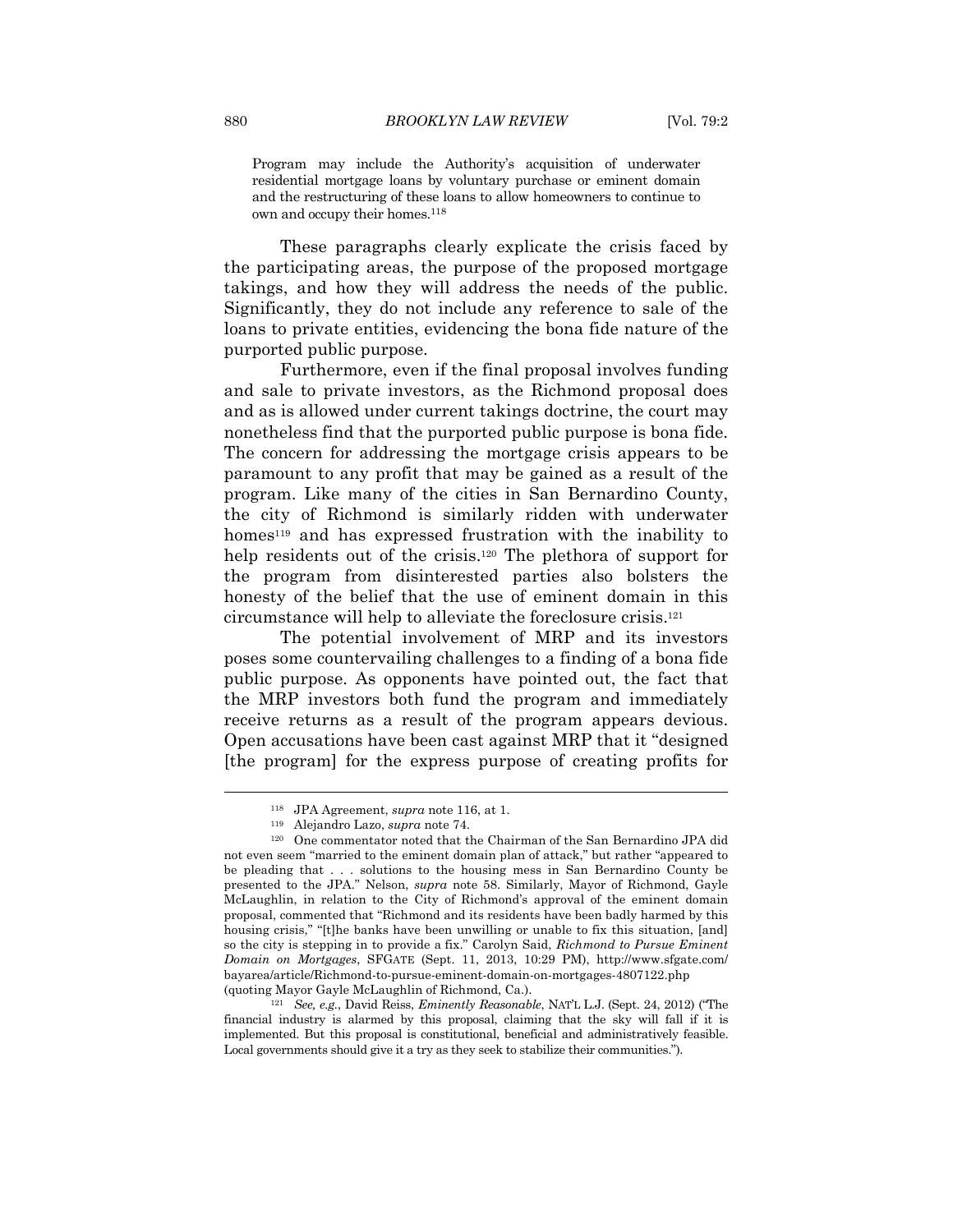[its] investors [and itself], and not primarily for a public purpose."122 The problem with this argument is that MRP, as a private entity, is allowed to have a private motive, which does not prevent the municipalities from partnering with the company for the public good.123 Under *Kelo*, the question becomes whether the private gain outweighs the public benefit and, given the Court's deference to the government in determining the extent of the public benefit, it is unlikely that MRP's economic benefit from the proposal will counter the weight of the government's arguments for the substantial public benefit they believe the proposal will create.

The most constitutionally disadvantageous aspect of the MRP proposal, however, is the focus on and limitation to nondefaulted underwater mortgages. Despite MRP CEO Steven Gluckstern's explanation that "those loans have the best chance of being refinanced and helping the plan succeed,"124 a more cynical journalist has proffered that "the attempt to 'pluck low-hanging fruit' at a steep discount might not fly with the courts."125 In other words, the proposal's target of only non-defaulted loans may more strongly indicate that the true purpose of the plan is to serve private interests. Cutting against these arguments is MRP's indication that it will consider extending its program to include defaulted mortgages.126 However, it is reported that the City of Richmond has only made offers on performing loans, as originally contemplated, a fact that may work significantly to the city's detriment in litigation.127

<sup>&</sup>lt;sup>122</sup> Tambe et al., *supra* note 24.<br><sup>123</sup> MRP is not the body authorized to use nor the body using eminent domain to effect the takings. Thus, its private aspirations for the proposal are irrelevant, provided that the cities' primary purpose is not to satisfy MRP's private goals, but rather to benefit the public. *See* 29A C.J.S. *Eminent Domain* § 27 (2012). However, in the case of Richmond, it is further alleged that the city is to receive a partnership cut of the MRP profits from the resale of the loans, a fact that plaintiffs Wells Fargo and Deusche Bank argue point to an unconstitutional private interest of the City itself in implementing the proposal. Complaint for Declaratory and Injunctive Relief at 9, Wells Fargo Bank, Nat'l Assoc. v. City of Richmond, 13 CV 3663, 2013 WL 4016499 (N.D. Cal. Aug. 7, 2013). 124 Sangree, *supra* note 46. 125 *Id*. (quoting Gideon Kanner, a professor emeritus at Loyola Law School in

Los Angeles who specializes in eminent domain law). 126 Ghori, *supra* note 32. 127 *See* David Levine, *The Housing Crisis in Richmond, California and the Debate* 

*Over Eminent Domain*, WORLD SOCIALIST WEB SITE (Sept. 2, 2013), http://www.wsws.org/ en/articles/2013/09/17/cali-s17.html ("MRP has selected 624 residences for the program less than 15 percent of the city's residences with underwater mortgages. Even more telling are the criteria by which the residences were selected. Over 70 percent of those selected are current on their payments, and those that are not current have, for the most part, missed only one or two payments.").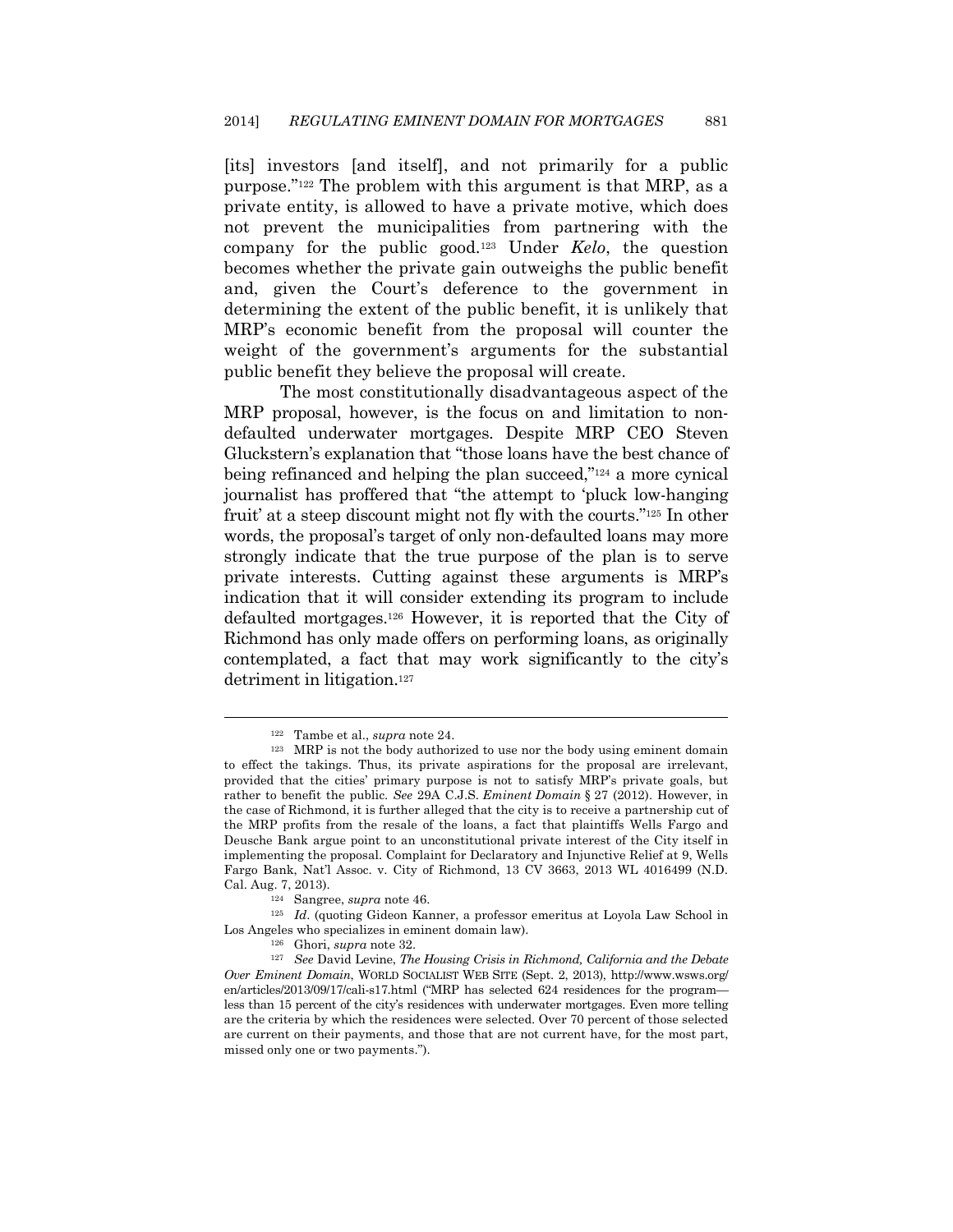Some opponents have also asserted that the *Kelo* holding is limited to its context, arguing that, under *Kelo*, governments may only use their eminent domain power to transfer seized property to private parties in cases in which the taking is part of a broader, comprehensive plan for economic development.128 Thus, they argue that the transfers of the property to a private party such as MRP render the plan unconstitutional because the MRP proposal seems to contemplate that the takings will encompass the sum total of the Homeownership Protection Program, as opposed to being a part of a comprehensive plan.129 But there is no indication that the *Kelo* court meant to limit the allowance to such cases. Furthermore, there is no implication, either from the Recitals to the JPA, quoted above, or the City of Richmond, that the mortgage takings will be the summation of the cities' plans to address the crisis facing targeted communities.130

Therefore, in comparing the arguments, in light of current political views on the proposal (particularly in California) and judicial liberalness in the application of current takings law, the proposal will likely be found constitutional.

## III. POTENTIAL PROBLEMS CREATED BY APPROVAL AND IMPLEMENTATION OF THE MORTGAGE TAKINGS PROPOSAL

As Part II illustrates, the courts will categorically ignore all issues of policy in determining the constitutionality of the mortgage seizure proposal. Thus, though a proposal to use the power of eminent domain could be held constitutional, it may still not be advisable as a matter of policy. The heated debate over the wisdom of implementing a mortgage seizure proposal was well documented in the months following the public exposure of the MRP proposal, and of San Bernardino County's interest in the plan.131 This debate has continued with the proposal's resurgence in the City of Richmond.132 Opponents ardently maintain that the use of eminent domain to take mortgages "would hurt the very people [it] is supposed to help,"133 and unnecessarily forces losses on investors across a national platform.134 Proponents, on the

<sup>128</sup> Tambe et al., *supra* note 24. 129 *Id.*

<sup>130</sup> For example, the Recitals to the Joint Powers Agreement specifically states that "the program may include" mortgage takings. JPA Agreement, *supra* note 116, at 1.<br><sup>131</sup> Goldstein & Ablan, *supra* note 25.<br><sup>132</sup> See Lazo, *supra* note 80.

<sup>133</sup> John, *supra* note 3. 134 Yoon, *supra* note 25.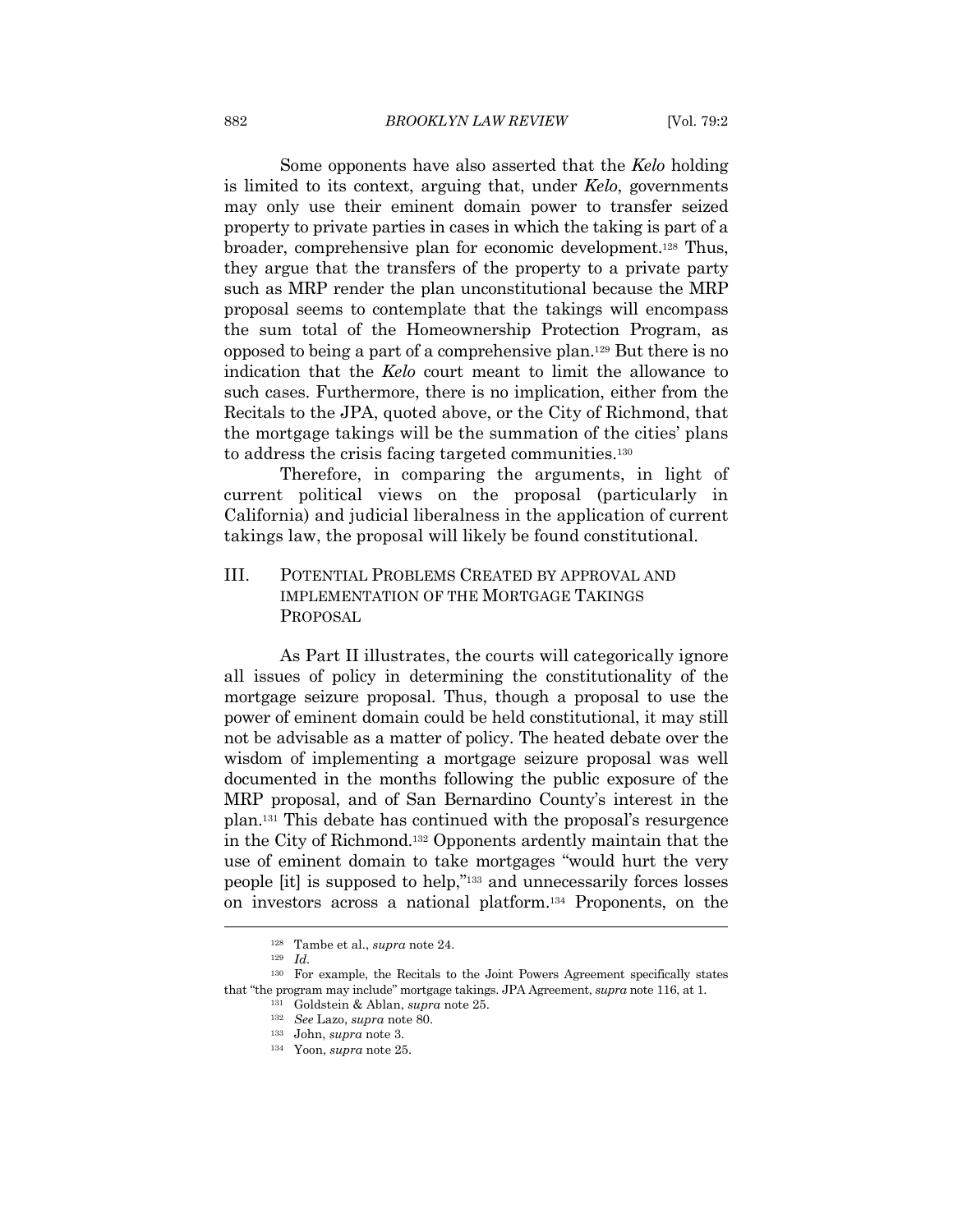other hand, argue that the program would benefit "cities, investors, and borrowers alike."135 The common feature among both sets of debaters, however, is the complexity of the arguments made, illustrating the greater sophistication of both mortgages as a form of property and the considerations that should be taken into account in determining whether to move forward with such a plan. This section aims to highlight some of the key concerns with respect to the proposal.

The main policy argument in favor of the mortgage proposal is that it facilitates principal reduction. MRP's chief legal consultant, and Cornell Law School professor, Robert Hockett argues that "[d]ebt must be trimmed back" to right the collapsing mortgage market.136 Evidently supported by his colleagues at MRP, who individually have impressive backgrounds in the field of finance,137 he has also gained the support of leading economists such as Robert Shiller from Yale University and L. Randall Wray, a professor of economics at the University of Missouri-Kansas City, who have remarked that homeowner "debt reduction is necessary to reignite the economy," and "[e]minent domain may be the only way local governments can try to resolve the crisis."138

The excitement surrounding this unusual approach to achieving debt reduction stems from an ongoing frustration with the challenges faced in achieving principal reduction on securitized mortgages. Hockett argues that the main obstacle in the path toward principal reduction is not the reluctance of primary mortgagees (such as the banks) to consider it, but rather "the collective action challenges" posed by the nature of the mortgage-backed securities market.139 Because the securities are owned by numerous and dispersed investors, it is difficult and arguably often impossible to get all of the investors to agree to a course of action that, on the face of it, reduces the value of their investments.140 Furthermore, without "combined orchestration," each investor will wait to see how other investors revalue the

<sup>135</sup> Robert Hockett, PREPARED REMARKS FOR THE FINANCIAL SERVICES PANEL SERIES, THE HONORABLE MAXINE WATERS (CA-35) PRESENTING THE HOUSING CRISIS AND POLICY SOLUTIONS: SHOULD EMINENT DOMAIN BE USED TO SAVE UNDERWATER HOMEOWNERS? 10 (2012), *available at* http://mortgageresolution.com/sites/default/files/ attachments/testimony\_of\_robert\_hockett\_11\_september\_2012.pdf. 136 *Id.*

<sup>137</sup> For bios of the MRP partners, see *Partners*, MORTGAGE RESOLUTION PARTNERS, http://mortgageresolutionpartners.com/partners (last visited Jan. 16, 2013). 138 Goldstein & Ablan, *supra* note 25. 139 Hockett Memo, *supra* note 18, at 15-17. 140 *Id.* at 28.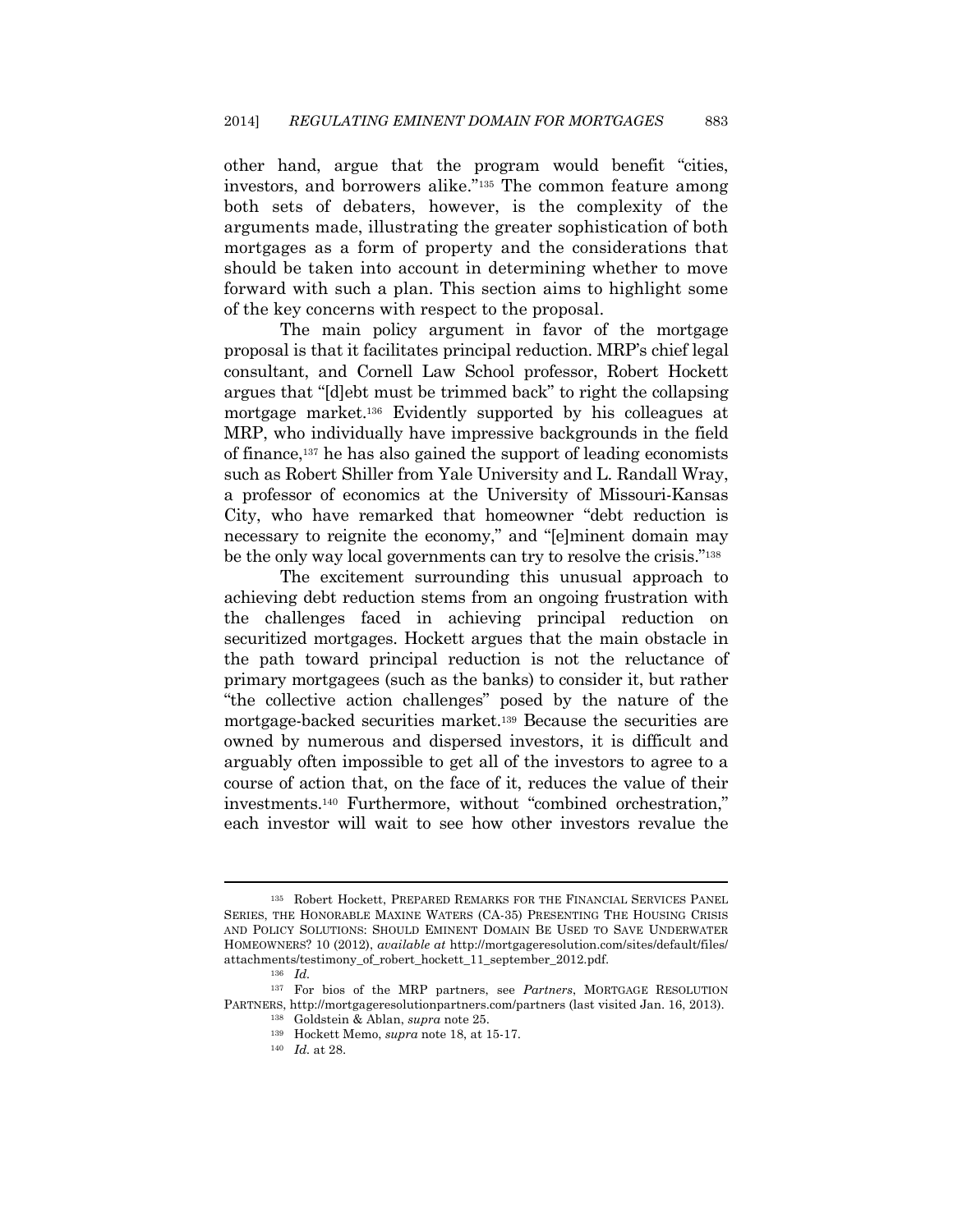mortgages, thus resulting in inaction by all.141 Correspondingly, Hockett argues that:

Eminent domain clears title to the loan, to the security interest, and to the just compensation proceeds of the action. In one consolidated action, the local government clears up all of these paperwork problems and makes literally everyone better off—just as it more broadly makes communities, investors and homeowners all better off by paying fair value for the loans, reducing principal, and keeping Americans in their homes.142

Though principal reduction, the underlying goal of the proposal, has long been discussed as one of the main ways in which the mortgage crisis should be addressed,<sup>143</sup> as Professor Hockett himself points out, it is not a perfect solution; a major issue with "principal forgiveness is that it leaves the lender or guarantor with one-sided, continued default risk."144 That is, "[i]f the property goes up in value the homeowner benefits, but if the property goes down in value then the homeowner might still default, and the lender or guarantor bears the cost."145 Professor Hockett claims that "[e]minent domain eliminates this one-sided risk by paying the lender fair value for the loan."146 Thus, he argues, eminent domain will also be in the interest of the mortgagees.

However, while eminent domain indeed removes defaultrisk from the hands of the original mortgagees, it only does so by placing the risk in the hands of new mortgagees—at first, the hands of the state and, in the case of the MRP proposal, the hands of a new set of private investors—on nonnegotiable terms that the original mortgagees may not consider favorable. In other words, the use of eminent domain strips mortgagees of a right that ordinary principal reduction does not—the right to choose which mortgages to assume this risk on, which mortgages to sell, and the value at which the mortgages should be sold. This in turn produces incidental negative consequences that will be discussed below.

<sup>141</sup> *Id.* at 17. Professor Hockett also discusses other perverse results of the second lien market—created by homeowners that take out additional mortgages on their home—that have proven disadvantageous to the process of principal reduction. *Id.* at 20-24. 142 Hockett, *supra* note 135, at 10. 143 Hudson Sangree, *Lenders Less Leery of Reducing Homeowners' Principal*,

SACRAMENTO BEE, May 13, 2012, at 1A, *available at* http://www.tmsspecialtyproducts.com/ article/Lenders-less-leery-of-reducing/201205170803MCT\_\_\_\_\_NEWSSERV\_BC-REAL-PRINCIPAL-SA\_446. 144 Hockett, *supra* note 135, at 9. 145 *Id.* 

<sup>146</sup> *Id.*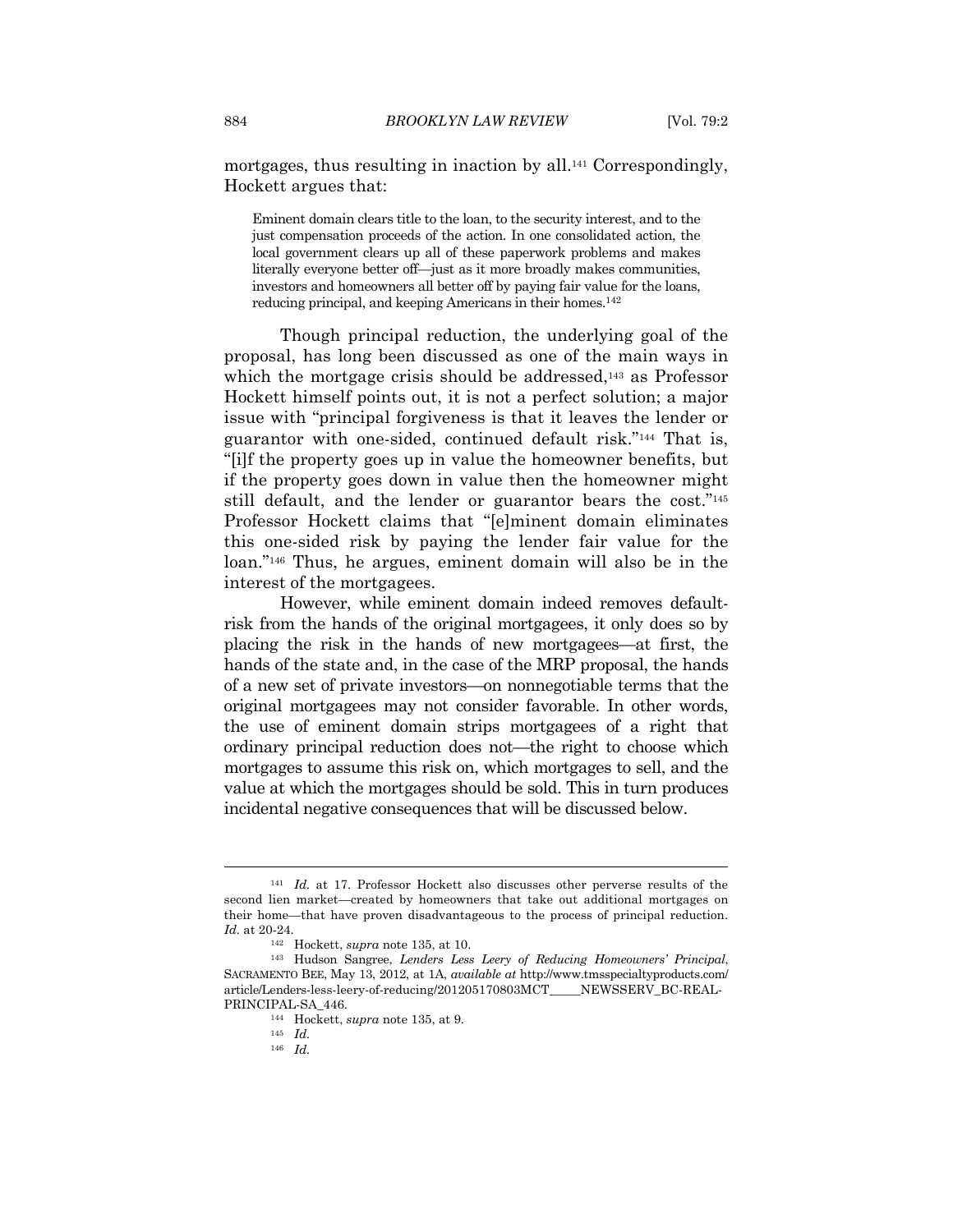The right to choose is a central tenet of the industry pushback on the mortgage seizure proposal. Professor Hockett's reasoning that eminent domain will "be in the interest of the mortgagees" is only sufficient if (1) the loans seized are likely to default, and (2) what a court determines to be fair value (or just compensation) for the loans align with or even surpass the value to the investors of holding the loan. The former point is undermined by the specific loans the MRP program is currently targeting—underwater loans that are least likely to be defaulted. As Walter Dellinger, of O'Melveny and Myers, argued, "there is no basis for assuming [a performing] loan will default . . . . Indeed, the data show that a clear majority of loans that have been performing for years will *not* default."147 In fact, 2012 data indicated that "[t]he majority of underwater homeowners continue to make regular payments on their mortgage, with only 10.1 percent of the 31.4 percent nationwide being delinquent."148

Additionally, how close the court's valuation will be to an acceptable just compensation payment in the eyes of the mortgagees is contingent on the means the court employs to value the mortgages. It is uncertain whether the courts will look more to (1) the underlying security—the home—or (2) to other factors—such as the performance of or the interest rate on the loan—in determining the value of the mortgages.149 It is also unclear whether the court will (1) consider the value of the individual mortgage or (2) the value of the loss to the mortgage pool from which the mortgage was taken to determine its value.150 The latter in both sets of options would likely closer approximate the mortgagees' valuation of the mortgage, and the former, the just compensation MRP hopes the courts will award.

But why should we care about investors' satisfaction coming out of these transactions, particularly if the terms of the takings in fact turn out to be more favorable to them than expected, and furthermore, if the result is to lift communities out of severe financial distress? Opponents contend that we care because of the long-term effects on the market of

<sup>147</sup> O'Melveny Memo, *supra* note 24, at 6-7. 148 Stan Humphries, *Despite Home Value Gains, Underwater Homeowners Owe \$1.2 Trillion More Than Homes' Worth*, ZILLOW REAL ESTATE RESEARCH (May 24, 2012), http://www.zillow.com/blog/research/2012/05/24/despite-home-value-gains-underwaterhomeowners-owe-1-2-trillion-more-than-homes-worth/.<br><sup>149</sup> "The value of a mortgage to the lender or owner of the loan depends largely

on its performance (i.e., payment history) and interest rates, rather than on the appraised value of the real property being mortgaged." O'Melveny Memo, *supra* note 24, at 6.

<sup>&</sup>lt;sup>150</sup> Andrew M. Grossman, *San Bernardino Mortgage Seizure Plan Raises Serious Constitutional Concerns*, HERITAGE FOUND. ISSUE BRIEF, (July 16, 2012).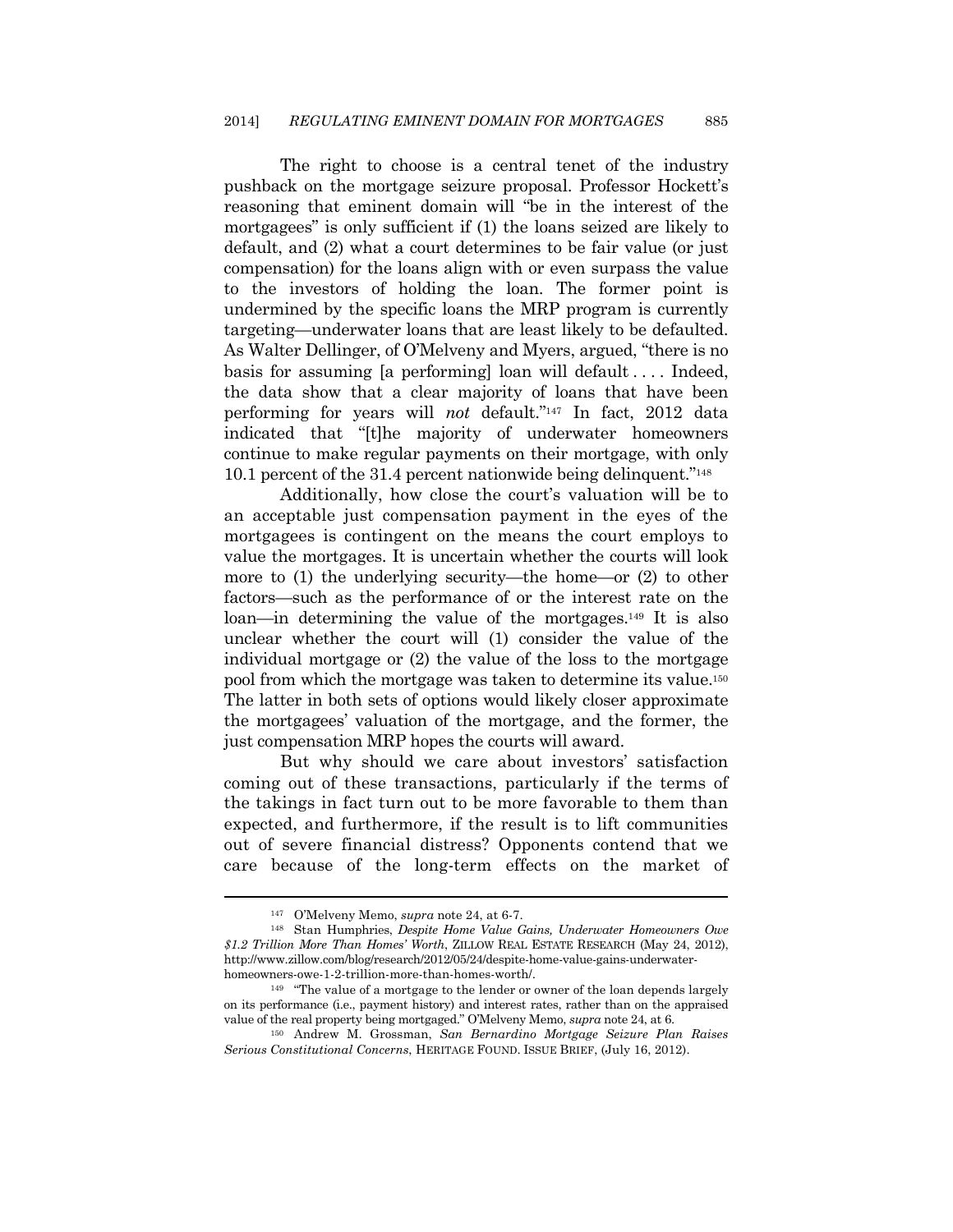introducing the threat of the use of eminent domain. For example, David Sterns, President of the Mortgage Banker's Association, among others, argues that implementation of the proposal will signal to current and future investors that their investments are under threat of seizure by eminent domain.151 This threat is predicated on a perceived unpredictability as to when the power of eminent domain will be exercised.152 This concern is not entirely unfounded; the plan does not conceive a time frame during which these takings will occur. While one could make assumptions that the power will only be exercised for the duration of the crisis, that is an ambiguous time block and supposes that investors will trust the government to use the power only during this isolated crisis and not every time the housing market takes a dip.

The perceived risk is inflated by the potential that, if investors' performing mortgages are seized, investors may not receive the value of the loans to them. Because underwater mortgages may not default, mortgagees also likely attach a subjective value to the risk of holding onto these loans—based on weighing the risk of default against the potential that these underwater mortgages will be paid off, and that they will realize the full face value of the lien.153 However, in determining just compensation, the court does not incorporate the subjective valuation of the mortgagees, but rather the objective current fair market value of the asset, "what a willing buyer would pay in cash to a willing seller at the time of the taking."154

Of course, the obvious pushback is that, realistically, crises of this nature are highly infrequent, though, given the courts' deference to agency determination of public use, it is imaginable that there is some room for abuse of discretion in determining what constitutes a sufficient downturn in the market to warrant the use of eminent domain.155 Furthermore,

<sup>151</sup> Letter from David H. Stevens, President and Chief Exec. Officer, Mortgage Bankers Assoc. to Alfred Pollard, Gen. Counsel, Federal Housing & Fin. Agency (Sept. 7, 2012) [hereinafter MBA Letter], *available at* http://www.mba.org/files/

MBAEDLettertoFHFA.pdf. 152 John, *supra* note 3 ("By adding a new level of uncertainty about whether the mortgages will be repaid according to the original contract, future investors would see all mortgage-backed securities as riskier than before."). 153 *See* Nelson, *supra* note 58. 154 Grossman, *supra* note 150 (citing U.S. v. 564.54 Acres of Land, More or

Less, Situated in Monroe and Pike, 441 U.S. 506, 511 (1979)). 155 Kevin McCoy, *2008 Financial Crisis: Could It Happen Again?*, USA TODAY

<sup>(</sup>Sept. 9. 2013, 12:20 PM), http://www.usatoday.com/story/money/business/2013/09/ 08/legacy-2008-financial-crisis-lehman/2723733/ (While predicting that a crisis as major as the 2008 implosion was "far less likely, [David] Hirschmann[,] president and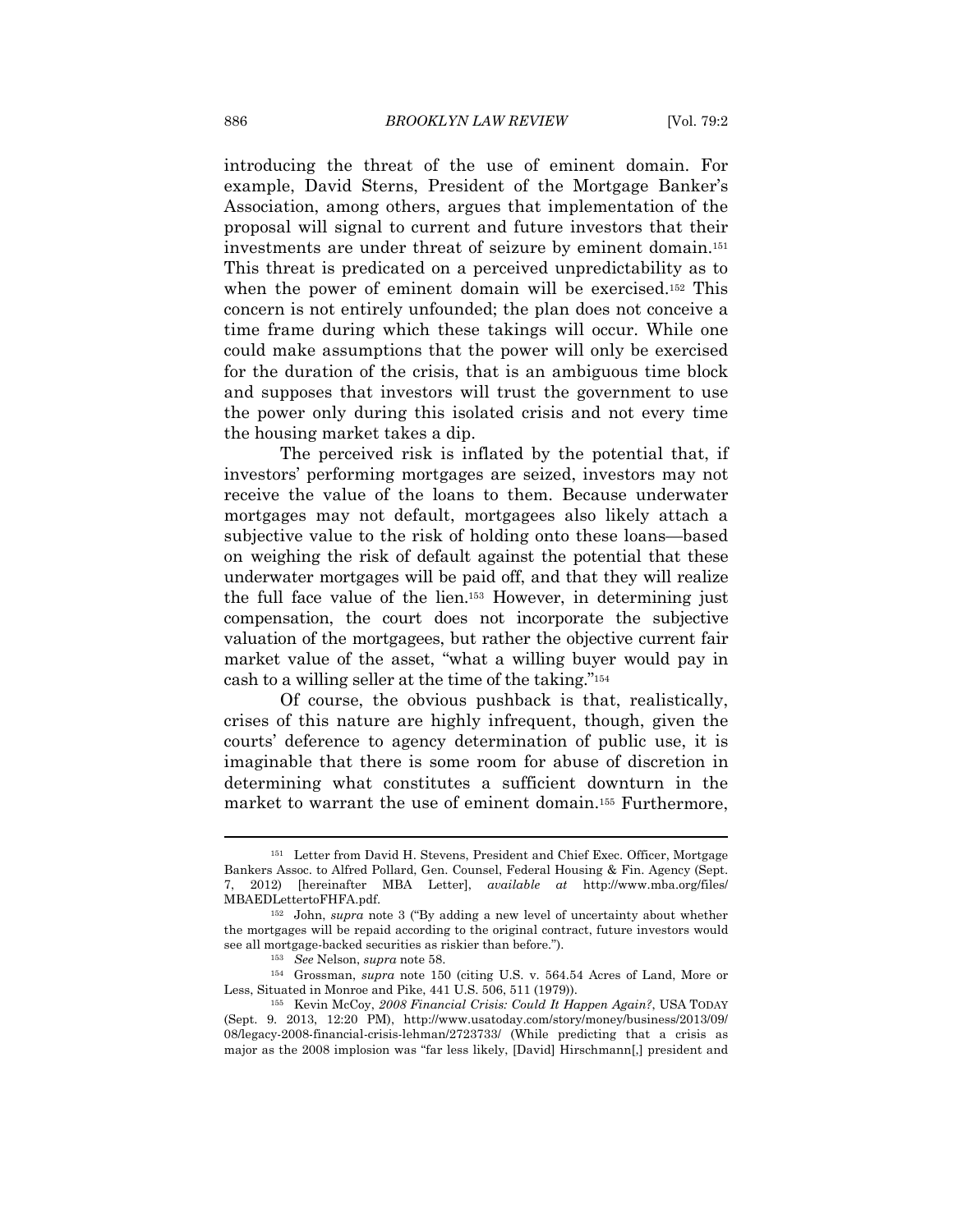investors' memories tend to be short, rendering the likely longterm impact of the occasional use of eminent domain to be small if not negligible.<sup>156</sup>

Nevertheless, in the securities market, on which so much of the housing market has come to depend,157 how the investors "feel" about their prospects of realizing a return on investments plays an exceptionally large role in the survival of the current mortgage system. The added risk of not only having their investments seized, but having to surrender those investments at an exceptional loss, may prove either (1) too large for investors, or (2) too expensive for prospective mortgagees to bear. As one opponent argued:

The fundamental flaw underlying the ... proposal is the mistaken assumption that violating the property rights of unpopular parties those holding mortgage-backed securities—can somehow strengthen the real estate market without causing massive collateral damage. But the reality is that weakening property rights ultimately increases uncertainty, undermines markets, and often fails to accomplish the government's goals.158

This response is a bit of an overstatement, but it points to some realistic potential market reactions, particularly if the use of eminent domain becomes a frequent or expected occurrence in certain communities.

Many, from the FHFA to a large number of the most experienced institutional financial players, have expounded on some of the ways in which this risk may undermine the market and hurt homeowners.159 According to the Mortgage Bankers Association, "[i]n essence, the Government entity is writing itself a 'call option' on the mortgage, which they can then exercise when home values decline to their lowest points, seizing the mortgage and locking the lender and servicer into an assured loss."160 As the Association noted, to date, this risk has not been included in the pricing of mortgages, but in areas where the power to seize mortgages is realized, and worse so utilized, "those who invest in mortgages [may either] refuse to buy loans originated in these communities" (and lenders would resultantly

 $\overline{\phantom{a}}$ 

CEO of the U.S. Chamber of Commerce's Center for Capital Markets Competitiveness

<sup>&</sup>lt;sup>156</sup> See, e.g., *Short Memories, Deep Pockets: Investors Desperate for High Yields Are Piling into High-Risk Bonds. Here we go again*, ECONOMIST (June 10, 2003), http://www.economist.com/node/1840188. 157 *See generally* ASF Letter, *supra* note 34. 158 Grossman, *supra* note 150. 159 *E.g.*, ABA Letter, *supra* note 37. 160 MBA Letter, *supra* note 151.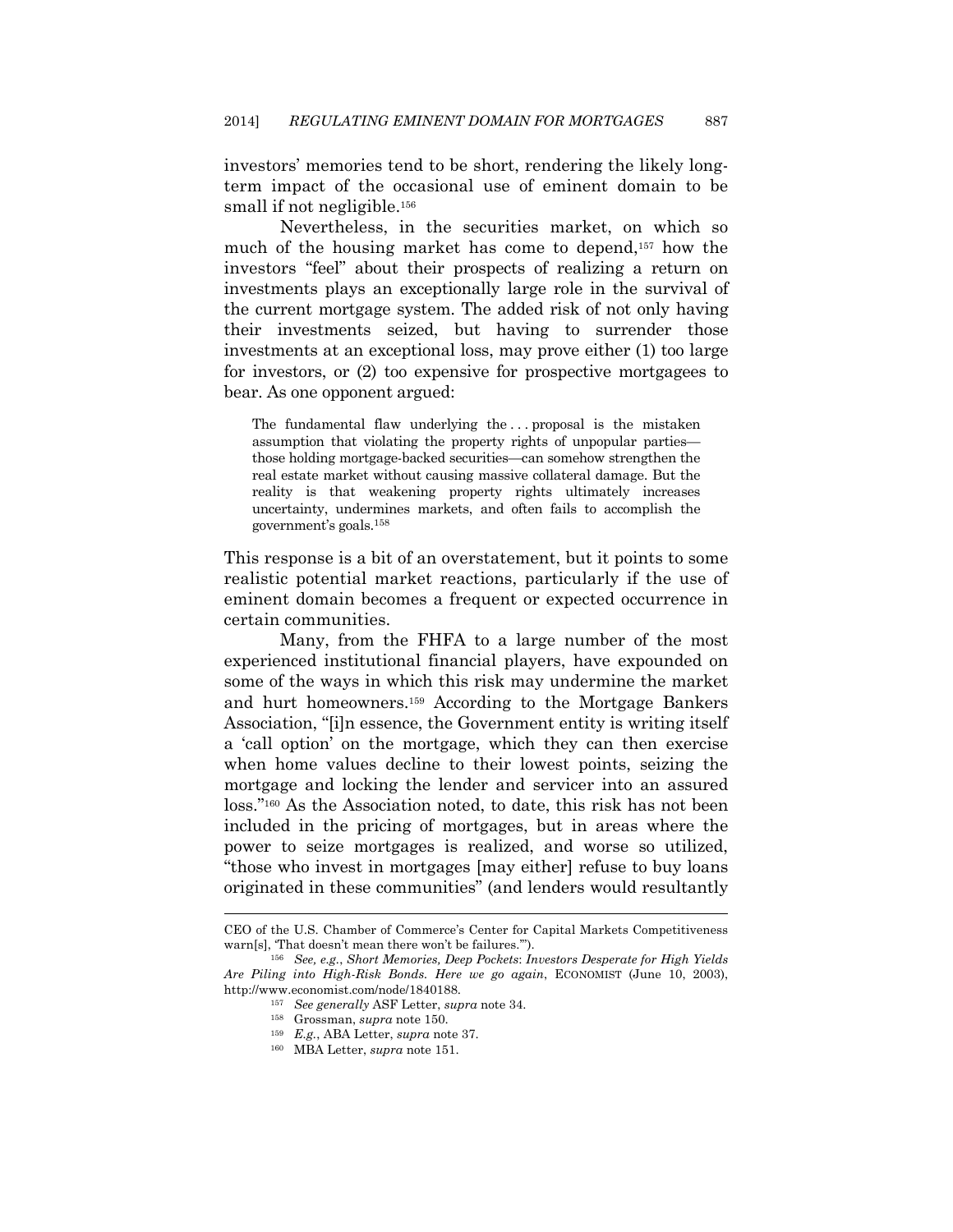refuse to lend for home purchases in these areas),<sup>161</sup> or "demand" that the underlying mortgages be written with even tighter credit standards and higher down payments."162

Thus, as has been argued, the use of eminent domain in this context may "have a chilling effect on the extension of credit to . . . [prospective] homeowners and on investors."163 As one commentator pointed out, "[t]he 43.4 percent of San Bernardino County homeowners whose mortgages are underwater would find that they had fewer opportunities to sell their homes as mortgage lenders flee their communities."164 It is also suggested that "restricting the flow of credit to homebuyers" would in fact have the consequential effect of "suppress[ing] housing values,"165 the very issue that created the foreclosure crisis to begin with.166 Furthermore, from a social policy perspective, it is the poorer that would be most likely affected. "Potential homebuyers with lower credit ratings or lower incomes would find either that they cannot obtain a mortgage or that it would cost them more than it would have otherwise."167

In response to these threats to investors and, it is argued, homeowners, the Securities Industry and Financial Markets Association<sup>168</sup> "proposed prohibiting loans originated in areas using eminent domain from a key part of the five trillion dollar mortgage-backed securities market that is a backbone for U.S. housing finance."<sup>169</sup> The FHFA has specifically reasserted these threats in response to the Richmond proposal,170 while California

the shared interests of hundreds of securities firms, banks and asset managers. These companies are engaged in communities across the country to raise capital for businesses, promote job creation and lead economic growth." *About*, SIFMA.ORG, http://www.sifma.org/ about/ (last visited Sept. 12, 2013). 169 Yoon, *supra* note 25. 170 *See* FHFA Statement, *supra* note 45 ("In response to an eminent domain

action to restructure mortgage loans, FHFA may take any of the following steps: initiate legal challenges to any local or state action that sanctions the use of eminent domain to restructure mortgage loan contracts that affect FHFA's regulated entities; act by order or by regulation to direct the regulated entities to limit, restrict or cease business activities within the jurisdiction of any state or local authority employing eminent domain to restructure mortgage loan contracts; or take such other actions as

<sup>&</sup>lt;sup>161</sup> *Id.* John, *supra* note 3.

<sup>&</sup>lt;sup>163</sup> FHFA 2012 Notice, *supra* note 22.<br><sup>164</sup> John, *supra* note 3.<br><sup>165</sup> MBA Letter, *supra* note 151.<br><sup>166</sup> Kristopher Gerardi et al., *Decomposing the Foreclosure Crisis: House Price Depreciation versus Bad Underwriting* (Abstract), FEDERAL RESERVE BANK OF ATLANTA WORKING PAPER (Sept. 2009), *available at* http://www.frbatlanta.org/filelegacydocs/ wp0925.pdf ("We . . . conclude that the foreclosure crisis was primarily driven by the severe decline in housing prices that began in the latter part of 2005 . . . .").<br><sup>167</sup> John, *supra* note 3.<br><sup>168</sup> As the organization describes itself on its website, "SIFMA brings together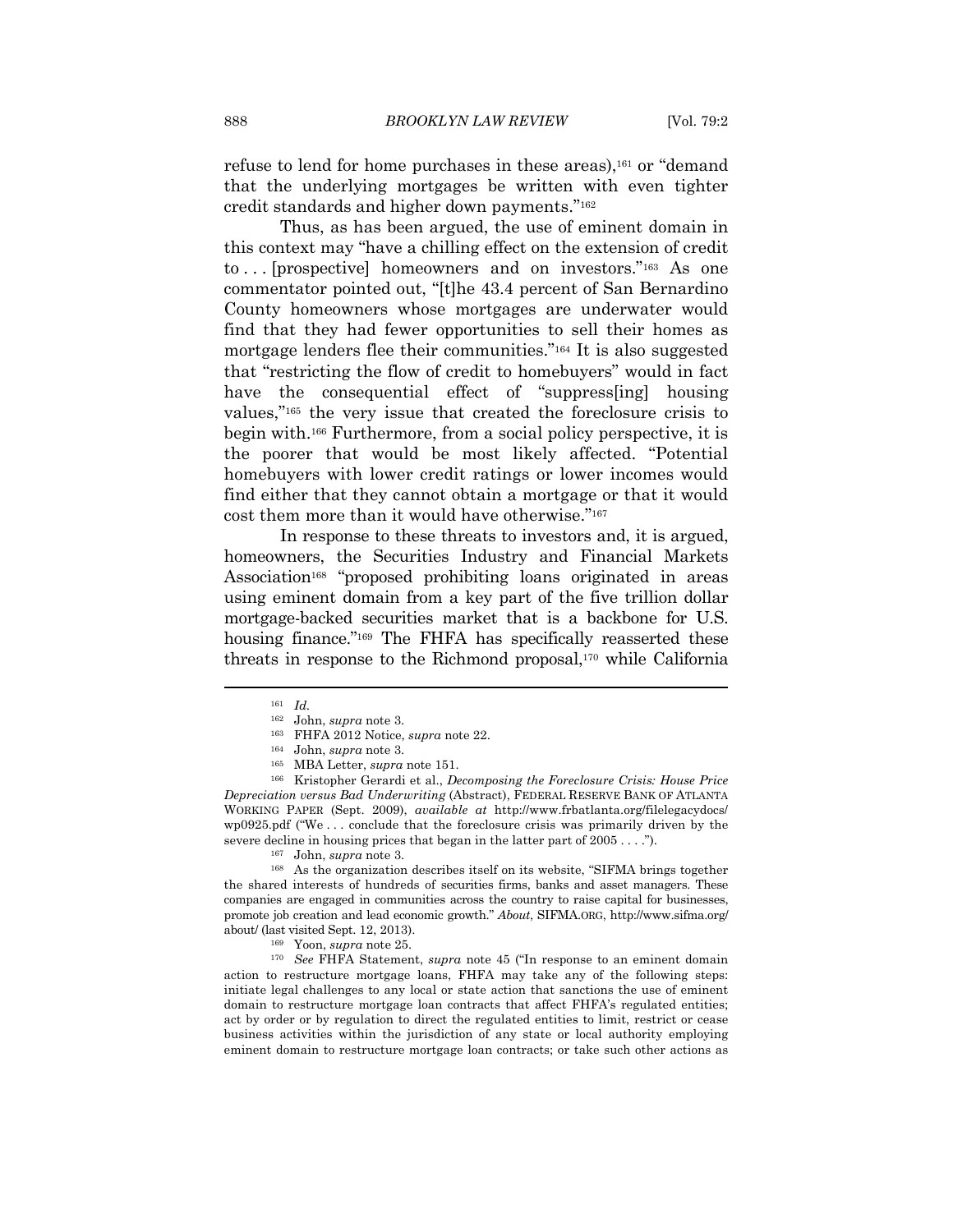Congressional Representative John Campbell has introduced a bill that "would prohibit Fannie, Freddie, FHA and the Department of Veterans Affairs from insuring or guaranteeing newly originated single-family loans in counties that use eminent domain."171

But how is the inclusion of the additional risk of potential seizure by eminent domain any different from some of the other threats real estate and mortgage-backed securities investors have stomached, without any appreciable freezing on the market? Cramdown, under the Bankruptcy Code, and foreclosure, for example, are like eminent domain in the sense that the lenders will only get paid the fair market value of the seized properties, or even less under foreclosure.172 One difference, however, is that the value of a mortgage is arguably not the same as that of the underlying property.173 Valuations for mortgage-backed securities, which are in turn based on valuations of the underlying mortgages, are very complicated, and include many factors extraneous to the market value of the property securing the mortgage.174 Thus, seizures of mortgages, even as opposed to seizures of the underlying property, generally present greater issues of valuation. Another dissimilarity is that both bankruptcy and foreclosure are by nature limited to circumstances in which the mortgagor was likely already unable to pay anyway, and certainly in the case of foreclosure, would already be in default. As the MRP proposal indicates, particularly if it passes muster in the courts, eminent domain may be used to seize performing loans owed by credit-worthy mortgagors. Whether these differences will have any substantial effect on investors' perception of this risk is unknown.

Even discounting the speculative views on future investor responses to the proposal, however, it is widely agreed

 $\overline{\phantom{a}}$ 

may be appropriate to respond to market uncertainty or increased costs created by any movement to put in place such programs.").

<sup>171</sup> David H. Stevens, *Industry Is Lining Up To Block Eminent Domain Laws*, ARIZONA MORTGAGE LENDERS ASS'N (Sept. 8, 2013), http://www.azmortgagelenders.com/ industry-is-lining-up-to-block-eminent-domain-laws/. 172 "A mortgage cramdown allows you to reduce the principal balance of your

mortgage to the value of your real estate. It may also allow you to reduce your mortgage interest rate." Baran Bulkat, *Mortgage Cramdowns in Chapter 13 Bankruptcy*, NOLO (last visited Nov. 5, 2013). Unless it is the homeowners' primary residence, mortgages are subject to cramdown under the Bankruptcy Code. *Id.* "Pricing for a foreclosed home is [also] typically set at market value in an effort to move the property quickly," but can be negotiated down. HOW TO BUY A FORECLOSED HOME, BANK OF AMERICA REAL ESTATE CENTER, http://foreclosures.bankofamerica.com/ how\_to\_buy\_a\_ foreclosed\_ home (last visited Nov. 5, 2013). 173 This is briefly discussed in Part II, *infra*. 174 *See* INTRODUCTION TO ASSET-BACKED AND MORTGAGE-BACKED SECURITIES,

INVESTOPEDIA (Jan. 14, 2013), http://www.investopedia.com/articles/bonds/12/introductionasset-backed-securities.asp, for a brief discussion of the valuation of these types of securities.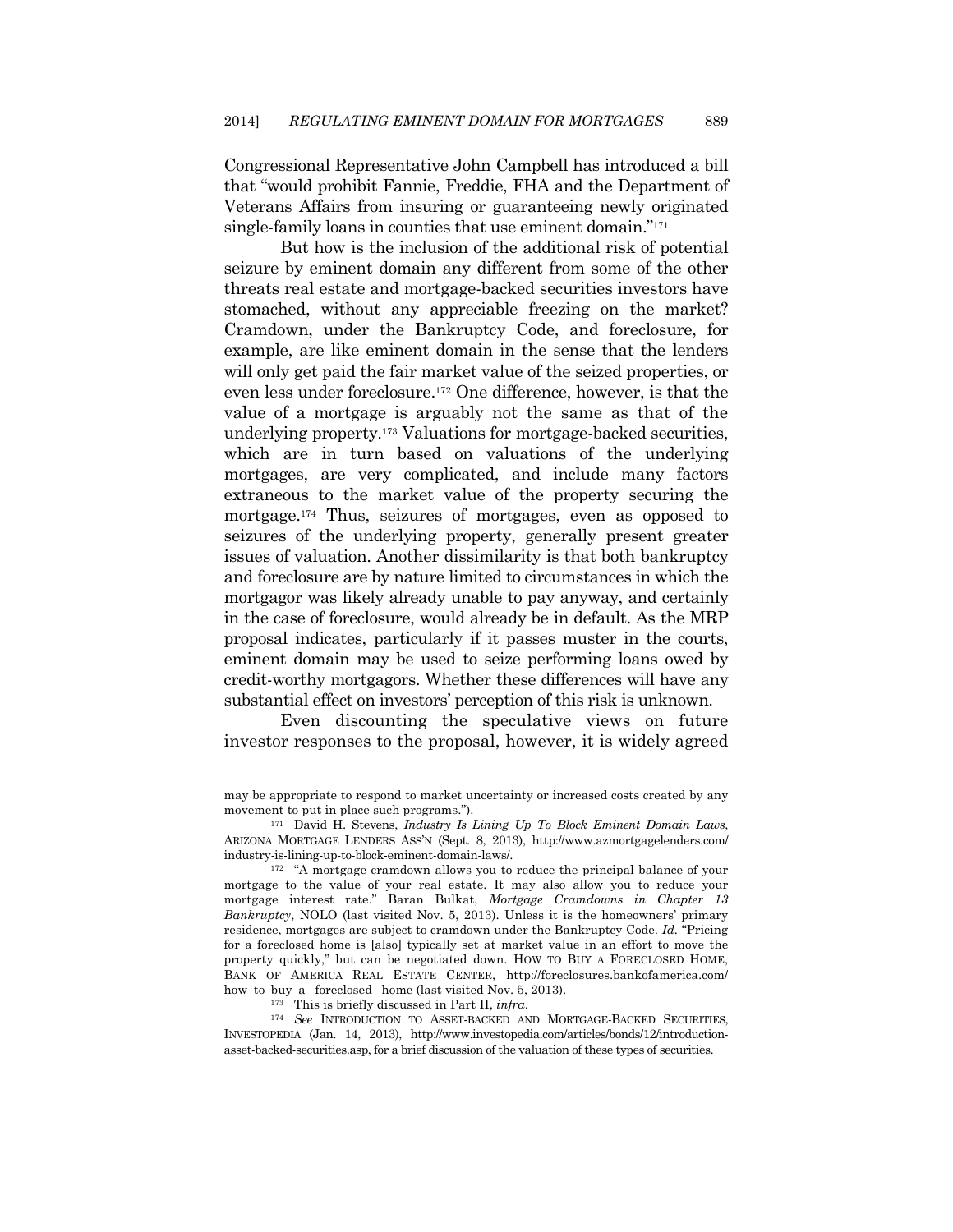that any attempt to implement the proposal will result in "costly and lengthy litigation"175 "that could drag on for years, substantially undermining any benefit the [local government] may hope to achieve."176 In response to Richmond's approval of the program, litigation has already begun,177 and attorneys "have assured the [mortgage] industry that this unprecedented use of *eminent domain* raises multiple questions under the U.S. Constitution and state laws[, a]nd they could contest any seizure and keep the matter bottled up in the courts."178 Andrew Grossman of the Heritage Foundation has stated that "[local] officials would be reckless to discount these concerns."179 Indeed, the nation is watching to see how the Richmond litigation pans out.180

Furthermore, and perhaps most significant to the purpose of this note, the dispersed nature of the property rights in mortgages means that the proposal will have a national or even international impact,<sup>181</sup> and some investors are not the sort of large institutional investors who have been the face of the opposition in this debate. For example, some of the largest investors in mortgage-backed securities are pension funds.182 Thus, the elderly and a broad range within the middle and working class public could also be negatively affected by this proposal.183 Even with diversified portfolios, if the use of eminent domain by one city triggers the use of eminent domain by many more, the impact could be of some significance.

issues surrounding the valuation . . . of complex contractual arrangements [referring to the mortgage-backed securitization trusts targeted by the proposal] that are traded in national and international markets" should be left to local governments and the courts. FHFA 2012 Notice, *supra* note 22. 182 Fogarty, *supra* note 33; Jacob Gaffney, *DLA Piper: Richmond Eminent* 

*Domain Battle Just Beginning*, HOUSING WIRE (Aug. 16, 2013, 2:48 PM), http://www.housingwire.com/articles/26249-dla-piper-richmond-eminent-domainbattle-just-beginning. 183 *See* ABA Letter, *supra* note 37.

<sup>175</sup> Ghori, *supra* note 32. 176 Grossman, *supra* note 150. 177 Lazo, *supra* note 29.

<sup>&</sup>lt;sup>178</sup> Stevens, *supra* note 171.<br><sup>179</sup> Grossman, *supra* note 150.<br><sup>180</sup> Shaila Dewan, *A City Invokes Seizure Laws to Save Homes*, N.Y. TIMES (July 29, 2013), http://www.nytimes.com/2013/07/30/business/in-a-shift-eminent-domain-saveshomes.html?pagewanted=all&  $r=0$  ("Richmond is about to become the first city in the nation to try eminent domain as a way to stop foreclosures. The results will be closely watched by both Wall Street banks . . . and a host of cities across the country that are considering emulating Richmond."). 181 The FHFA has specifically expressed its concern with whether "critical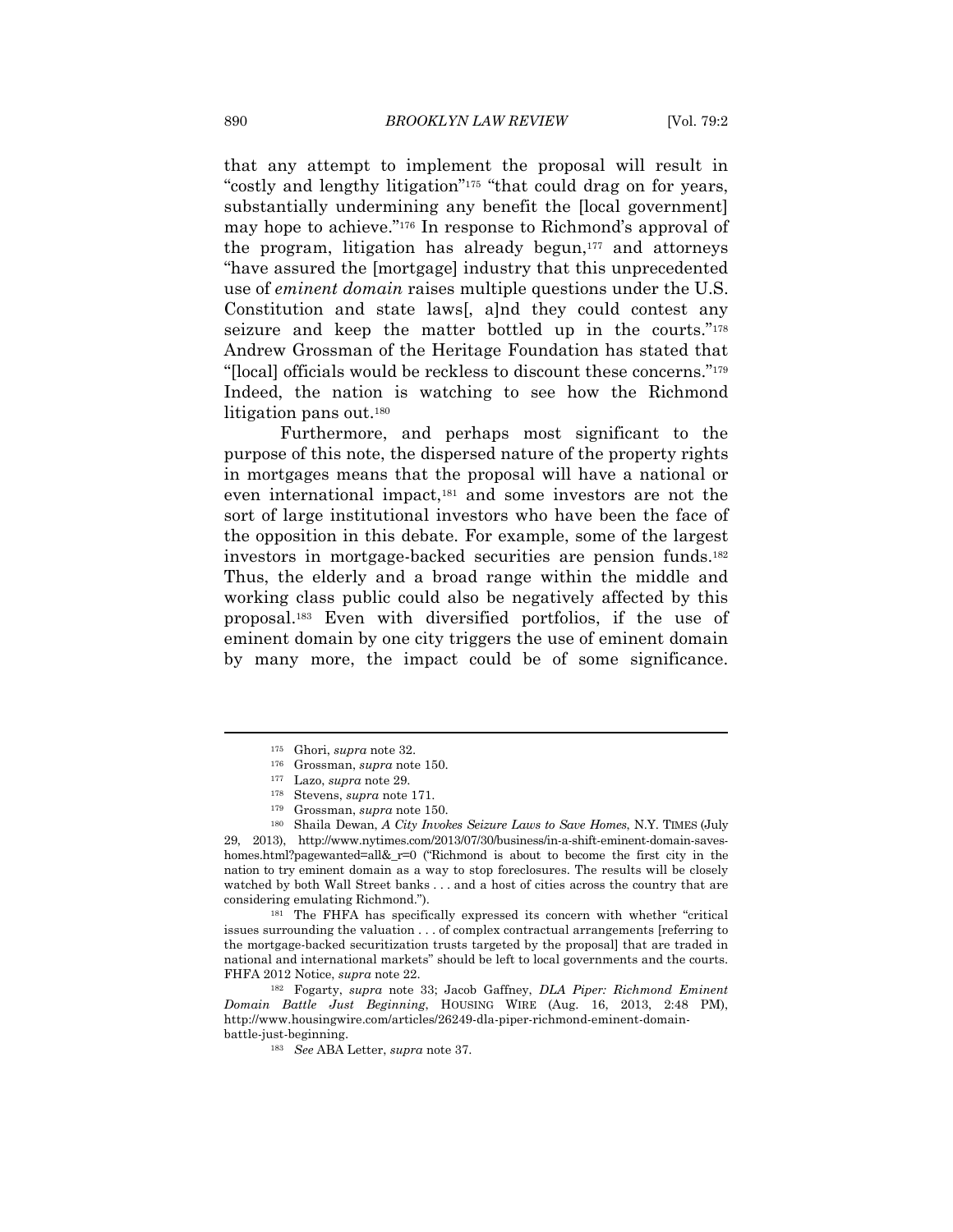Indeed, MRP has a lineup of interested but cautious cities that are watching the situation in Richmond closely.184

The foregoing illustrates the complexity of some of the major policy concerns created by the mortgage seizure proposal, and illuminates the extent of the power that has been placed in the hands of local governments.

#### IV. WITH WHOM SHOULD THE FINAL SAY LIE?: A PROPOSAL FOR GOVERNMENTAL INTERVENTION

One of the main problems created by entrusting local governments with the power to seize securitized mortgages is that they may not have reason to consider the implications of such a proposal beyond their jurisdictional borders. Moreover, even if they do, they may not have the necessary expertise or resources to make policy determinations which accurately take these considerations into account; thus, it might be unwise for states to grant local governments the autonomy to do so.<sup>185</sup> However, the issue remains as to how and by whom this power should be regulated. We can look to three main governmental units—the judiciary, the federal government, and the individual state governments—and two main sources of regulation—state legislation and the Constitution—for this oversight.

### *A. The Judiciary and the Limit of Constitutional Protections*

The judiciary enforces constitutional limitations on the exercise of eminent domain. However, as discussed in Part II, the judiciary has categorically rejected reviewing or deciding on any issues of policy in determining the constitutionality of eminent domain proposals.186 There is wisdom in the court's decision not to assess policy. In fact, this rule has come to play a fundamental role in the court's view of the constitutionally

<sup>184</sup> *See* Shaila Dewan, *More Cities Consider Using Eminent Domain to Halt Foreclosures*, N.Y. TIMES (Nov. 15, 2013), http://www.nytimes.com/2013/11/16/business/ more-cities-consider-eminent-domain-to-halt-foreclosures.html?\_r=0 (identifying Yonkers, New York; Newark, New Jersey; Pomona and Ontario, California; and some unidentified cities in Minnesota and Pennsylvania as cities showing strong interest in the proposal following in the wake of the approval by the City of Richmond).<br><sup>185</sup> *See generally* Guthrie, *supra* note 7.<br><sup>186</sup> Fideicomiso De La Tierra Del Caño Martin Peña v. Fortuno, 604 F.3d 7, 18

<sup>(1</sup>st Cir. 2010) *cert. denied*, 131 S. Ct. 1600 (2011); *see also supra* Part II.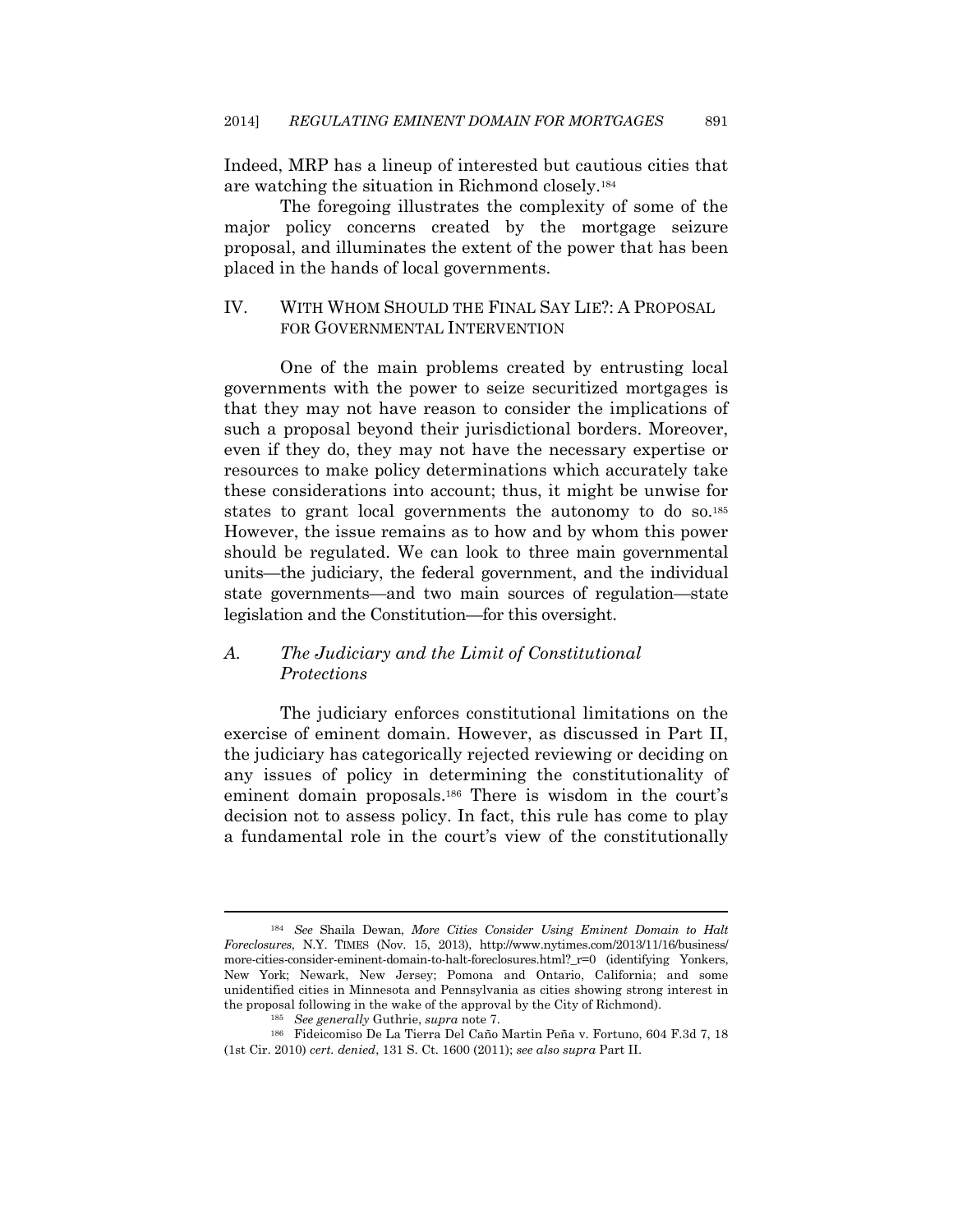mandated separation of powers between it and the political branches of the government.187

Under the separation of powers doctrine, policy-making is constitutionally allocated to the exclusive purview of the legislature,188 largely because it requires expertise which the court may not have.189 Thus, the Court's deference to the political branches in eminent domain proceedings should not be considered a shirking of the court's responsibilities. Rather, it preserves the government's authority to make the policy decision inherent in determining what constitutes a public use.190 For example, determining the public benefit of the mortgage proposal involves assessing whether or not the takings would actually address the goal—the stabilization of the housing market. Arguably, the executive branch, whether at the state or the federal level, is the more appropriate authority to make this determination.191

16A AM. JUR. 2D *Constitutional Law* § 237 (2012).

188 Under the separation of powers doctrine:

Article I of the Constitution entrusts the legislative power of the United States to the Congress, so that democratically elected representatives will determine national policy. Article II vests the executive power in the President, in the interest of unified administration by an elected officer. Article III places the judicial power in judges appointed for life and removable only for high crimes and misdemeanors, so that cases may be decided without fear of reprisal.

M. Elizabeth Magill, *Beyond Powers and Branches in Separation of Powers Law*, 150 U. PA. L. REV. 603, 624 n.62 (2001) (quoting David P. Currie, *The Distribution of Powers After Bowsher*, 1986 SUP. CT. REV. 19, 19).

<sup>189</sup> *See* Richard Albert, *The Constitutional Imbalance*, 37 N.M.L. REV. 1, 24- 25 (2007). 190 "The eminent-domain power requires a degree of elasticity to be capable of

meeting new conditions and improvements and the ever increasing necessities of society." 26 AM. JUR. 2D *Eminent Domain* § 3 (2012) (citing Kelo v. City of New London, 545 U.S. 469 (2005)). Indeed the mortgage crisis, and those aspects of the mortgage market that have made it difficult to address the issues faced in the crisis, may well be the kind of "new conditions and improvements" to which the Supreme Court was alluding. 191 *See* Albert, *supra* note 189, at 24-25.

<sup>187</sup> The separation of powers doctrine acts to protect the autonomy of each of the three branches of government to fulfill their constitutionally mandated duties:

A fundamental principle of the American constitutional system is that governmental powers are divided among three separate and independent branches: legislative, executive, and judicial. The separation of powers doctrine provides that a department may not exercise powers not so constitutionally granted which from their essential nature do not fall within its division of governmental functions unless such powers are properly incidental to the performance by it of its own appropriate functions. Thus, the doctrine ensures that the three branches of government are distinct unto themselves and that they, exclusively, exercise the rights and responsibilities reserved unto them.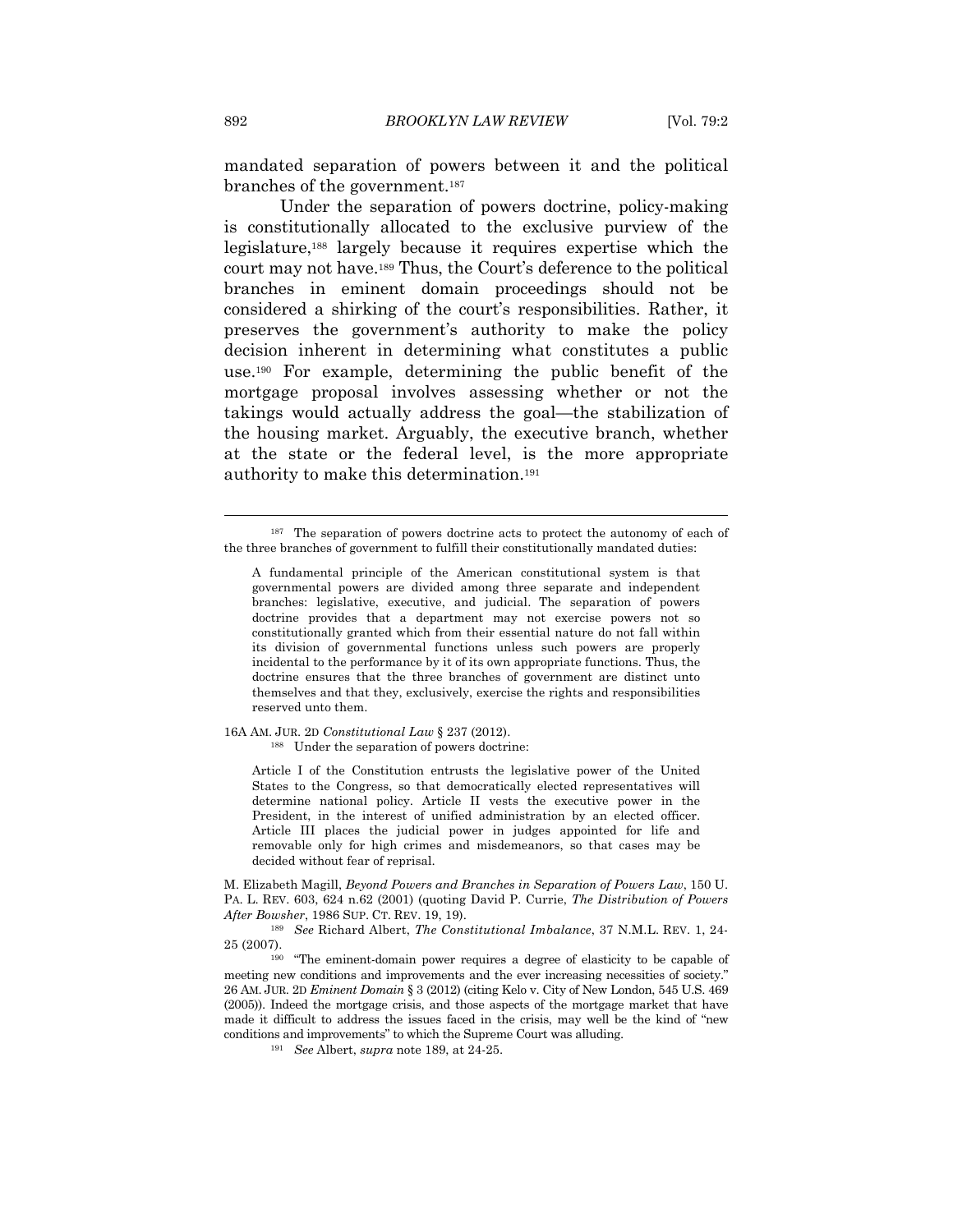The Court's deference is also applied nondiscriminatorily across the levels of state or federal authority, providing no difference in degree of oversight over the policymaking of *any* authorized governmental body—from a local township to a large federal agency. As a result, any form of policymonitoring must originate with the legislature, either through regulation by a state192 or federal193 agency, legislation limiting the scope of the eminent domain authority delegated to local governments, or legislation granting the states final review over the use of eminent domain to effect certain kinds of seizures.194

#### *B. The Pros and Cons of Agency Oversight: State v. Federal*

It is practically implausible that either the state or federal governments would expend the cost of creating and running new agencies solely for the purpose of regulating the use of eminent domain in as narrow a circumstance as the seizure of securities. However, there are several existing state and federal agencies that could easily take on this additional regulatory purpose, due to their already-existing regulatory functions pertaining to either securities generally or mortgages specifically. These institutions likely already have the necessary expertise to assess both the benefits and the dangers of the proposal, and the responsibility of considering the implications of the proposal on a broader market—either on the state or national level.

The FHFA is the federal agency in the best position to take on such a regulatory role. The agency, which was set up to address the housing crisis, "has [in fact previously] resisted

<sup>192</sup> Once provided for in legislation, state governments could grant the power of review over the use of eminent domain to a state agency. 26 AM. JUR. 2D *Eminent Domain* § 26 (2013). In effect, this grant of review has the effect of legislation promulgated to limit the exercise of eminent domain by entities to which the state has granted the power.<br><sup>193</sup> The U.S. Constitution has been read to generally prohibit the federal

government from interfering with internal state affairs, unless otherwise mandated by the Constitution. The federal government could likely find the authority to regulate the use of eminent domain to take securitized mortgages, due to their dispersed ownership structure, under the commerce clause. The commerce clause permits the federal government to regulate interstate commerce. 7 BUS. & COM. LITIG. FED. CTS. § 85:72 (3d ed.) (Dec. 2012).  $194$  As DLA Piper notes, "[a]bsent a state or federal legislative solution that

says the City's program is outside the bounds of eminent domain, the legality of the City's Seizure Program will be determined in federal court." Paul Hall, Isabelle Ord & Charles L. Deem, *City Attempting to Seize Underwater Mortgages via Eminent Domain: Constitutional Objections, Potential Investor Losses*, DLA PIPER REAL ESTATE LITIG. ALERT, Aug. 2013 at 2, *available at* http://www.dlapiper.com/city-attempts-to-seizeunderwater-mortgages-via-eminent-domain/.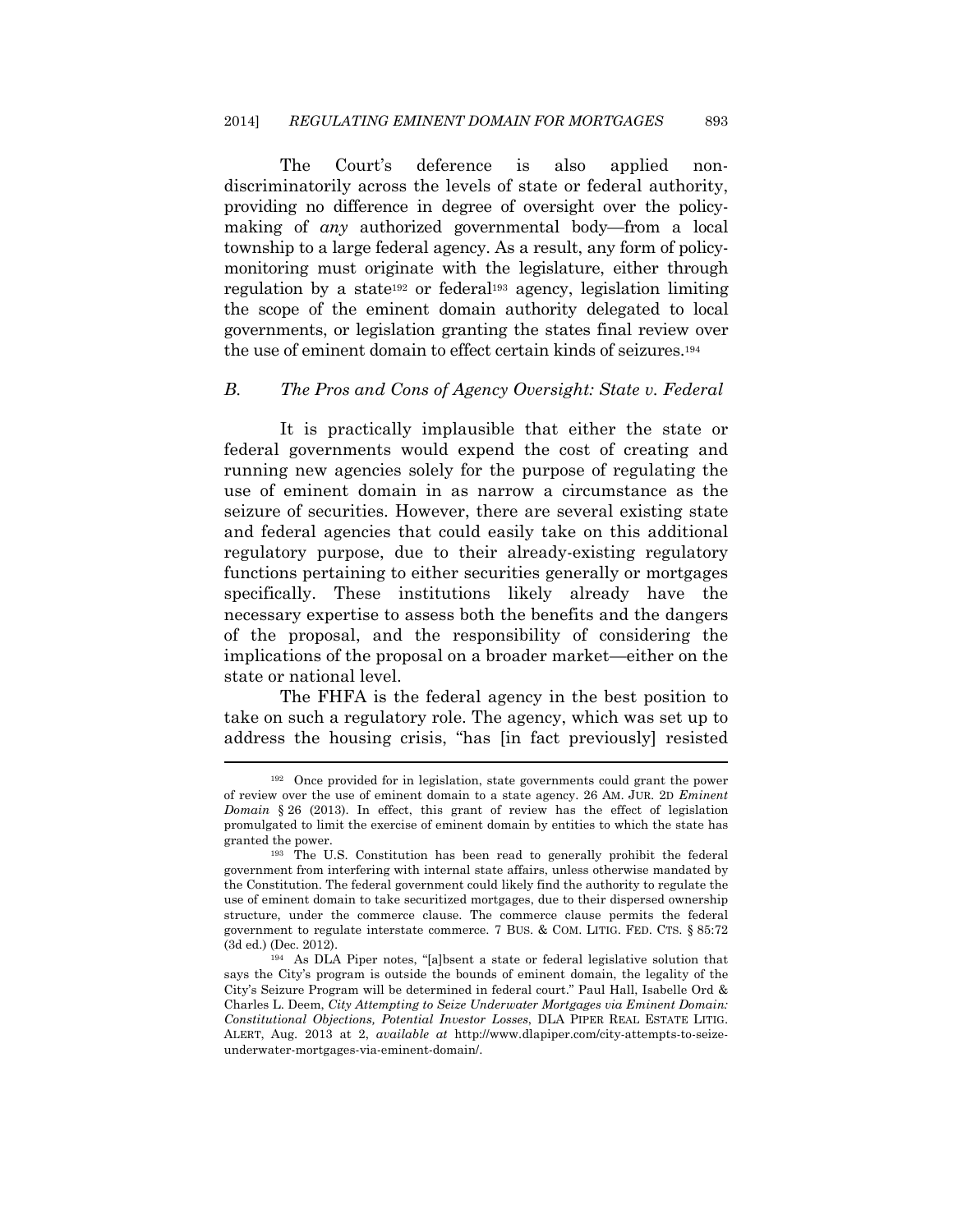mass refinancing and warned of the potential risk of doing so;"195 the agency has described the mortgage seizure program as "a desperate attempt to try to save a proposal that's being rejected by smart policy-makers across the country."196 However, the FHFA currently does not have the authority to directly prohibit the mortgage takings, and must rely on either taking action to discourage the proposal's adoption, or on litigating the issue in the courts.197 The federal government could grant it this authority due to the inter-state commercial aspect of the mortgage market.198

The Securities and Exchange Commission (SEC), on the other hand, is much less suitable. Asset-backed securities, such as those backed by mortgage loans, are "subject to the [SEC] and its rules and regulations as well [as] federal laws governing securities . . . ."199 Generally speaking, though, the SEC regulates the market through procedural and disclosure requirements for the sale and maintenance of the securities, meant to protect investors by holding banks accountable for keeping their investors informed.200 The SEC does not have experience, for example, valuing or dealing in mortgage-backed securities. Thus, SEC oversight may not be the most plausible option to oversee mortgage seizures.

The benefit of dealing with the issue on the federal level is that national consequences would be given weight in the analysis of the appropriateness of the proposed mortgage takings, and implementation of takings rules would be

mortgages.html#EIjgpFoTvSQX5r4w.99.<br> $$See supp a$  note 193.

<sup>199</sup> See Mortgage Securitization Process, L. OFF. GLENN F. RUSSELL, JR., http://foreclosuresinmass.com/mortgage\_securitization.aspx (last visited Sept. 12, 2013). 200 *See Asset Backed Securities*, U.S. SEC. & EXCH. COMM'N, http://www.sec.gov/

spotlight/dodd-frank/assetbackedsecurities.shtml (last visited Nov. 4, 2013).

<sup>195</sup> John, *supra* note 3 (citing David C. John, *DeMarco Warns of the Dangers of Large-Scale Forgiving of Mortgage Debt*, HERITAGE FOUND., FOUNDRY (Apr. 15, 2012), http://blog.heritage.org/2012/04/15/demarco-warns-of-the-dangers-of-large-scaleforgiving-of-mortgage-debt. 196 Ghori, *supra* note 32 (quoting "Chris Katopis, executive director of the

Association of Mortgage Investors, a Washington, D.C.-based lobbying group"). 197 Rick E. Rayl, *Eminent Domain and Underwater Mortgages: Federal* 

*Government to Weigh in on Proposal*, CAL. EMINENT DOMAIN REPORT, NOSSAMAN LLP (Aug. 9, 2012), http://www.californiaeminentdomainreport.com/tags/hr-1433/ ("FHFA's concerns [regarding the mortgage seizure proposal] are not new, but it is significant that FHFA has given them a formal voice. On the other hand, it's not entirely clear what FHFA might do about these 'concerns.' Unless the plan violates the federal constitution . . . the plan will be debated and ultimately litigated largely under state laws. FHFA has no jurisdiction to command states on how they should interpret their own laws."); Yves Smith, *FHFA Threatens to Kneecap Use of Eminent Domain to Condemn Mortgages*, NAKED CAPITALISM (Aug. 9, 2012, 2:39 AM), http://www.nakedcapitalism.com/ 2012/08/fhfa-threatens-to-kneecap-use-of-eminent-domain-to-condemn-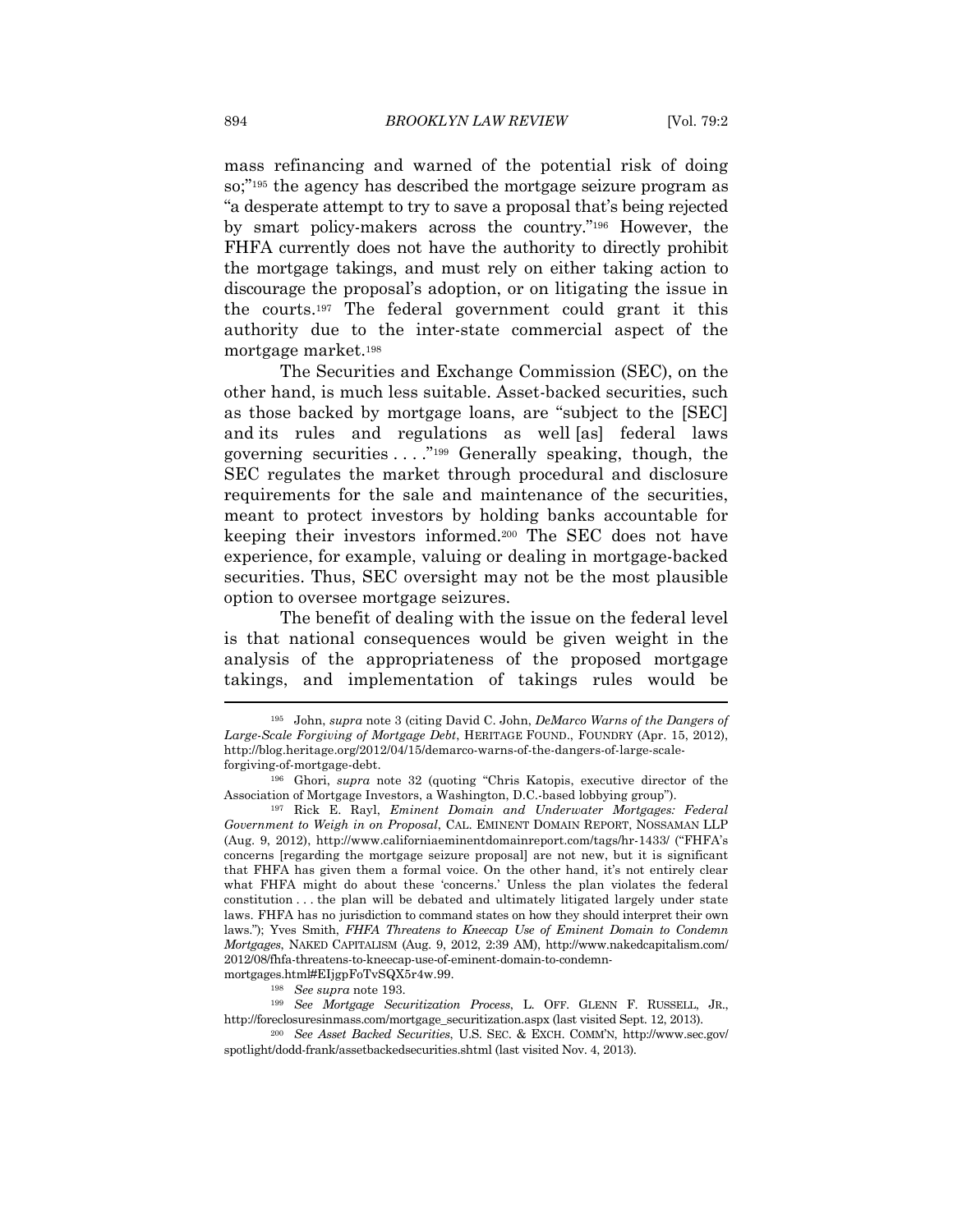consistent across states. The federal government would also have the opportunity to determine whether the problem could be best addressed by a national program. For example, there are currently existing but underutilized federal programs that allow borrowers to reduce their monthly payments without the negative externalities that will accompany the mortgage seizure proposal.201 Under these programs, such as the Home Affordable Refinance Program (HARP) and the Home Affordable Modification Program (HAMP), the federal government refinances qualifying loans, reducing the rate of interest on the loan.202 Thus, while these programs do not facilitate reduction of the face value (or principal) of the loan, they nonetheless "allow[] borrowers who are struggling with their payments to stay in their home while lowering their monthly payments."203 Professor Hockett's only argument against these programs, and HAMP specifically, is that they require "significant public expenditure" to be successful,204 but the MRP proposal threatens the potential for huge public expenditure as well.205

The most valid argument levied against federal oversight is that federal bureaucracy often acts as a detriment to efficient action, and may even end in gridlock.206 Indeed, several have argued that both the HAMP and HARP programs have suffered from Congress's inability to overcome its ideological divide as to how to best address the foreclosure crisis.207 Professor Hockett maintains that states are in a much more suitable position to respond to the foreclosure

<sup>201</sup> For a list of the fourteen Federal Government Loan Modification Programs currently in existence, see *Helping Responsible Homeowners Save Money Through Refinancing Before the Subcomm. on Hous., Transportation, & Community Development of the S. Comm. on Banking*, *Housing and Urban Affairs*, 112th Cong. 8 (2012) (statement of Dr. Anthony B. Sanders, Professor of Finance, George Mason University School of Management), *available at*  http://www.banking.senate.gov/public/index.cfm?Fuseaction=Hearings.Hearing&Hearing\_ ID=5826e6e7-1183-4b6c-a8a9-40d6bf792da1.

<sup>202</sup> *See Home Affordable Refinance Program*, FREDDIE MAC, http://www.freddiemac.com/homeownership/ educational/harp\_faq.html#a5 (last visited Nov. 4, 2013); *Home Affordable Modification Program*, FREDDIE MAC, http://www.freddiemac.com/

singlefamily/service/mha\_modification.html (last visited Nov. 4, 2013).<br><sup>203</sup> MBA Letter, *supra* note 151.<br><sup>204</sup> Hockett Memo, *supra* note 18, at 26.<br><sup>205</sup> See supra Part II.<br><sup>206</sup> See generally Ronald N. Johnson & Gary *Bureaucracy*, *in* THE FEDERAL CIVIL SERVICE SYSTEM AND THE PROBLEM OF

BUREAUCRACY 1-11 (1994), *available at* http://www.nber.org/chapters/c8632.pdf. 207 Hockett Memo, *supra* note 18, at 22; Douglas A. McIntyre, *HAMP Program: A Failure or a Success?*, 24/7 WALL ST. (May 18, 2010, 5:06 AM), http://247wallst.com/2010/05/18/hamp-program-a-failure-or-success/; Reiss, *supra* note 121 ("The federal government's responses to the current crisis in the housing markets have been half-hearted and at cross purposes.").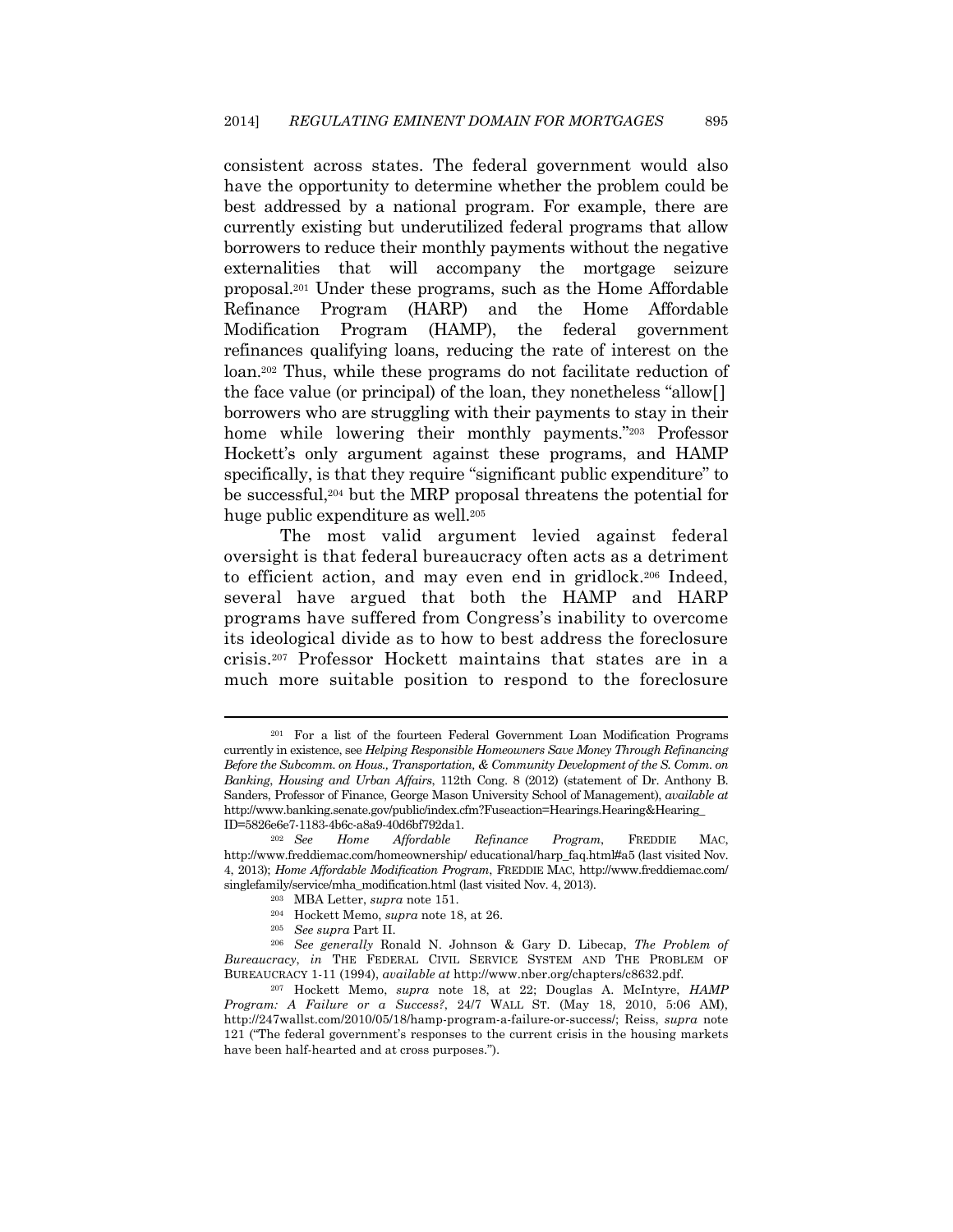crisis,208 and on this point, he is likely right. The trade-off of state oversight and regulation is the likely inattention to the national or even international consequences that may result from implementing such a proposal. However, it is arguable that states would be more efficient in promulgating regulation as the urgency of local issues would likely have greater political heft.209 Furthermore, the individual states would be better informed as to the unique affairs of their constituents.

The states could subsume regulation of mortgage takings into the responsibilities of their own securities regulatory agencies,210 but this poses similarly high administrative costs as on the federal level. Arguably the most apt, and certainly the most direct, way the states may address the issue is by limiting the scope of the takings power delegated to cities and agencies, $2^{11}$ to prevent them from effectuating the takings of complex securities either entirely, or without further state approval.<sup>212</sup>

#### *C. State Legislative Limitations: Entire Ban v. Requirement of State Approval*

It is unclear which of these two choices a state would or should make. However, there are some basic considerations the states should bear in mind should they choose to limit the eminent domain power they have delegated to local governments. Both options operate to reduce administrative costs to different degrees, but the choice of one or the other arguably depends on the comparative weight the states place on competing values: (1) the reduced oversight over decisions of local government afforded by granting them the unrestricted right to exercise eminent domain, and (2) the ability to regulate

<sup>208</sup> Hockett Memo, *supra* note 18, at 26. 209 *Id.* at 28-29; *see also Promoting Local Control and States Rights*, CONG. W. CAUCUS, http://www.westerncaucus.pearce.house.gov/promoting-local-control-and-statesrights/ (last visited Sept. 12, 2013). 210 Each state has a securities regulatory office. The list of these agencies for

each state can be found on the website of the North American Securities Administrators Association. *Contact Your Regulator*, N. AM. SECS. ADM'RS ASSN., http://www.nasaa.org/aboutus/contact-us/contact-your-regulator/ (last visited Sept. 12, 2013). 211 26 AM. JUR. 2D *Eminent Domain*, *supra* note 5, at § 23 ("In delegating the

power of eminent domain, the state may exercise a certain control . . . .").<br><sup>212</sup> For example, in the Joint Powers Agreement creating the Homeownership

Protection Program Joint Powers Authority, referenced several times in this note, the power of eminent domain granted to the agency is specifically withheld from seizure of residential homes. *See* JPA Agreement, *supra* note 116, at 1, 8. Arguably, the states could control the use of eminent domain for the purpose of taking mortgages or any other form of security by simply limiting it all together so that such considerations would have to be dealt with on the state legislative level.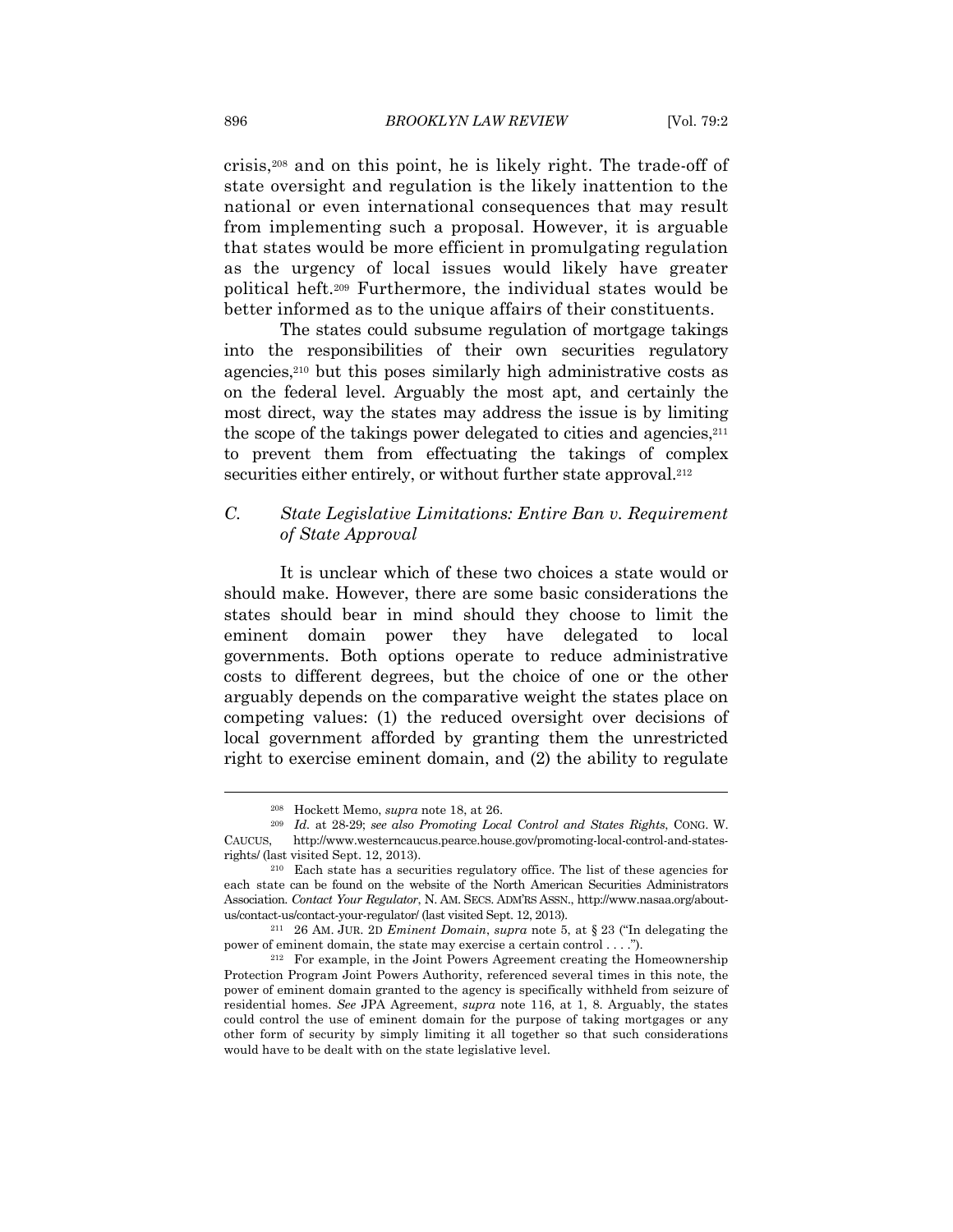local policy making.213 The former value is, in essence, based on a concern about costs—the financial cost and the cost in time that is saved by giving local governments autonomy over the policy decision of whether or not to use eminent domain.

If the states only value the cost of monitoring, they will either strip the local governments of the power to use eminent domain to seize mortgages, or continue to allow them unrestricted use of the power. A downside to restricting the power altogether is that the state would nevertheless have to bear the cost of reviewing and also, if it ever saw fit, potentially implementing any proposal for the use of eminent domain to seize mortgages. Thus, the most logical choice would be the current one—to leave the power mostly unrestricted and to entrust these policy evaluations in their entirety to the local governments. Most states, though, will also likely value their ability to review these decisions, particularly in light of the mortgage proposal and the widespread response from the financial industry. As a result, legislatively retaining the right to review these decisions will be the most attractive option.

The means of implementation aside, however, direct state intervention has two powerful advantages to the other modes of regulation. It avoids the additional administrative costs of having a regulatory body oversee the process, as well as circumvents issues of federal intervention in state affairs. Most importantly, it takes the autonomy of policymaking on complex and potentially highly impactful proposals out of the hands of local governments and places it in a body that has greater resources and purview to assess the wisdom of the proposals.

#### **CONCLUSION**

While this note has focused on the potential problems that may result from the implementation of the mortgage seizure proposal, it neither supports nor opposes the proposal. Rather, it is building a case for the level and kind of authority that should have the final say in approving or disapproving a proposal to use eminent domain to seize complex securities. This note principally argues that a proposal to seize mortgages requires greater supervision from state governments, rather than the more deferential judgment afforded by judicial oversight through the application of Fifth Amendment takings law.

<sup>213</sup> This value scheme is introduced *supra* Part I.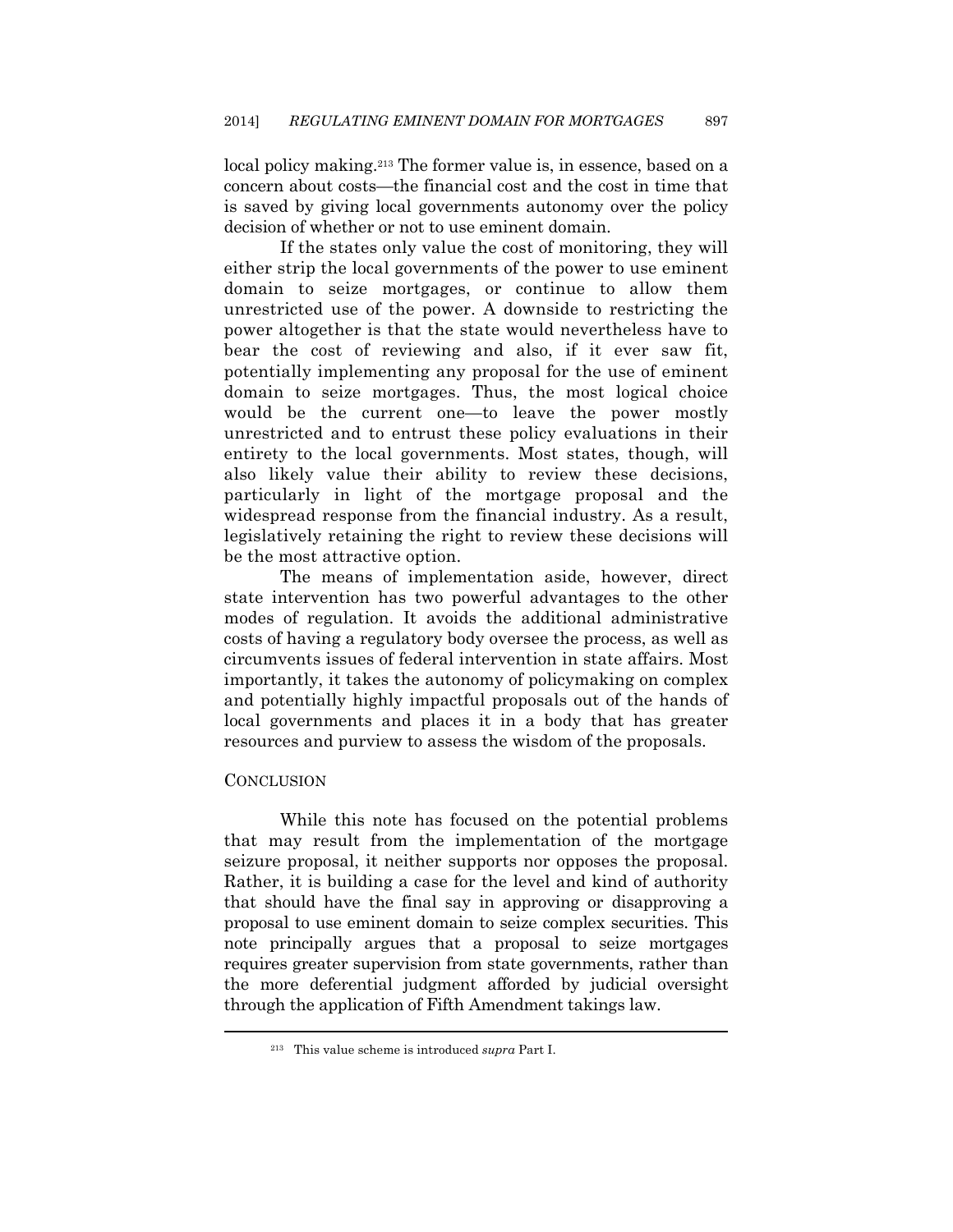There is, without doubt, enormous value to the goal of the MRP proposal. Both those who endorse the proposal and those who criticize it agree that the mortgage crisis is economically crippling for the areas it has most greatly affected and that it must be addressed.214 The mortgage seizure proposal has reasonably been held up as a novel opportunity for local governments to address the mortgage foreclosure crisis in the face of relative deference from Congress.215 However, the reality of the crisis and the opportunity the mortgage seizure proposal provides do not negate potential negative externalities created by the exercise of eminent domain to take mortgagebacked securities.216

As Part III discussed, the complex nature of mortgage-backed securities, and the market of which they are a part, creates added layers of policy considerations different from those a municipality would usually encounter in determining whether to use eminent domain to take land. Particularly concerning are the far reaching effects mortgage seizures would have, which is part and parcel of the national, and potentially international, market of which most mortgages have become a part. Indeed, as Part III illustrated, the dispersed ownership structure of securitized mortgages (of which most American mortgages are a part) both creates the problem the mortgage seizure proposal is attempting to address—the prevention of principal reduction—and adds a layer of complexity that makes the proposal potentially dangerous to implement. The power to make decisions of this magnitude should not be liberally granted to municipal authorities, but rather should be carefully scrutinized and monitored by a higher-level authority equipped with the expertise and charged with the responsibility of taking into account the impact of the negative externalities of such a program on the securities, mortgage, and housing markets. This note concludes that the

<sup>214</sup> For example, California's lieutenant governor, Gavin Newsom, while not "explicitly endors[ing] the eminent domain proposal," told the San Bernardino County Sun in a telephone interview that, "[t]he economy in our state is not going to rebound until we address the number one thing holding us back, and that's these homes that are underwater[.]" Edwards, *supra* note 84 (internal quotation marks omitted). 215 John W. Schoen, *Governments Mull Radical Solution to Underwater Mortgages:* 

*Seize Them*, NBC NEWS, *available at* http://www.certifiedforensicloanauditors.com/ articles/08.12/governments-mull-radical-solution-to-underwater-mortgages.html (last visited Sept. 12, 2013) (quoting Gregory Deveraux, administrator for San Bernardino County, saying that "[f]ederal programs have not been very successful at all, and the private programs have been of limited help"). 216 *See* MBA Letter, *supra* note 151.